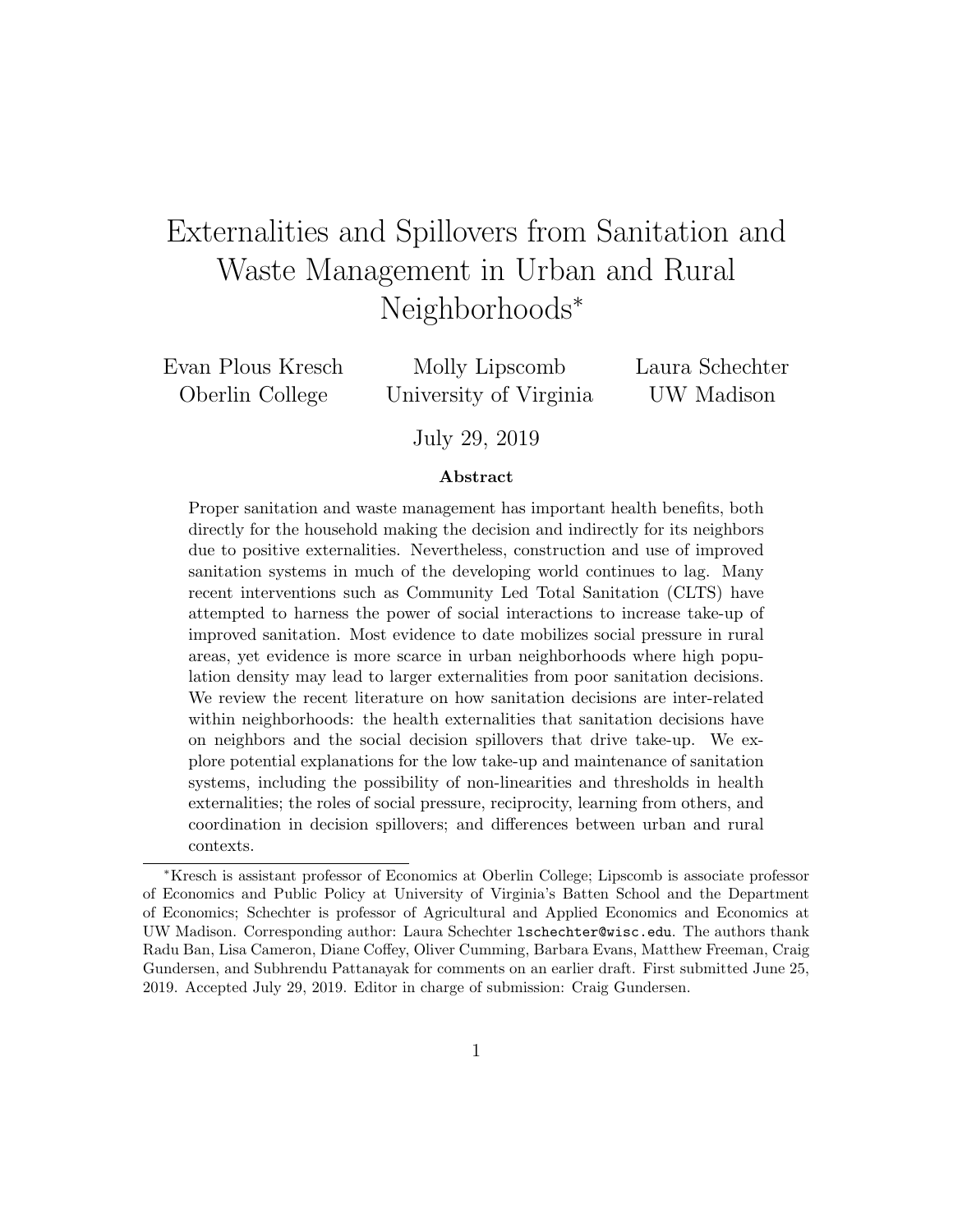JEL Classification Codes: I15, O12, Q53 Keywords: Sanitation, Health, Waste Management, Externalities, Spillovers, CLTS

## 1 Introduction

The lack of proper sanitation has important impacts on health and welfare, yet sanitation lags other key development goals in terms of the amount of resources devoted to it and the progress being made to increase access. The 7th Millenium Development Goal included the objective of halving the world's population without access to basic sanitation. This goal was not met: 2.1 billion people gained access to improved sanitation, but 2.6 billion remain without access to basic sanitation as of 2015 (United Nations 2015).<sup>1</sup> As of 2015, 68% of the world's population had access to at least basic sanitation; this represents a substantial improvement over the past two decades. The rates of people primarily practicing open defecation has gone down from 20% to 12% between 2000 and 2015. Access to basic sanitation is not enough, since only 39% of sanitation waste was safely managed in 2015 (Joint Monitoring Programme 2017).<sup>2</sup> These averages disguise substantial heterogeneity in latrine and sewage disposal access across regions of the world and between urban and rural areas. For example, in Southern Asia 7.5% of urban sewage is treated, but only 0.45% of rural sewage is treated. In sub-Saharan Africa, 7.5% of urban households engage in open defecation while 32% of rural households engage in open defecation (Joint Monitoring Programme 2017). Urban sanitation issues are often somewhat different from rural problems: while rural areas struggle with open defecation and a lack of sanitary latrines, urban areas are more likely to have high coverage of latrines, but struggle with the safe disposal of fecal sludge when the latrines are full.

Sanitation and waste removal lead to externalities on health and human capital. Lack of improved sanitation is one of the leading causes of diarrheal outbreaks, which

<sup>&</sup>lt;sup>1</sup>The Millennium Development Goal for sanitation was arguably more ambitious than the one for water as many countries started with lower baseline coverage for sanitation. In addition, the goal essentially required individual household sanitation services and not shared ones.

<sup>&</sup>lt;sup>2</sup>This is a very loose estimate given how little data there are. Many countries are showing  $0\%$ access to safely managed sanitation, particularly in urban areas, largely because they have no data.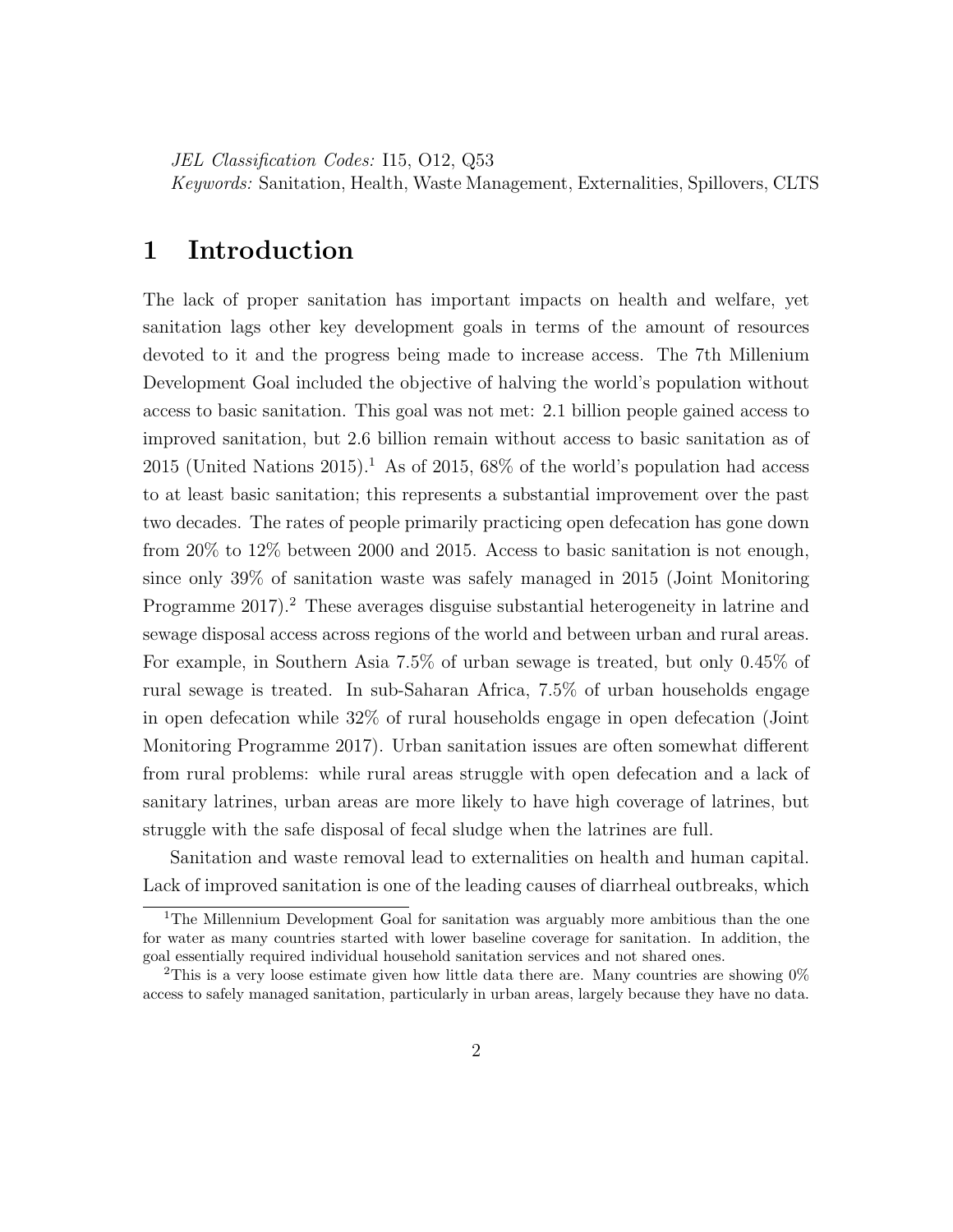account for an estimated 1,656,000 deaths of all ages and 466,000 deaths of children under 5 globally each year, making it the 5th leading cause of death of children under 5 (Troeger et al. 2018). In addition, lack of improved sanitation has been linked to childhood stunting, presenting a possible policy path towards improving the welfare of the more than 150 million stunted children worldwide, predominately in South Asia and Sub-Saharan Africa (Cumming & Cairncross 2016). While lack of improved sanitation is prevalent in both rural and urban areas, expanding urban sanitation is increasingly important. The proportion of urban residents with access to safe water and sanitation is actually falling as investment in sanitation does not keep pace with urban population growth (WHO & UNICEF 2015).

Given that sanitation and waste management leads to externalities, they will be under-provided, making government intervention necessary. The design of government or NGO programs to increase sanitation and improve health outcomes should take into account the shape of these externalities and the fact that health externalities may cause decision spillovers.

Throughout this review we use the terms externality and spillover to refer to two different effects. Each individual makes a waste management decision and that decision can have direct effects on both the health and the waste management decision of his neighbors. We refer to health *externalities* such that one person's decision affects the health of others. On the other hand, we refer to decision *spillovers* such that one person's decision affects the decisions made by others. When the decision spillovers are positive, they may also be called a multiplier effect or a social multiplier.

These health externalities may be linear, with each additional neighbor who uses a latrine increasing a household's health by the same marginal amount. But, they might be non-linear, with greater health improvements due to increases in sanitation starting from a low baseline or starting from a high baseline. They may also involve thresholds, with no health improvements seen below some minimum neighborhood level of sanitation. Health externalities may also differ between rural and urban areas due to differences in population density and access to health care.

Decision spillovers are also significant. Sanitation decisions of one individual are affected by the decisions of his neighbors (Guiteras et al. 2015). These spillovers may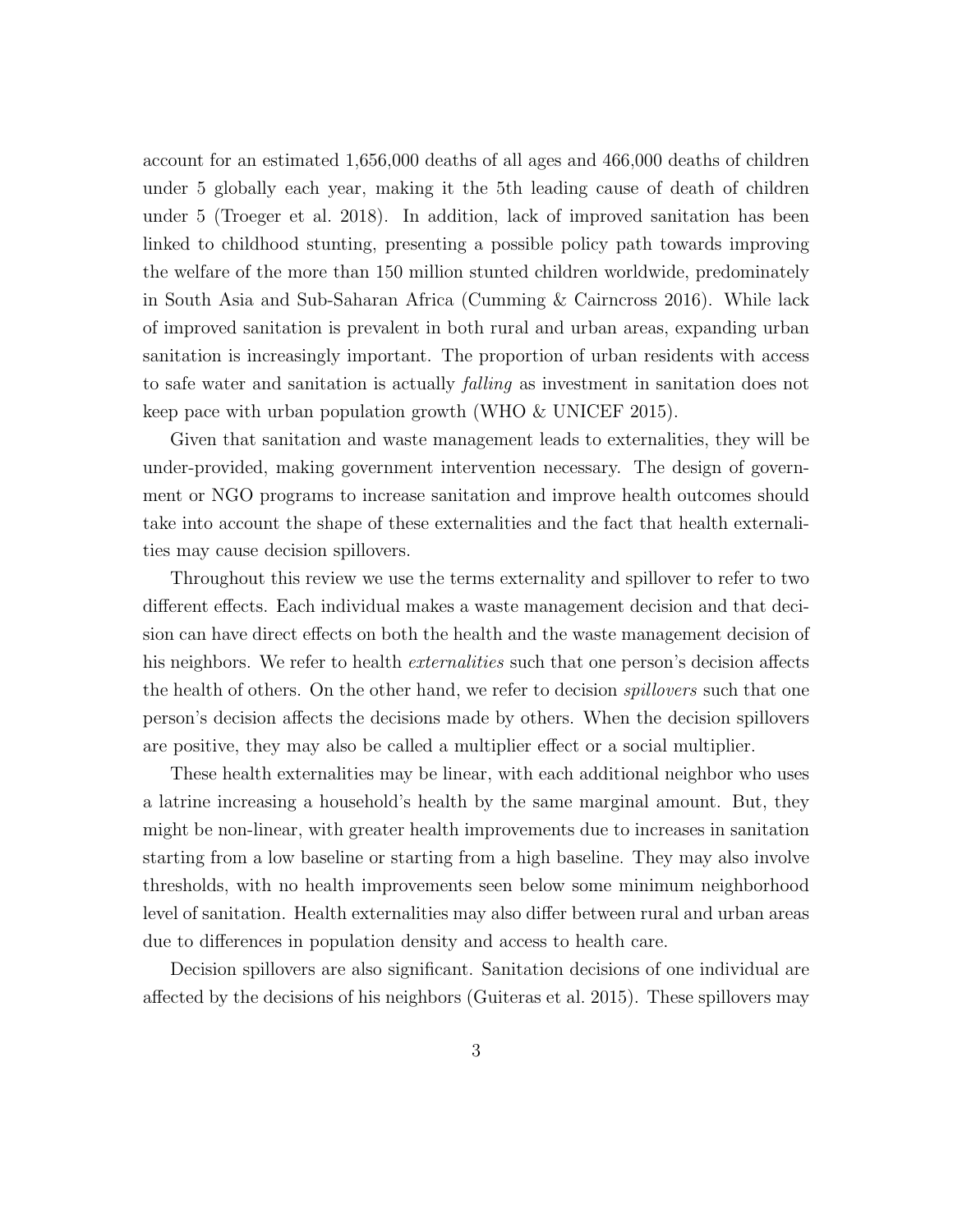be caused by social mechanisms including social pressure, reciprocity, learning from others, and coordination. They may also be caused by non-social incentives such as non-convexities and increasing returns to scale in the health externality caused by neighbors' improved sanitation.

Decision spillovers may differ between urban and rural areas. People in rural areas have often lived for generations in the same village and know their neighbors well. While urban areas have higher population density, they are also more socially heterogeneous, transient, and anonymous; not necessarily good characteristics for community-based interventions (Delea et al. 2018, McGranahan 2015). Duflo et al. (2012) discuss the importance of understanding differences between urban and rural areas when designing policies, especially given the rapid migration and urbanization of developing countries. Fifty-four percent of the world's population currently lives in cities, and cities are growing quickly as a percentage of world population (United Nations 2014).

Taken as a case study, Community Led Total Sanitation (CLTS) is one of the most extensively tested sanitation interventions. It aims to harness social pressure and shame to improve sanitation. While there is evidence that CLTS can effectively reduce open defecation in rural villages (Pickering et al. 2015), it is not obvious that what works well in a rural environment will necessarily have success in an urban environment. Preliminary evidence suggests CLTS is less effective in more urban and less cohesive environments.

While this paper primarily focuses on the health impacts of improved sanitation, poor sanitation has numerous policy and welfare implications. One relevant area is global food security, particularly in developing countries. Wastewater is commonly used in developing countries in irrigated agriculture due to both its high nutrient content and the lack of conventional alternative water sources (Thebo et al. 2017, United Nations World Water Assessment Programme (WWAP) 2017). The use of untreated wastewater in crop irrigation may pose an increased infection risk, both directly on farm workers and indirectly on individuals that consume the contaminated crops (Drechsel et al. 2010).

In Section 2, we explore health and human capital externalities due to sanitation,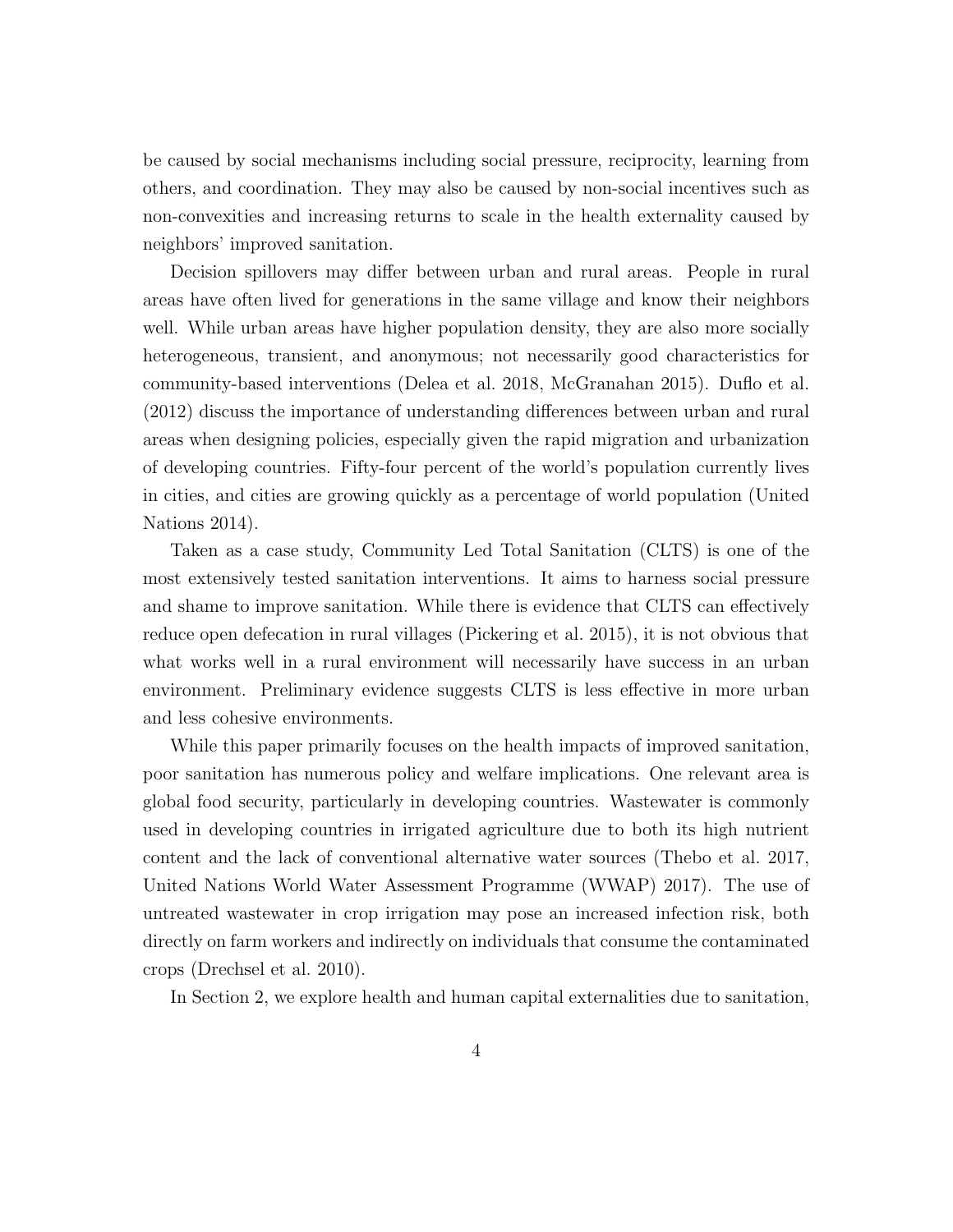their shape, and how they differ in rural versus urban environments. We devote Section 3 to a focused exploration of CLTS and its differential effectiveness in urban versus rural settings. In Section 4 we look at other non-CLTS interventions and the mechanisms which may cause these interventions to lead to decision spillovers: social pressure, reciprocity, learning from others, and coordination. Section 5 concludes with a discussion of areas ripe for future research.

### 2 Externalities and Non-Linear Returns

Improved health is a fundamental externality inherent to the utilization of sanitation systems (Freeman et al. 2017). As an illustration, John Snow's landmark epidemiological study demonstrating cholera to be a waterborne disease led to the disabling of the Broad Street Pump; later investigations of the contaminated well on Broad Street identified the source as a forgotten cesspit three feet away that had begun to leak fecal bacteria (Klein 2013).

Standard economic theory implies that in the presence of positive externalities, goods will be under-utilized and there is a role for policymakers to encourage the construction and use of sanitation systems. Proper cost-benefit analysis of such programs requires an understanding of the types and sizes of benefits due to sanitation systems. In this section we analyze the various health externalities that arise from sanitation systems and waste management more generally, as well as the possibility of non-linearities and thresholds in the shape of these externalities. This section will deal with externalities related to health and human capital. Decision spillovers, by which increased sanitation adoption by one person affects the adoption of others, are discussed in Section 4.

A number of papers referenced in this paper study the impacts of India's Total Sanitation Campaign (TSC). The TSC was a large-scale program rolled out from 2001 to 2012 by the Indian government in rural areas across the country promoting the construction of low-cost latrines. The 10-year project was extremely large in scope - building on average one pit latrine per 10 rural residents at a total cost of over \$1.5 billion. Because of the massive scope and roll-out of the program, it has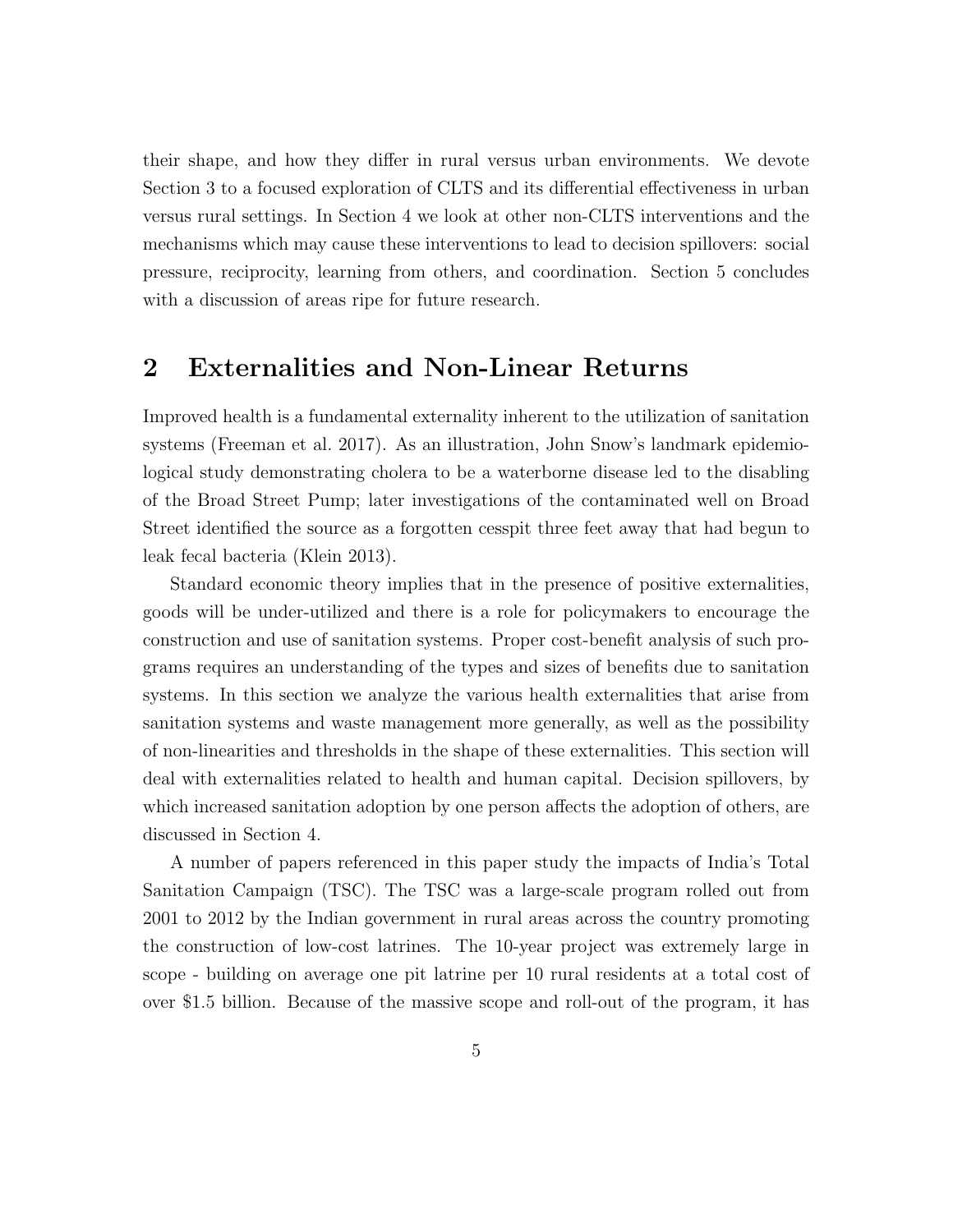been a valuable resource for researching the effects - both biological and behavioral - of improved sanitation in rural areas.

#### 2.1 Health Externalities

Improved sanitation systems and waste management are associated with a variety of positive health externalities, in particular a reduction in infectious diseases. We consider recent evidence for externalities on various outcomes including diarrheal outbreaks, infant mortality, and child height. Many of these health improvements are exhibited among infants and young children under five years of age. Young children are the most vulnerable population as they are especially susceptible to water-borne diseases and parasitic infections, due both to a less developed immune system and insufficient knowledge of avoidance behavior tactics (He & Perloff 2016).

Acute diarrheal infections resulting from contaminated water are one of the leading causes of mortality in developing counties, especially among young children (Bauza et al. 2019). Of the 842,000 global deaths from diarrheal diseases in 2012, 33% were directly attributed to inadequate sanitation (Hutton & Chase 2016). In Indonesia, Garg et al. (2018) find that water pollution due to individuals using a river for hygienic and sanitary practices can explain a large share of diarrhea-related deaths in downstream villages using the river as their primary source for drinking water.

Increasing access to improved sanitation systems presents the potential for large reductions in diarrheal diseases worldwide. These gains can arise both from the direct effect of a household gaining access to the sanitation system as well as the indirect effect of the neighborhood accessing the system. Deutschmann et al. (2018) conduct an intervention in urban Senegal randomizing prices for sanitary latrine desludging (emptying). The more of a household's neighbors who choose the sanitary technology, the lower the incidence of diarrhea in that household. Once one controls for the neighborhood's aggregate technology choices, the household's own technology choice has no impact on diarrhea in that household. Andrés et al. (2017) find similar results in rural India. A child in a household and neighborhood with poor sanitation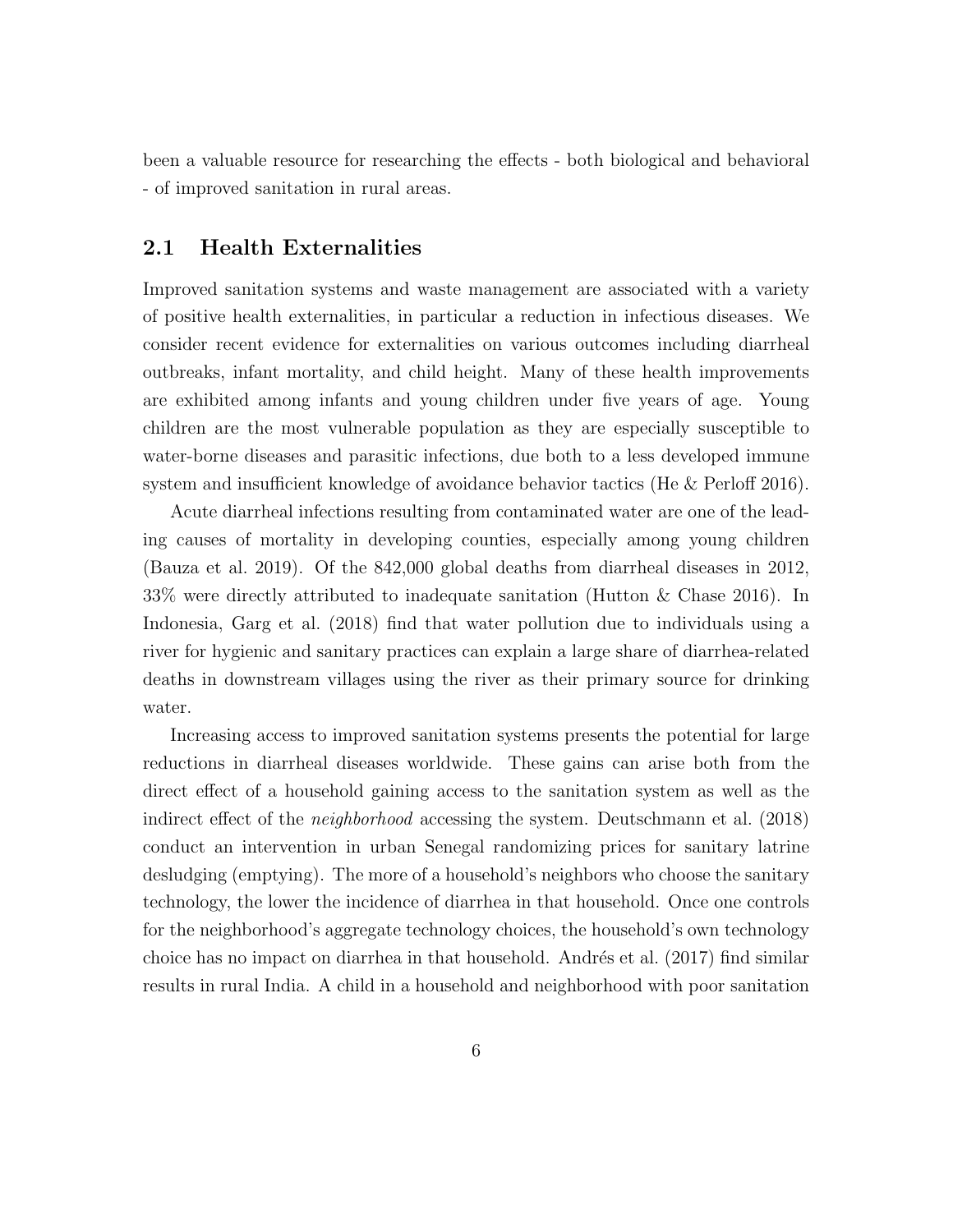will have higher diarrhea prevalence than a child in a household and neighborhood with better sanitation. A quarter of that impact can be attributed to the direct benefit of access to sanitation, with the remaining three quarters accruing from the indirect effect of neighbors utilizing improved sanitation.

The relationship between the share of the village with improved sanitation and diarrheal prevalence appears nonlinear. There is almost no externality in villages with low sanitation take-up. The existence of potential non-linearities and thresholds in health externalities will be discussed in more detail in Section 2.3.

In systematic reviews of the literature on the impact of improved water and sanitation systems on diarrheal incidence, Fewtrell et al. (2005), Wolf et al. (2014), and Prüss-Ustün et al. (2019) find that improved sanitation tends to decrease the incidence of diarrhea by a magnitude of 30-40%. These papers point to a lack of randomized control trials on improved waste management programs as a limitation to their meta-analyses.

Geruso & Spears (2018) analyze the relationship between sanitation and infant mortality in India. Cultural differences lead Hindus to be more likely to defecate outside than Muslims. This difference in open defecation can explain the differing rates of infant mortality. By age one, an additional 11 per 1000 Muslims infants survive compared to Hindu infants, despite the fact that Muslims in India have lower wealth, educational attainment, and access to public services. Moreover, there are significant externalities, as Hindu infants living in predominantly Muslim communities have higher survival rates.

Another health externality from improved sanitation and waste management is increased height among children. Reduction in child stunting has been widely recognized as a proxy for increased human capital accumulation in prepubescent populations (Fuller et al. 2016, Spears 2019). We review evidence on externalities on human capital accumulation in Section 2.2. Increases in child height as a result of improved sanitation may arise via numerous mechanisms. First, diarrhea can cause stunting as a result of the loss of nutrients consumed during each episode (Cumming & Cairncross 2016). Second, the presence of intestinal parasites as a result of contact with fecal matter can divert resources away from a child's growth and development.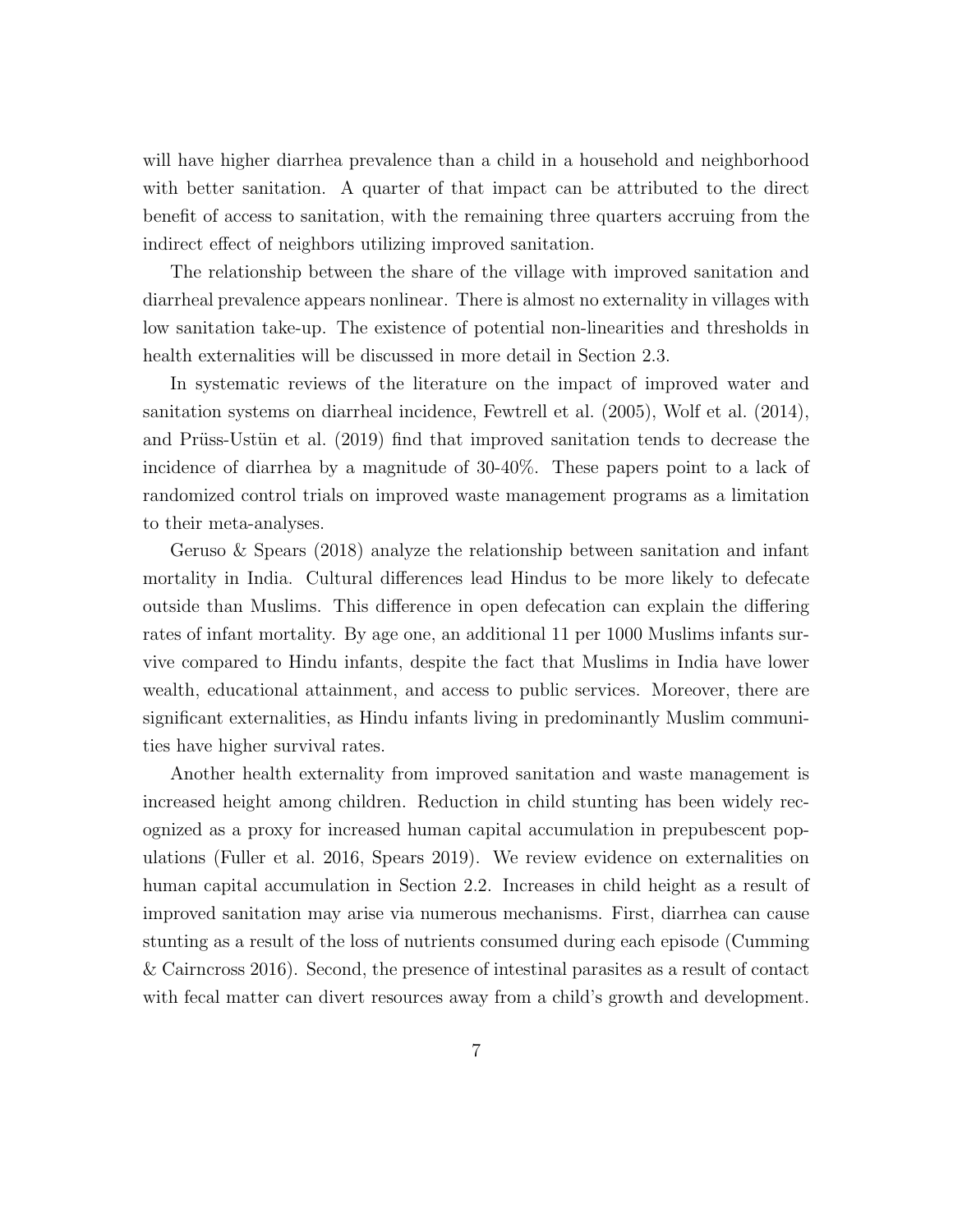For example, repeated exposure to fecal contaminants may lead to environmental enteric disfunction (EED) in which frequent inflation of the small intestine reduces its ability to absorb nutrients (Cumming & Cairncross 2016, Humphrey 2009).

Multiple papers show a positive relationship between improved sanitation and child height. Gertler et al.'s (2015) large-scale randomized intervention on sanitation in rural Mali, India, and Indonesia provides evidence of a significant negative relationship between the prevalence of open defecation in a village and the average child's height-for-age z score. Pickering et al.'s (2015) study of Community-Led Total Sanitation (CLTS) programs<sup>3</sup> in Mali find that children in program villages were significantly taller than children in non-program villages. Hammer & Spears (2016) and Dickinson et al. (2015) study randomized sanitation interventions in rural India and find increases in height-for-age z-score for children in treatment villages. Fuller et al. (2016) show a strong relationship between sanitation and child height in Ecuador, finding that children in villages with 100% sanitation coverage had a 67% lower prevalence of stunting compared to those with no coverage.

Briceño et al. (2017) is a notable exception to the studies finding a link between improved sanitation and improved health outcomes. They study two large-scale government campaigns to promote hygiene and sanitation (one to improve handwashing, and another to increase the coverage of latrines) in rural Tanzania and find no impact on either diarrheal outbreaks or stunting. The sanitation intervention involved both a marketing campaign to promote latrine use and a CLTS intervention to increase  $l$ atrine construction.<sup>4</sup> While the campaign did change attitudes towards sanitation, with significant increases in latrine construction, utilization, and decreases in open defecation, these improvements in sanitation were not substantial enough to generate significant health externalities.

In addition to diarrhea, infant mortality, and stunting, sanitation has also been shown to decrease the prevalence of anaemia, respiratory infections, and intestinal parasites. Coffey et al. (2017) exploit the rapid improvement in sanitation across

<sup>3</sup>More information on CLTS can be found in Section 3.

<sup>4</sup>Even before the intervention latrine ownership in the study area was high relative to other parts of East Africa, with approximately 50% of households already owning an improved latrine.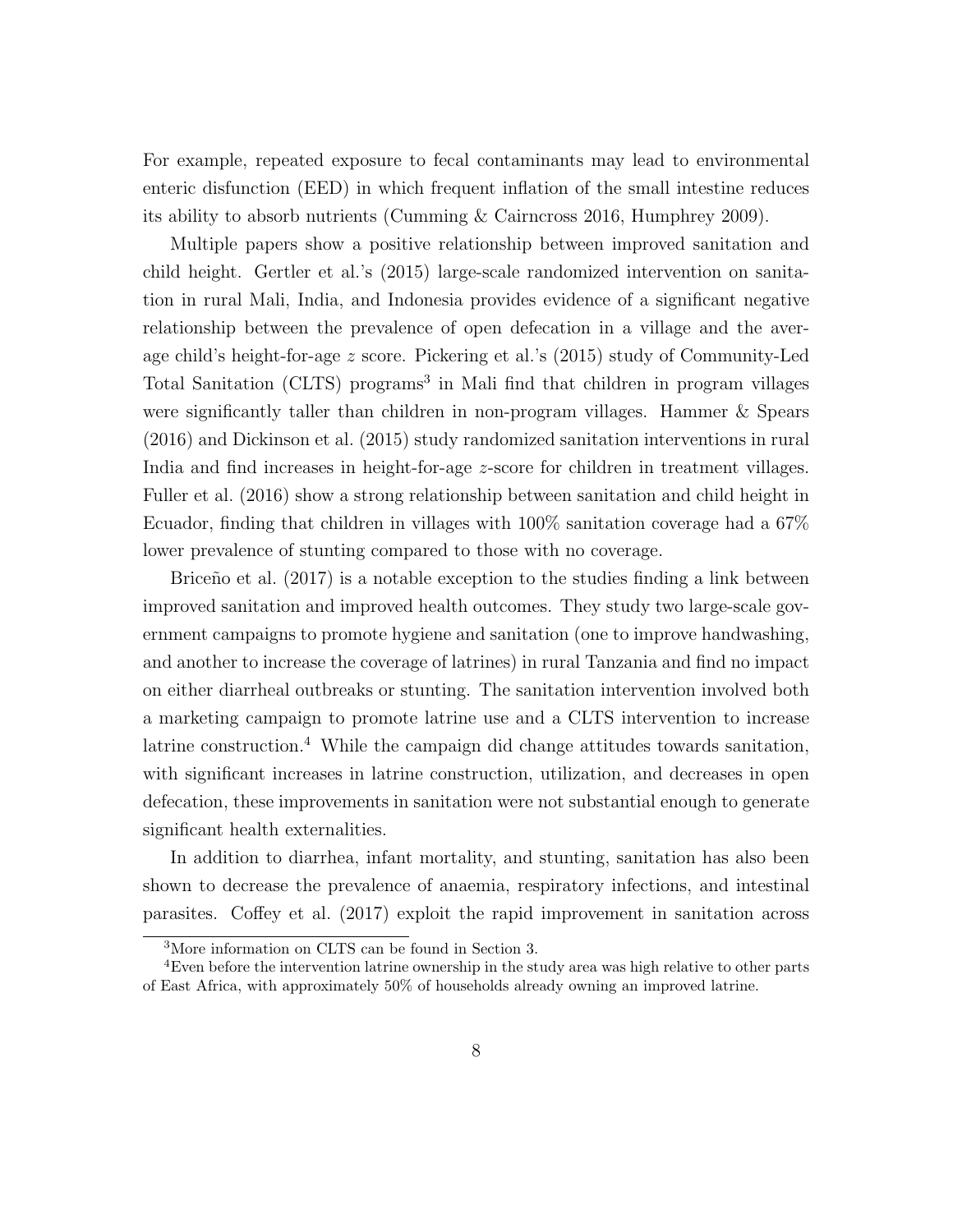Nepal from 2006 to 2011 and find that a ten percentage point decrease in the share of nearby households defecating in the open is associated with a  $0.13 \text{ g}/d\text{L}$  increase in hemoglobin levels.<sup>5</sup> Watson  $(2006)$  studies the impact of the federal program investing in sanitation infrastructure on U.S. Indian reservations, and finds that increased access to improved sanitation led to a sharp decrease in infectious respiratory disease among Native American infants, as well as among nearby white infants. Cameron et al. (2019) analyze the impact of a large-scale, randomized sanitation intervention across rural Indonesia and find that the intervention led to a significant decrease in roundworm infestations in children in non-poor households when led by NGOs.

### 2.2 Human Capital Accumulation Externalities

In addition to improved health outcomes, access to sanitation may lead to increased human capital accumulation. Researchers have measured the human capital externality through increases in cognitive test scores and educational outcomes. The most comprehensive paper on the impact of sanitation on childhood cognitive ability is Spears & Lamba (2016). The authors exploit the variation in within-district trends in India's Total Sanitation Campaign (TSC) implementation in a differencein-differences framework to estimate the impact of latrine access on early childhood development. They find that exposure to TSC significantly increased cognitive ability, with children exposed in their first year of life much more likely to recognize letters and numbers. Effects are seen to persist, as Orgill-Meyer & Pattanayak (2019) find higher analytical ability due to improved sanitation ten years later, especially among girls.

There are many plausible mechanisms for how improved sanitation can lead to increases in human capital, of which we will focus on two. First, improved sanitation leads to a reduction in the prevalence of intestinal parasites caused by exposure to contaminated water or walking barefoot through fecal matter. Intestinal parasites such as hookworm and roundworm have a significant impact on a child's educational

<sup>&</sup>lt;sup>5</sup>For comparison, nutritional supplement programs have been shown to increase hemoglobin levels by  $0.20$  to  $0.41$  g/dL.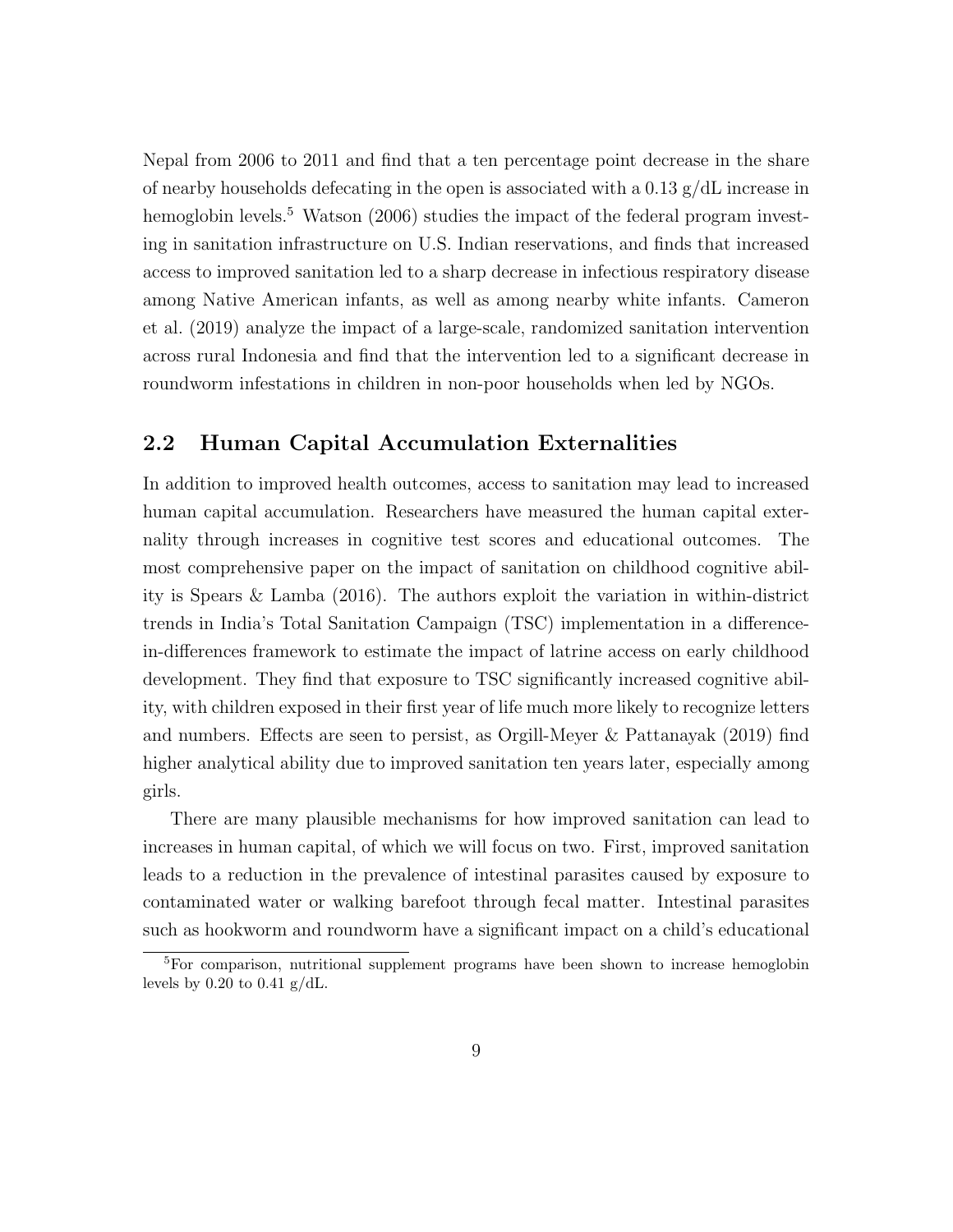development due to decreased energy, ability to focus, and classroom participation (Baird et al. 2016, Miguel & Kremer 2004). Bleakley (2007) finds a hookworm eradication program in the American South in the early 1900s led to increases in school enrollment and literacy. In a more contemporary setting, the work of Cameron et al. (2019) documenting decreases in roundworm infestations due to improvements in sanitation could imply gains in education in a manner similar to Miguel & Kremer (2004), although the authors did not explicitly study educational outcomes in the paper.

A second pathway for sanitation to effect schooling outcomes is by encouraging attendance. Adukia (2017) finds that latrine construction in schools as part of India's TSC program led to significant increases in attendance by pubescent girls. This effect was predominantly present when schools constructed sex-specific latrines, whereas construction of unisex latrines benefitted younger girls and boys equally. Adukia posits that this differential effect is driven at least in part by privacy and safety concerns. This finding is corroborated by Ray & Datta (2017) who analyze the same TSC program and find construction of separate female toilets led to gender parity in participation only in the upper primary level. Some researchers have posited that the lack of sex-specific facilities may cause a decrease in school attendance by girls during menstrual periods (Freeman et al. 2012, Lidonde 2004), although it should be noted that a (small-scale) randomized evaluation in Nepal found an intervention directly related to menstruation had little to no impact on school attendance (Oster  $&$  Thornton 2011).

### 2.3 Non-linearities and Thresholds in the Externality

We now focus on the possibility of non-linearities and thresholds in the externalities from improved sanitation. A threshold would imply that there was some level of latrine coverage below or above which additional marginal coverage had no impact on neighbors' health. A non-linearity would imply that the effect of adding another latrine might differ when a village had 25% coverage compared to when it had 75% coverage. Non-linearities would suggest that sanitation investments may exhibit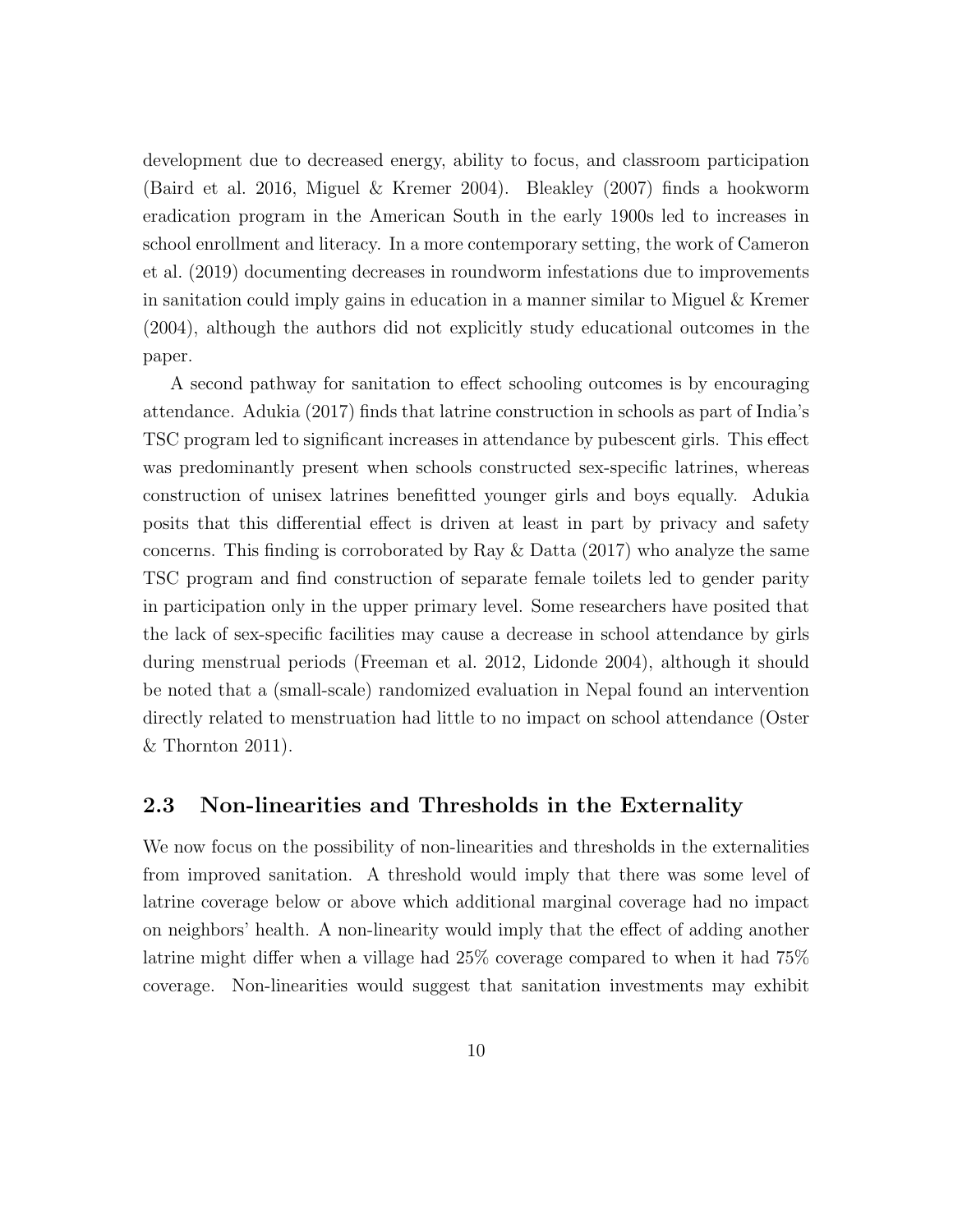increasing or decreasing returns to scale. As a neighborhood becomes cleaner, the marginal benefit to a household from improving its own sanitation may increase or decrease (Andrés et al. 2017, Fuller et al. 2016, Garn et al. 2018, Oswald et al. 2017).

Understanding the shape of the returns to improved sanitation is important for designing policies which can improve health outcomes at a lower cost. There is currently no consensus on whether the impacts of increasing sanitation on health outcomes are linear in nature. The lack of consensus is more than likely due to the small sample sizes and insufficient variation in sanitation coverage in existing studies, the short time horizon over which outcomes have been measured, a sparse literature with few replicated papers, or a combination of the three.

In the study by Spears & Lamba (2016) on the effects of India's TSC on children's cognitive ability, the authors do not find evidence of a non-linearity in the relationship between cognitive achievement on latrine intensity. Gertler et al. (2015) performs a similar exercise for the relationship between percent of households practicing open defecation and average child height-for-age z-scores. The plotted local polynomial suggests the relationship is close to linear, but slightly concave, with higher marginal impacts when village-level open defecation is high (or village-level sanitation is low). There is no threshold for the health benefits.

Spears (2019) presents evidence of a non-linear relationship between open defecation density (per square kilometer) and average child height-for-age among the pooled African and Indian Demographic and Health Surveys (DHS). The effect of open defecation density on child height is slightly convex in Africa and slightly concave in India. Thus, in Africa higher marginal impacts from improved sanitation occur in places that have better sanitation (lower open defection density) to start, whereas in India higher marginal impacts from improved sanitation are found in areas where sanitation is poor to start. Because the shape found in Africa is derived from cross-country regressions, the usual caveats apply.

The nonlinearity documented in the African data in Spears (2019) appears to be due to a threshold. The impact of open defecation on child stunting occurs only when open defecation is low; average child height remains constant above the threshold. Similarly, Augsburg & Rodríguez-Lesmes  $(2018)$  show that the relationship between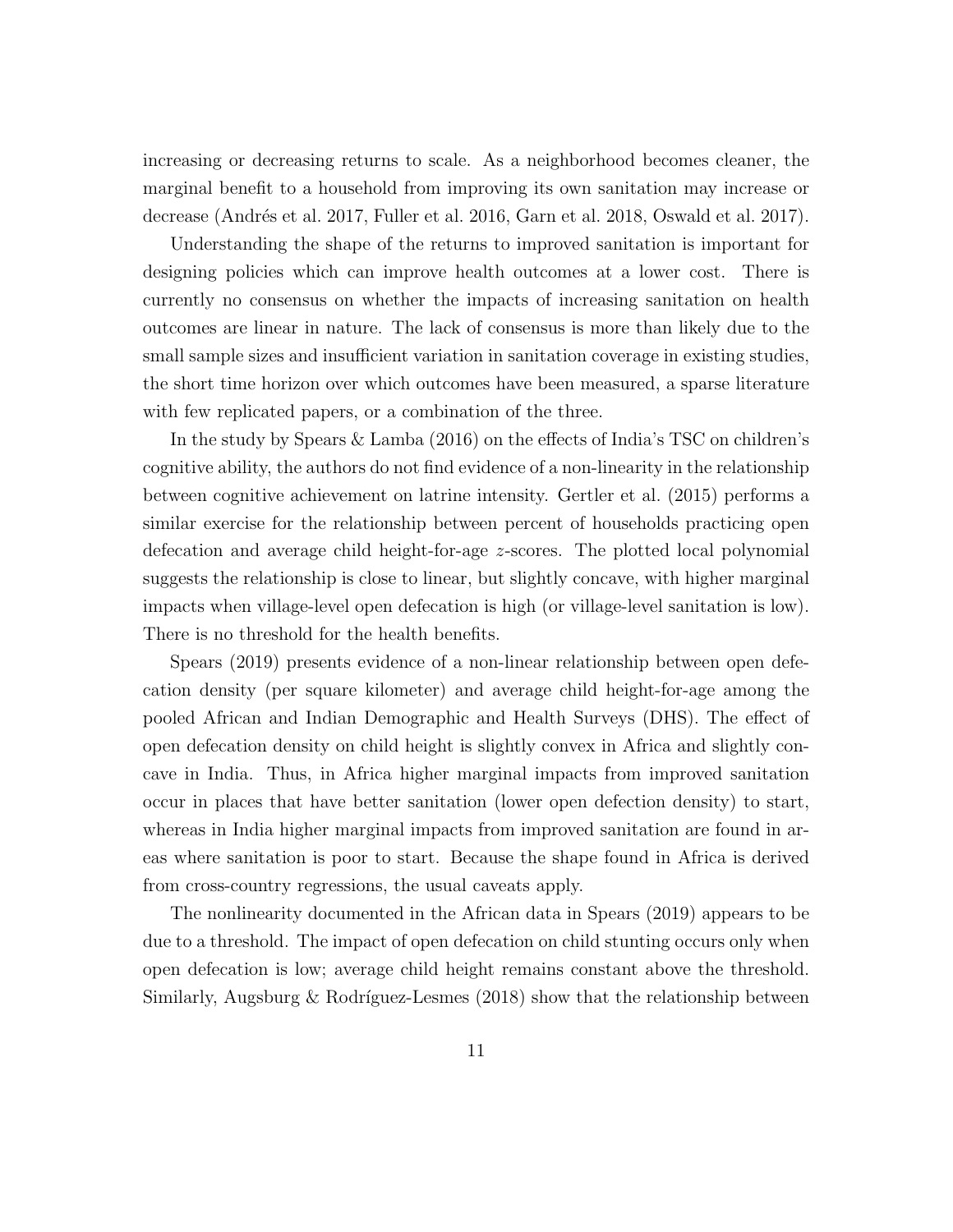the percent of households that use toilets and child height is linearly positive until the 30% threshold, at which point average height-for-age stops increasing with higher latrine utilization. In addition, Guiteras et al. (2019) show positive externalities with a threshold: "latrine adoption decisions may become strategic substitutes once you go beyond 60% adoption share in the community, which happens to be exceedingly rare in our data." This evidence suggests there exists an upper threshold above which transmission is interrupted.

Fuller et al. (2016) posit that there also likely exists a lower threshold below which a few households switching to improved sanitation will have little to no effect. Andrés et al.  $(2017)$  calculates that in rural India this threshold is 30%. A study of community latrine coverage found a higher threshold, with prevalence of trachoma in children (Oswald et al. 2017) only decreasing when latrine prevalence hit  $60\%$ , with continued decreasing returns from there.

Finally, many studies find no effect at all of increased latrine access on health outcomes.<sup>6</sup> Null effects may be due to a combination of a high lower threshold that is not reached and low utilization rates. Authors of articles with null effects such as Patil et al. (2014) and Clasen et al. (2014) attribute the absence of positive externalities to the low rates of ownership and usage of latrines, as well as the high continued prevalence of open defecation. Barnard et al.'s (2013) study of the TSC finds that, despite a large increase in latrines, many people do not utilize them.

#### 2.4 Differences in Externalities in Rural and Urban Settings

Most of the papers discussed thusfar study health externalities in rural contexts. A few papers utilize data that covers both rural and urban settings (Augsburg & Rodríguez-Lesmes 2018, Coffey et al. 2017, Geruso & Spears 2018), while a few others focus on the externalities present for sanitation systems in strictly urban settings (Deutschmann et al. 2018, Johnson & Lipscomb 2019).

Deutschmann et al. (2018) study a latrine desludging campaign in urban Senegal and find a significant externality: when a household chooses to empty (desludge)

 ${}^{6}$ See Wolf et al. (2019) for a meta-analysis of the heterogenous impacts on diarrheal outbreaks.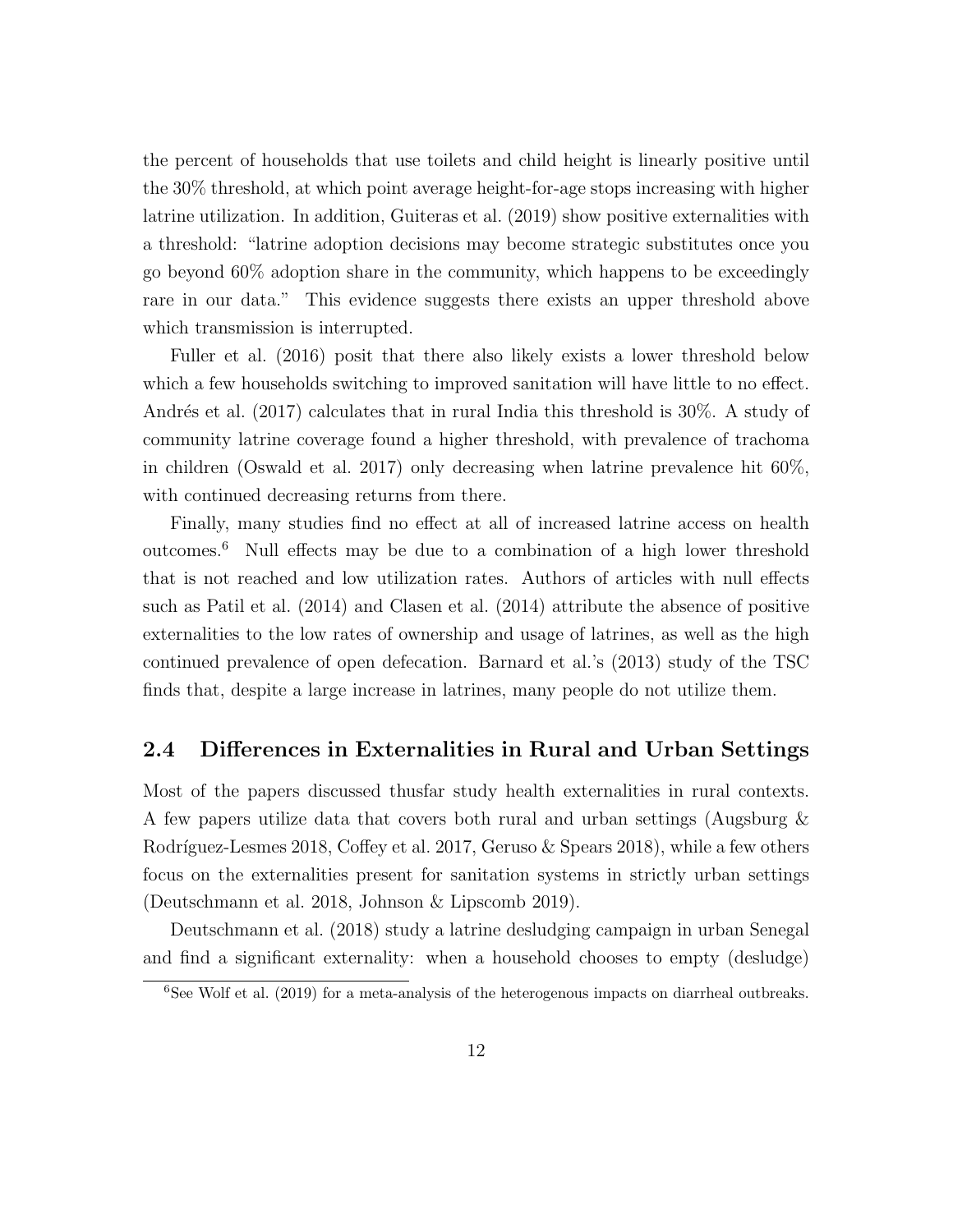its latrine in the more sanitary manner, diarrhea incidence among its neighbors decreases. Similarly, in urban Burkina Faso, Johnson & Lipscomb (2019) show that access to subsidized sanitary desludgings for poor households significantly decreases diarrhea among neighborhood children. As poor households are more likely to use inferior sanitation practices in the absence of external support, successfully targeting subsidies to them has strong impacts on neighborhood health.

In a non-experimental setting, Barreto et al. (2007) conduct a longitudinal study on the effect of a city-wide sanitation program in urban Salvador, Brazil. Comparing households before and after the roll-out of a new municipal sanitation system, the authors find that the program was accompanied by a 22% reduction in diarrheal prevalence across the city. Moreover, the size of the impact was nearly twice as large in higher risk areas. In an earlier study on Salvador's sanitation system focusing on poorer neighborhoods, Moraes et al. (2003) found a one-third reduction in childhood diarrheal outbreaks in neighborhoods with proper drainage and sanitation compared to neighborhoods that lacked this infrastructure.<sup>7</sup>

There are reasons to believe that health externalities may be larger in urban areas, including the increased population density and lack of permeable surfaces for fecal matter to be disposed in a sanitary matter (Duflo et al. 2012). On the other hand, thick soils and impermeable surfaces may protect groundwater from fecal contaminants. Bennett (2012) tests this filtration mechanism in the urban Philippines. Instrumenting for geological variation across the city to account for the endogenous consumption of groundwater, he finds that areas with the thickest soil have 10-13% less sanitation coverage than households in areas with the thinnest soil, but does not find a significant difference in diarrheal prevalence due to this sanitation gap. This suggests that soil thickness insulates groundwater from surface contamination and decreases the impact of the sanitation practices of one's neighbor.

Hathi et al. (2017) perform a cross-country analysis of child mortality and height from 172 rounds of the Demographic and Health Survey and find that open defecation

<sup>7</sup>Genser et al. (2006) similarly finds strong effects of neighborhood and household sanitation on childhood diarrheal incidence in urban Brazil.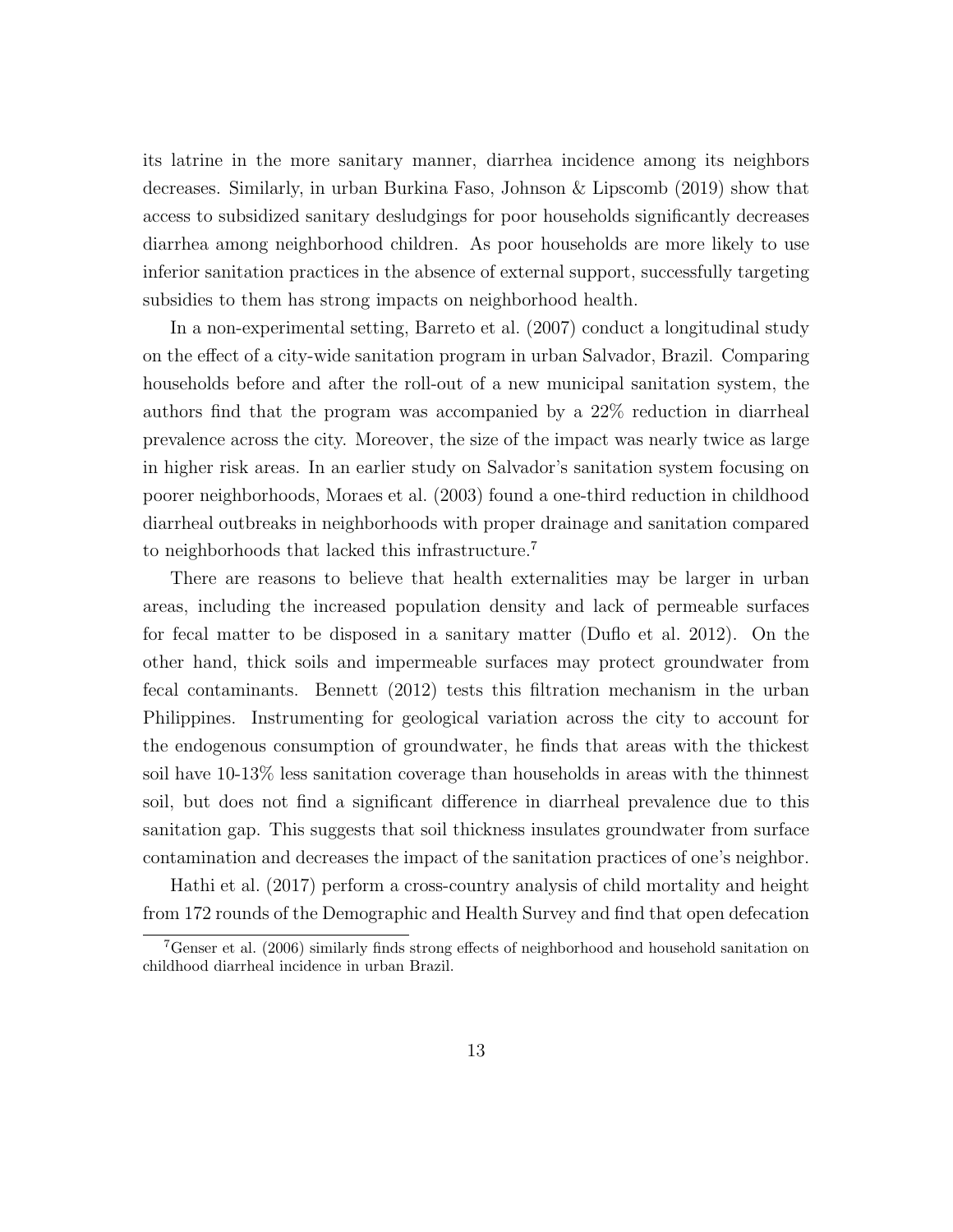affects children in urban areas<sup>8</sup> more steeply than their rural counterparts. The authors posit that the steeper effect for urban populations is largely due to the significantly higher population densities.

Spears (2019) attributes India's greater population density, even in rural areas, in explaining the height gap between children in India and Sub-Saharan Africa. Estimating a counterfactual height for Indian children re-weighted with the population density of Africa would more than close the observed gaps in height-for-age between the two regions.

Augsburg  $&$  Rodríguez-Lesmes (2018) study the effects of sanitation coverage on child height in a mix of urban and rural areas in Northern India. Using survey data from households in the slums and peripheral villages around Gwalior, the authors find that increased sanitation coverage led to significant increases in height during the first year of life.

On the other hand, neither Coffey et al. (2017) nor Geruso & Spears (2018) find a significant difference between urban and rural populations in the size of the impact of improved sanitation on anemia prevalence and infant mortality respectively. One plausible explanation for the divergence in findings is the imperfect comparability of the study populations. Hathi et al. (2017) and Spears (2019) are primarily concerned with the interaction of sanitation use and population density, which is only one of the many differences between urban and rural settings. For example, urban residents may have easier access to health care facilities, which may compensate for the greater neighborhood health externality.

### 3 Community Led Total Sanitation

Given the large externalities imposed on neighbors by poor sanitation choices, policymakers have looked to harness community action to improve sanitation. Community Led Total Sanitation (CLTS) is arguably the most common such intervention. CLTS programs have increased substantially since they were first developed in Bangladesh

<sup>&</sup>lt;sup>8</sup>The DHS defines an urban area relative to the national statistic office of the respective country.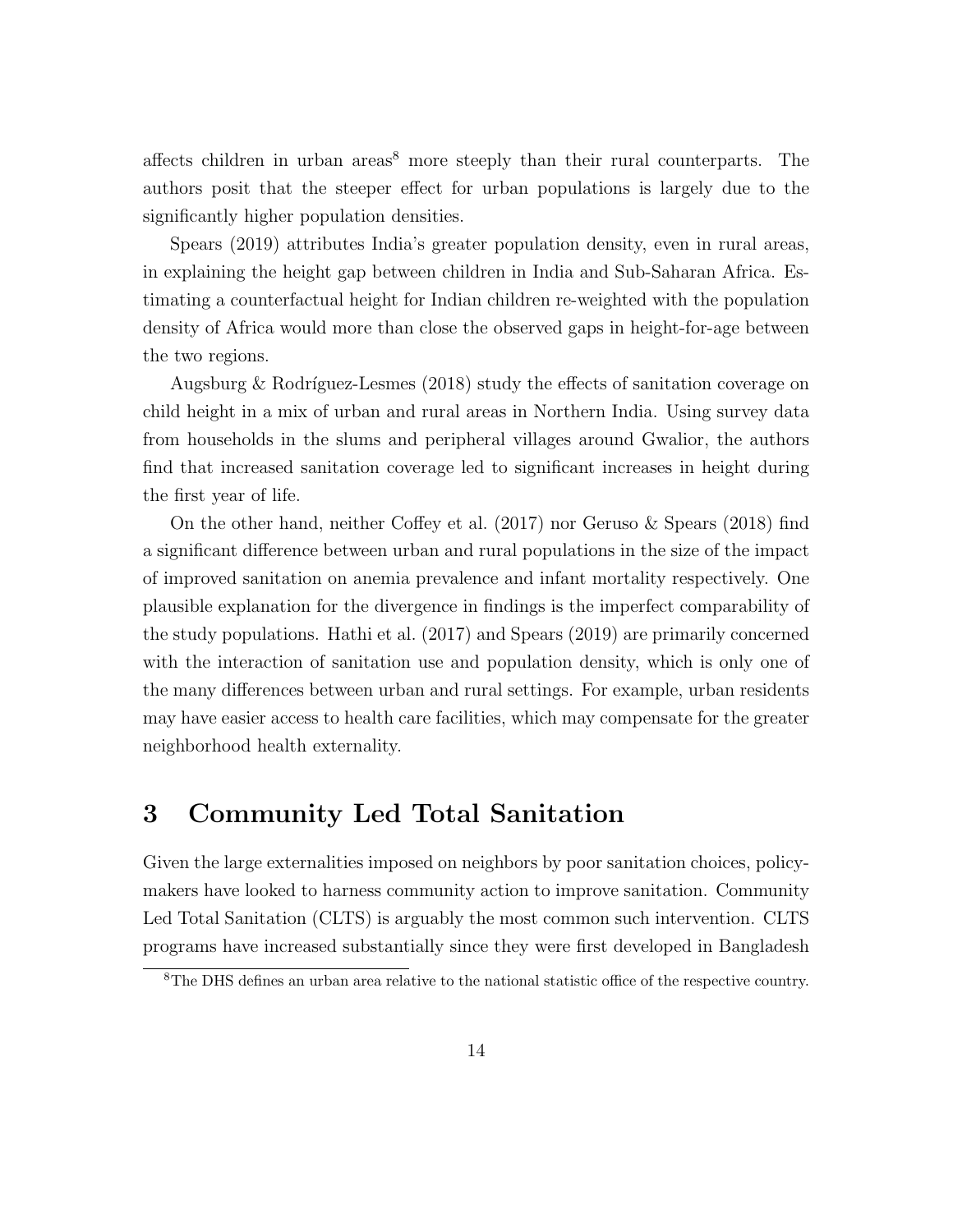in 1999 (Kar & Pasteur 2005). They are now conducted in Asia, Africa, Latin America, and the Pacific and they have been promoted by the World Bank's Water and Sanitation Program (Cameron et al. 2019). Proponents of CLTS argue that they have helped thousands of villages to become open-defecation free and helped to meet the Millennium Development Goals (Kar & Pasteur 2005), while others question the long-term persistence of the effects of the programs (Crocker et al. 2017). Further discussion of CLTS and related programs is also available in Rosenboom & Ban (2017).

CLTS programs are dedicated to reducing open defecation by convincing households to build toilets and to use them consistently. While more traditional programs focus on inducing households to build toilets by using subsidies, CLTS works through providing the village with information about the drawbacks of open defecation. CLTS then harnesses social pressure and shaming, encouraging households to report on their neighbors who continue to engage in open defecation. Social pressure is emphasized through continued community-level monitoring after the CLTS team has left (Kar & Pasteur 2005).

CLTS typically takes place in three phases. In the "mobilization" phase, the CLTS team works with local officials in order to identify ways in which to garner interest in the program and to improve attendance for a community meeting to discuss sanitation. The community meeting takes place in what is called the "triggering" phase, where a team from the NGO executing the project holds a village-level meeting and provides the community with information about sanitation, maps the village and where people openly defecate, and discusses the mechanisms for the spread of parasites through flies. There is typically a disgust element in which they discuss transmission of diseases through flies landing on food after feeding on human waste. Finally, in "post-triggering" there is periodic monitoring both through encouraging the community to self-monitor and through repeated visits to the community (Kar & Pasteur 2005).

CLTS may reduce the acceptability of open defecation within communities, particularly those that have higher levels of social capital. However, the reliance on shaming and social pressure can also have negative consequences and raise ethical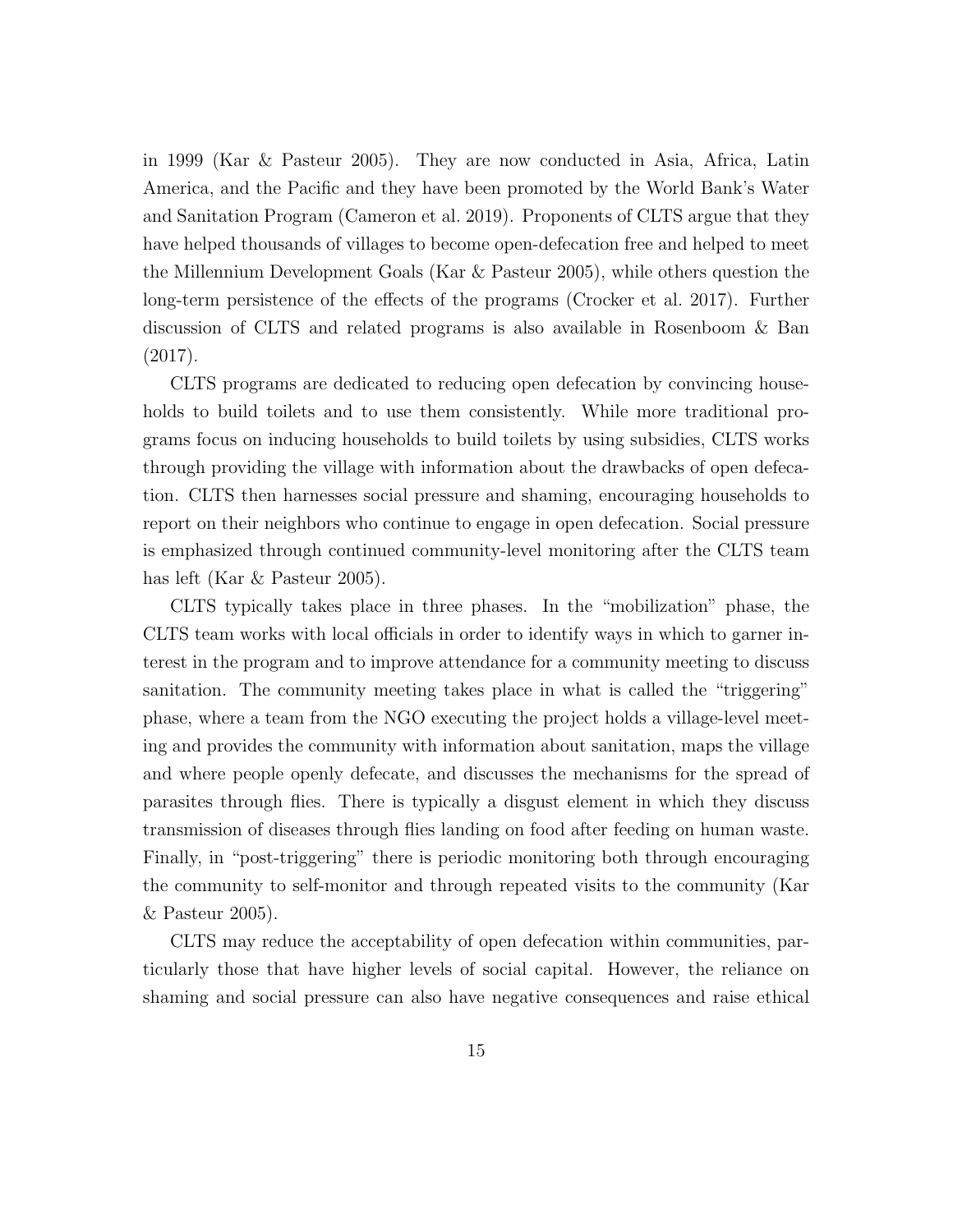concerns. Poor households who do not have the means to construct toilets may face social consequences and a deterioration of their social network that they can illafford, further alienating them from the rest of the community. Bartram et al. (2012) cites examples of poor households being fined, having stones thrown at them, being excluded from access to clean water supplies, and even being raped when caught openly defecating.

It may be surprising that governments and policy-makers find it desirable and ethically justifiable to resort to encouraging individuals to shame one another, and especially to shame the poor and vulnerable. There are a few potential explanations for the continued popularity of CLTS and reasons that policymakers might find it excusable to leverage shame in the context of sanitation interventions, of which we will discuss three. First, as externalities in sanitation are thought to be extremely large (see Section 2), improving sanitation may produce a net increase in social welfare, even if it ends up exerting a cost on the poorest members. Second, unhygienic sanitation may impose larger costs on poorer households that have fewer resources for avoidance and adaptation mechanisms. Third, in many developing countries a primary difficulty for improved sanitation use is convincing people who already own latrines to actually use them. As many of these latrine-owners are not among the poorest households, shaming people who have sanitary options but choose traditional open defecation may be a way to change social norms rather than an attack on the poorest members of the community.

In addition to potential ethical issues, the reliance on social pressure may help to maintain the effects of the program over time, but the lack of subsidies may reduce the opportunity for such programs to help the poorest households. Despite the proliferation of CLTS programs, we lack a firm understanding of the role which each of the components of CLTS plays in the success of the program as a whole. We review the literature on the impacts of CLTS relative to subsidies, the social mechanisms through which CLTS may work, and the difference between the efficacy of urban and rural CLTS programs.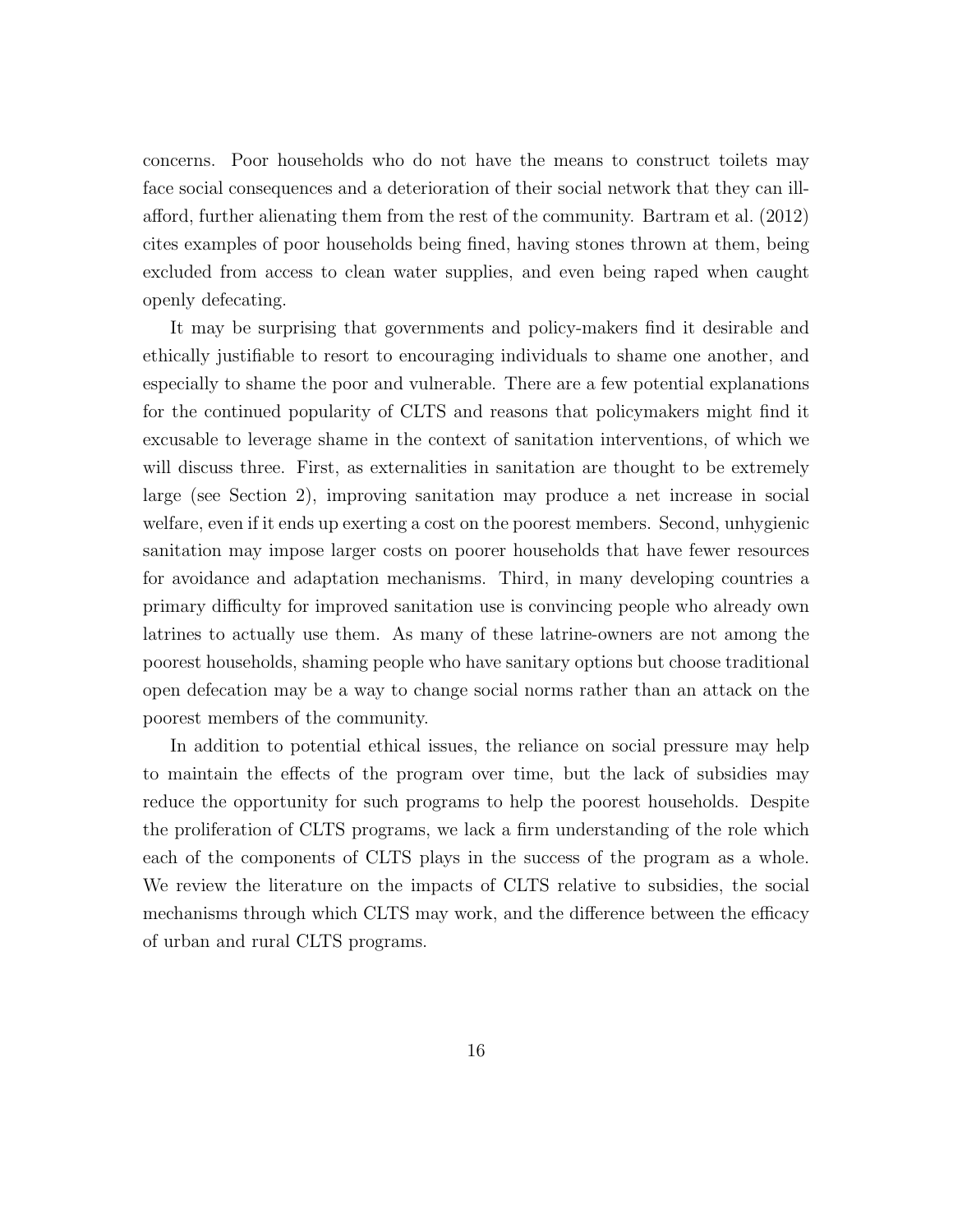#### 3.1 Social Pressure versus Subsidies

The difference between CLTS and subsidy programs emphasizes the dichotomy between programs relying on social pressure and those relying on monetary inducements to increase the use of toilets. Proponents of subsidy programs argue that the poorest households may have trouble covering the up-front costs of sanitation systems, and the only way to achieve full take-up of improved sanitation is to subsidize the costs for the poorest (Trémolet et al. 2010). This may be particularly important in cases in which there are convex benefits to improved sanitation: wealthier households who can afford improved sanitation may not purchase it if their neighborhood has multiple other households who don't already use improved sanitation.

On the other hand, the CLTS community eschews subsidies based on the concern that households which expect future subsidies for sanitation services may hold off on constructing toilets if they believe that subsidized toilets will arrive in the future. The proponents of CLTS believe that the information and shaming components of the CLTS program are so strong that they can overcome the difference in monetary incentives with the potentially stronger and longer lasting shaming and disgust social incentives (Kar & Pasteur 2005). However, as may be expected in programs requiring households to make substantial investments without subsidies, Cameron et al. (2019) find that while CLTS does appear to have an impact on the number of households building toilets, this impact comes entirely from the relatively wealthier households. Poor households can not afford to invest in improved sanitation technologies without subsidies.

While the majority of the literature finds that subsidies are important to inducing increased purchases of sanitation goods, several studies suggest that CLTS-type<sup>9</sup> programs which increase social pressure may increase the willingness to pay for improved sanitation. Gertler et al. (2015) compare the results of CLTS-based programs in four countries (India, Indonesia, Tanzania, and Mali), in some cases combining subsidy programs with the CLTS program. They find that the largest impact on

<sup>9</sup>Because the founders of CLTS believed there should not be subsidies, we refer to programs which include the social pressure and shaming components of CLTS, but also include subsidies, as "CLTS-type" programs.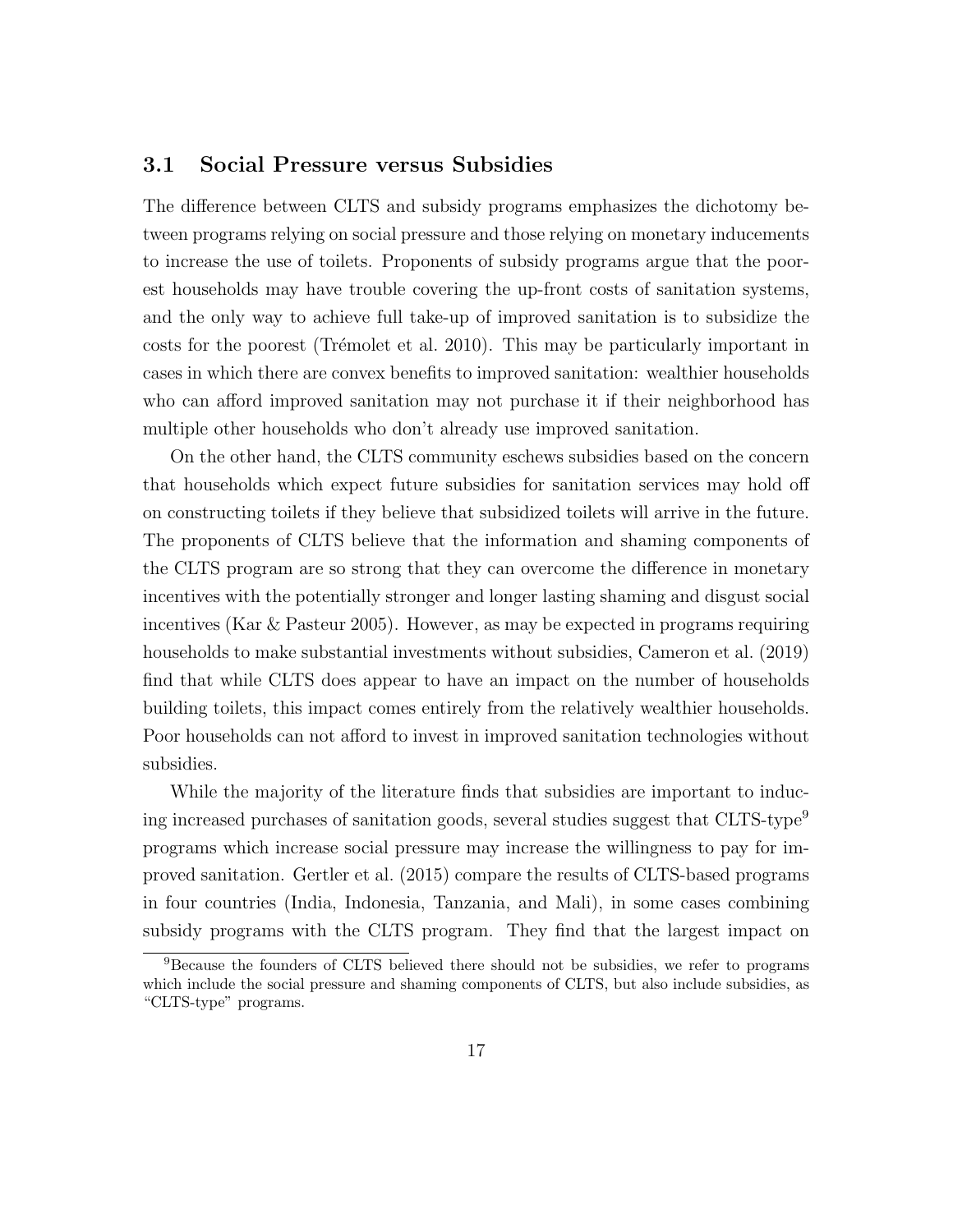sanitation use resulted from increased levels of latrine installation. The impact of subsidies on installation depends on the price elasticity of demand. The social pressure created through the CLTS program can increase the price elasticity of demand, thereby increasing the take-up rate for improved sanitation at a given subsidy rate.

There is increasing evidence that subsidies may add an important dimension to CLTS programs, increasing their impact particularly among the poorest. Pickering et al. (2015) find that a program combining CLTS and subsidies had an important impact on children's health and height. When the subsidies program was left out and CLTS was implemented on its own there was no statistically significant improvement in child health, even though reported open defecation decreased.

The combination of CLTS with subsidies has been found to be effective in India's Total Sanitation Campaign (TSC). Barnard et al. (2013) shows that TSC increased latrine availability. The Total Sanitation Campaign treatment villages experienced a 50 percentage point higher increase in latrine coverage over time than the control villages. Treated households above the poverty line (who experienced the social components but were not eligible for the subsidy) saw an impact around half the size of the impact seen by those below the poverty line (who experienced the social components and were also eligible for subsidies). As mentioned in Section 2, Hammer & Spears (2016) and Dickinson et al. (2015) use randomized controlled trials and find CLTS-type programs in India lead to gains in height-for-age z-scores for children. Dickinson et al. (2015) also find substantial gains in satisfaction with local sanitation and reduction in walking time as people no longer have to walk to the fields to defecate when they have latrines near their households.

When subsidies are separated from the CLTS program, the impacts of the CLTS programs are more uncertain. Guiteras et al. (2016) test the relative effectiveness of a CLTS-type program focusing on social pressure relative to subsidies and a supplyside intervention making latrine installers more readily available in villages where they may otherwise have been difficult to find. They find that only the subsidies had a significant impact on latrine ownership, and that subsidies impacted both the poor who were targeted directly by the subsidies and their wealthier neighbors who may have been induced by the improved sanitation environment to take up better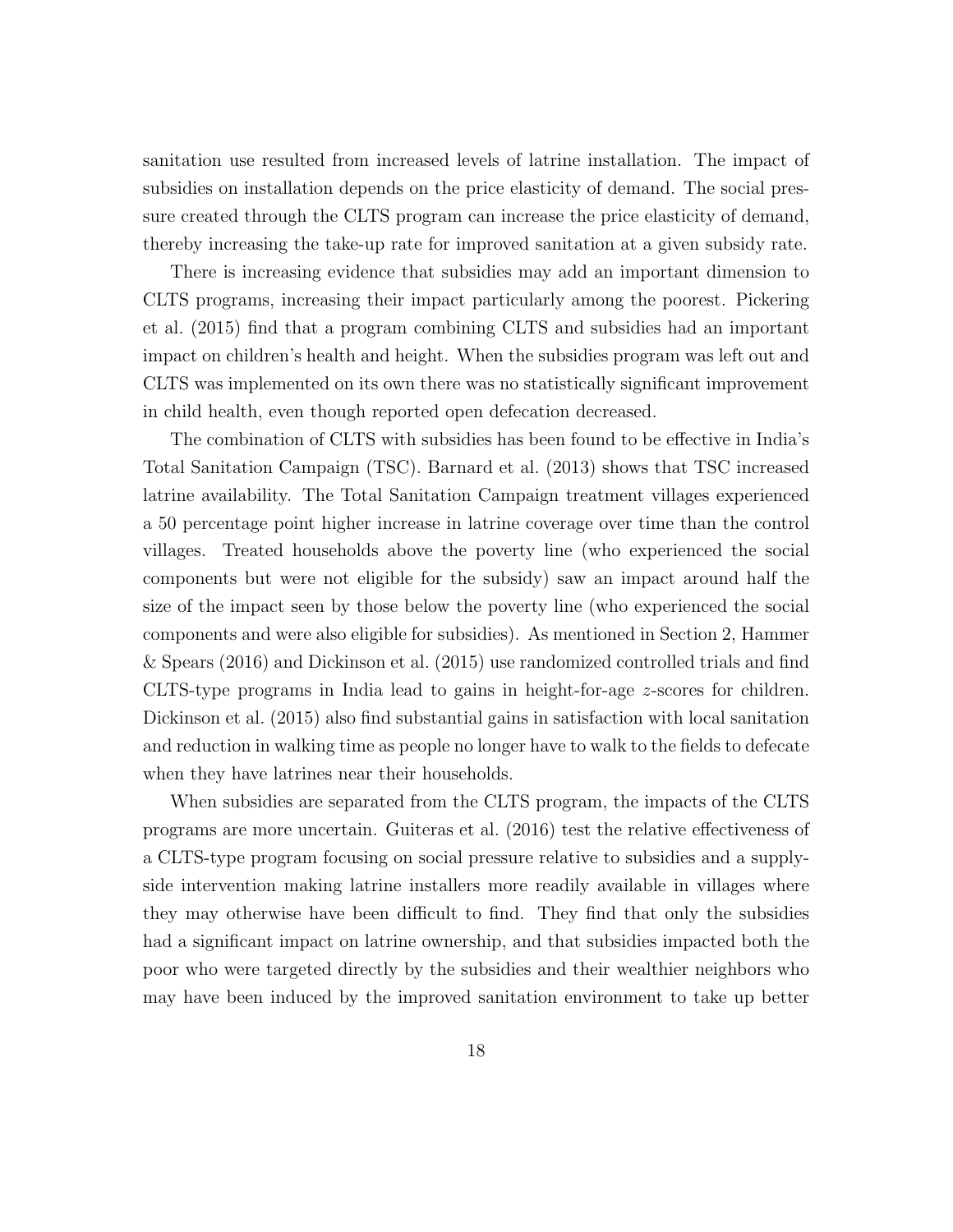sanitation practices. Pattanayak et al. (2009) test which is a stronger motivator, shame or subsidies. While the impact of the subsidy treatment may be somewhat confounded with the poverty status of the household (only poor households in treatment villages had access to the subsidy), the authors find that the combination of shame and subsidies is highly effective in harnessing social pressure and monitoring while allowing the poorest households to overcome barriers in access to improved sanitation. They find that one third of the impact of the program is caused by the subsidy treatment while two-thirds is caused by the shame treatment.

## 3.2 Differences in CLTS's Success in Rural and Urban Settings

CLTS was developed with rural Bangladeshi villages in mind. It is typically believed to work best in homogeneous rural communities (see the meta-review in Venkataramanan et al. (2018)), although it has been tried in urban environments with mixed success. However, to reach large swaths of the population most affected by poor sanitation, population-dense cities and peri-urban areas which may be more affected by externalities will need to be targeted. Additionally, many of the poorest households in urban areas lack access to both formal and informal credit markets, rendering traditional cash subsidies for sanitation less effective (Trémolet et al.  $2010$ ), and making non-monetary interventions a promising policy solution.

What community characteristics aid in the success of CLTS? Hathi et al. (2016) find that Indian villages with more inter-caste and inter-religious conflict have inferior sanitation practices. They suggest that villages with more caste conflict are likely to be less successful in improving sanitation through CLTS programs. Even in relatively homogeneous communities, the ability of CLTS to induce social shaming may vary depending on the implementer and the local context. To the extent that the CLTS program fits into a wider culture of social engagement and community meetings, it may be more successful. Abramovsky et al. (2016) find limited evidence suggesting that communities with more village meetings have more success with CLTS programs.

Increased availability of latrines following CLTS programs may not translate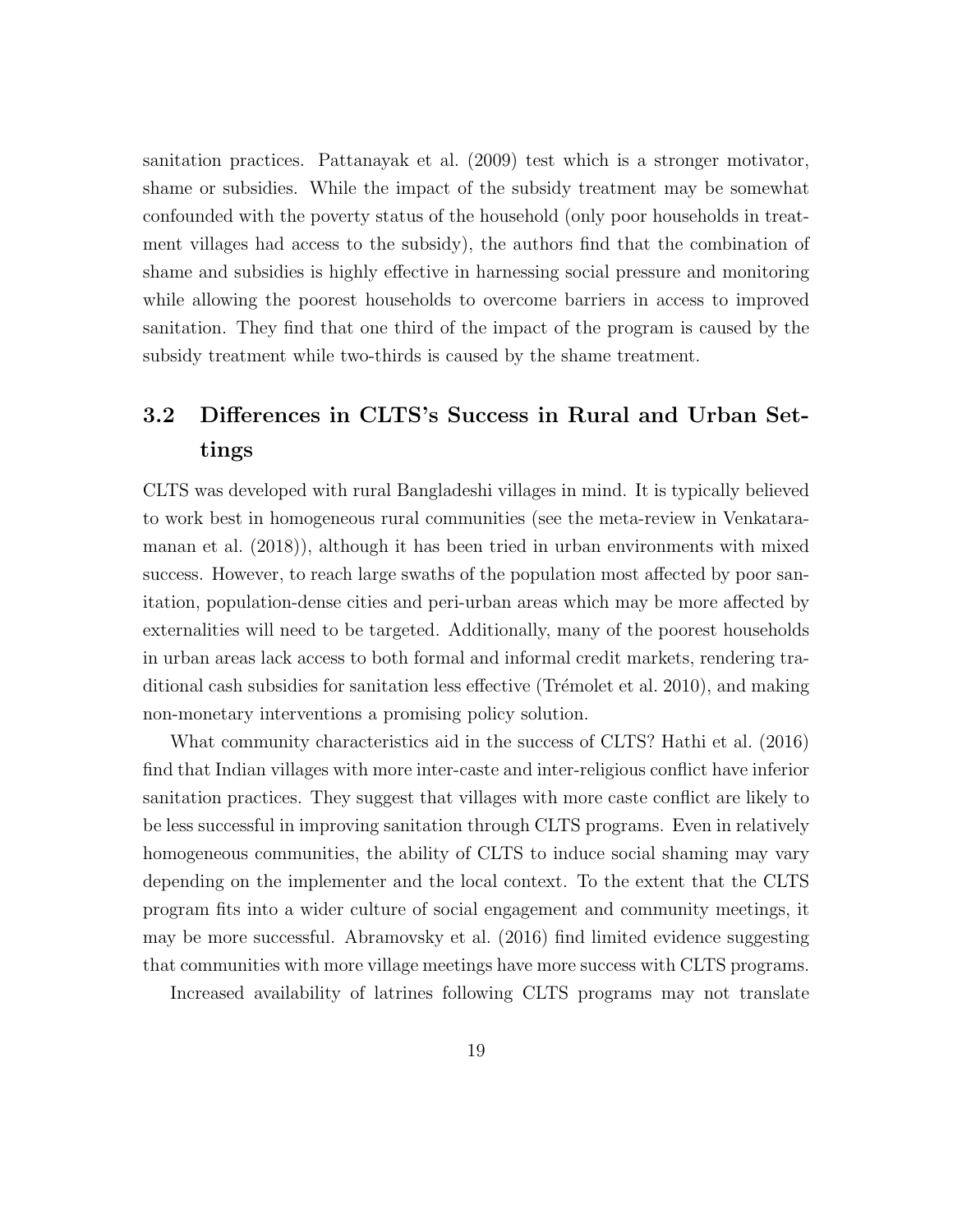directly into health and sanitation gains. A meta-review of CLTS programs by Venkataramanan et al. (2018) finds that CLTS programs increase latrine construction (by 9-32 percentage points), but the resulting reduction in open defecation is typically much lower. Key factors in the success of such programs include community participation, strong village leadership, social cohesion, and a sense of community responsibility. In many cases, these factors are exactly those which are less prevalent in urban settings.

Abramovsky et al. (2016) show that a CLTS program in Nigeria had some impacts in rural areas, but that in urban environments (of over 20,000 people) the program had no impact. They suggest that this is due in large part to the fact that in many of the urban environments they were not able to complete all of the phases of the program. Crucially, many of the facilitators sent to the larger urban environments were unable to complete the "triggering" component of the intervention, commonly seen as the most important part of CLTS interventions. The most common reason for non-completion of the "triggering" component appears to be that the facilitators were unable to gather a sufficient proportion of the population. This would be particularly difficult in urban environments where many commute to work in other neighborhoods.

The literature provides several potential mechanisms through which CLTS may be more effective in rural areas. Cameron et al. (2019) show that CLTS-type programs are more effective in imposing social sanctions in areas where there is more social capital, which in many cases may be smaller and more homogeneous communities. Crocker et al. (2017) show that CLTS programs are more effective in areas where the baseline level of sanitation is particularly poor, and where there is more potential for social cohesion (as measured by the community being smaller and the people having lived together longer). Venkataramanan et al. (2018) find that smaller and more homogeneous communities are more likely to have successful CLTS programs.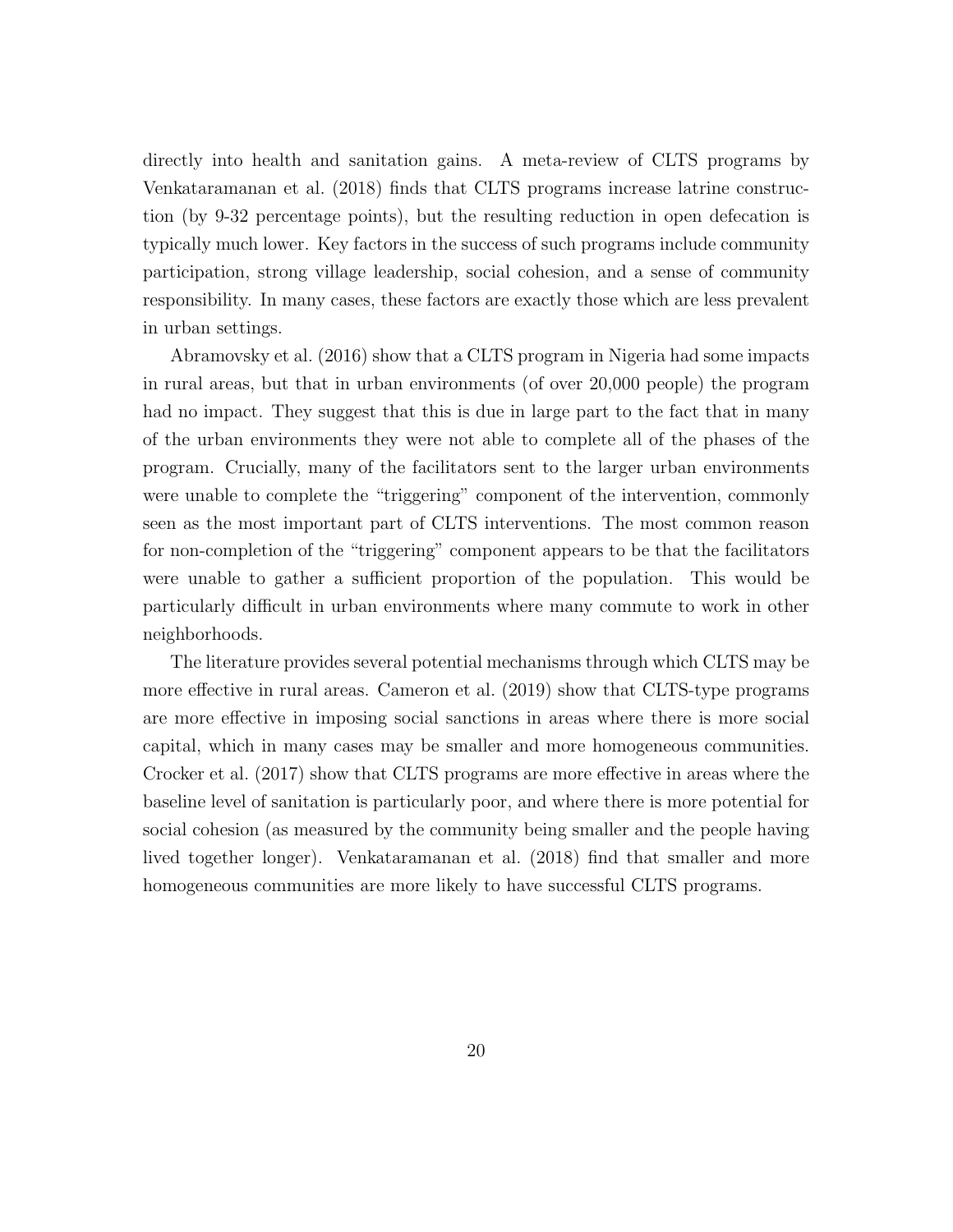#### 3.3 Maintaining Gains in Sanitation from CLTS

The long term success of CLTS is determined in large part by the persistence of outcomes such as toilet use and maintenance. To the extent that CLTS creates shame or social pressure related to open defecation, we may expect new social norms to develop following a CLTS program and this may increase the likelihood that improvements in sanitation persist. Crocker et al. (2017) use quasi-experimental methods to show that in most communities gains persist after one year. Persistent gains are found primarily in villages that had very high rates of latrine use following the CLTS program, and they argue that this suggests CLTS led to a new social norm. In a study of CLTS across four African countries, Tyndale-Biscoe et al. (2013) found a relatively small rate of reversion by villages back to open defecation, with social pressure being one of the primary motivators to maintaining the improved sanitation system. To the extent that these may be wealthier villages in which households can afford to invest in improved sanitation without subsidies, it may be that the primary and persistent gains are focused in wealthier villages.

In contrast, the longer-term follow-up in Orgill-Meyer et al. (2019) showed some persistence over the medium term of 4-5 years, but the long term follow up of 10 years showed no persistent gains in open defecation or latrine ownership in the treatment communities. In part, this was due to catch up by control communities, but there was also a lack of maintenance of the latrines and a lack of persistent community norms around use of the latrines.

As CLTS emphasizes the importance of the community building the toilets themselves without outside subsidies, this commonly results in latrines which are not well constructed (Cavill et al. 2014). Crocker et al. (2017) found a very high incidence of CLTS latrines failing; in one study site the failure rate was 45%. They did find that in most cases latrines were eventually repaired, but continued high failure rates could induce lower persistence in the long run.

Expanding sanitation coverage through CLTS depends in large part on the ability of the government or NGOs to scale up programs. Cameron et al. (2019) investigate the relative ability of NGOs versus the government of Indonesia to increase rates of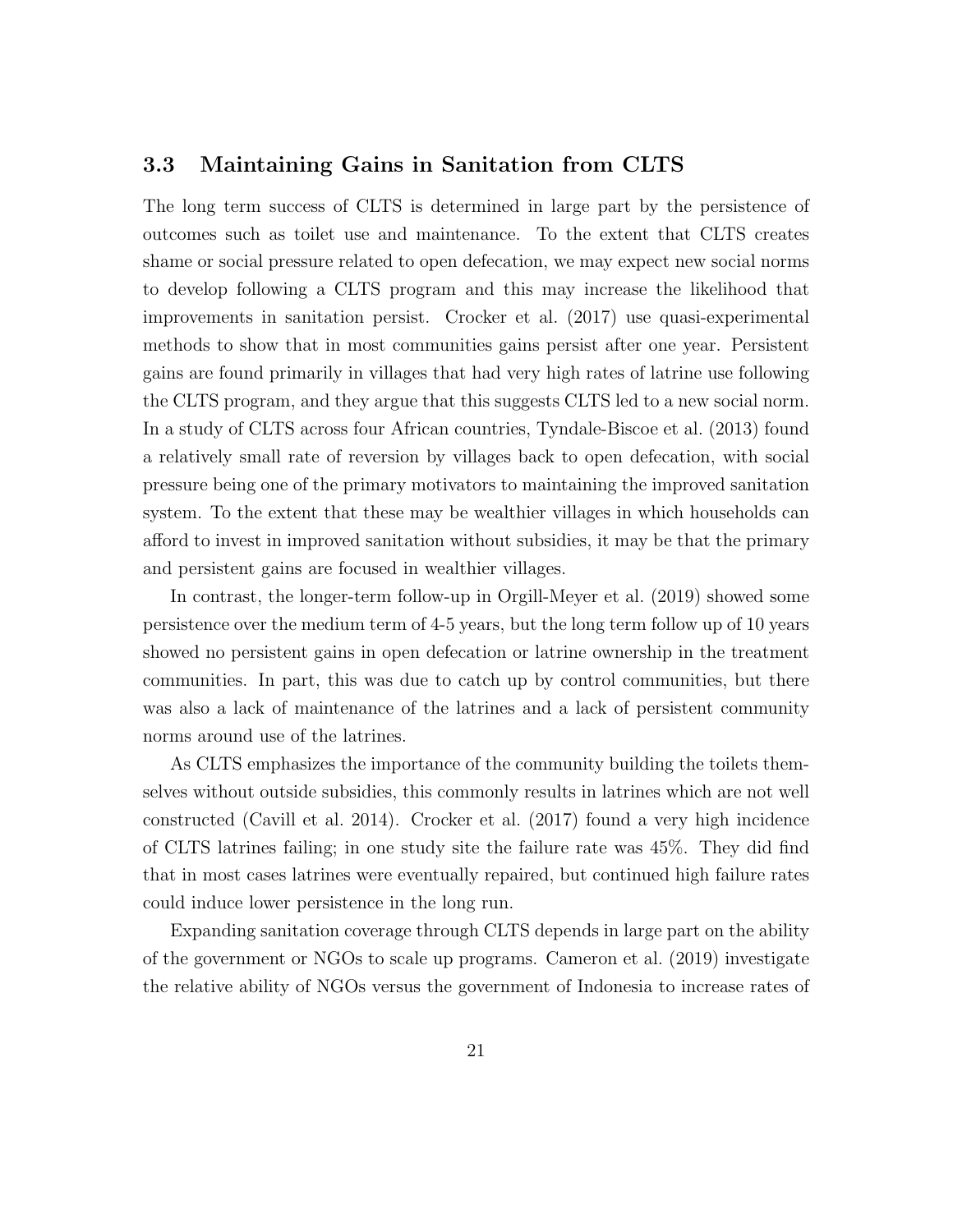toilet ownership and child health through CLTS programs. Programs run by the local government can not match the benefits induced by programs run by smaller-scale NGOs. NGOs were able to increase latrine ownership among non-poor households by much more than the government-run programs. Similarly, when an NGO ran the program, villagers were 12 percentage points more likely to have heard about the "triggering" event, and were 13 percentage points more likely to know about the program. These results put into question the scalability and potential for long-term success of these programs.

### 4 Social Spillovers and Sanitation

We move on from looking at health externalities to study decision spillovers. We will look at each of the social mechanisms behind decision spillovers in turn. These are social pressure, reciprocity, learning from others, and coordination. If a paper involves multiple interventions testing distinct mechanisms, each intervention is discussed in the corresponding sub-section, rather than discussing the paper in its entirety at once. For some interventions their place in the categorization is quite clear, while for others their placement is more subjective. The final mechanism, coordination, acted as a catch-all for interventions which didn't neatly fit into one category.

For each social mechanism that follows we first define what we mean by it. Then we look at evidence for the effect that mechanism has on sanitation and waste management decisions in rural areas. Finally we look at evidence regarding how the effect differs or is similar in urban settings.

### 4.1 Social Pressure

Decisions are made due to social pressure when a person's desire to be seen in a certain light by some reference group, in other words their social image concerns, affects their decision-making. Such concerns may be strong in rural areas where individuals know each other well and have lived for generations. Social pressure may not be as effective at motivating behavioral change in an urban setting.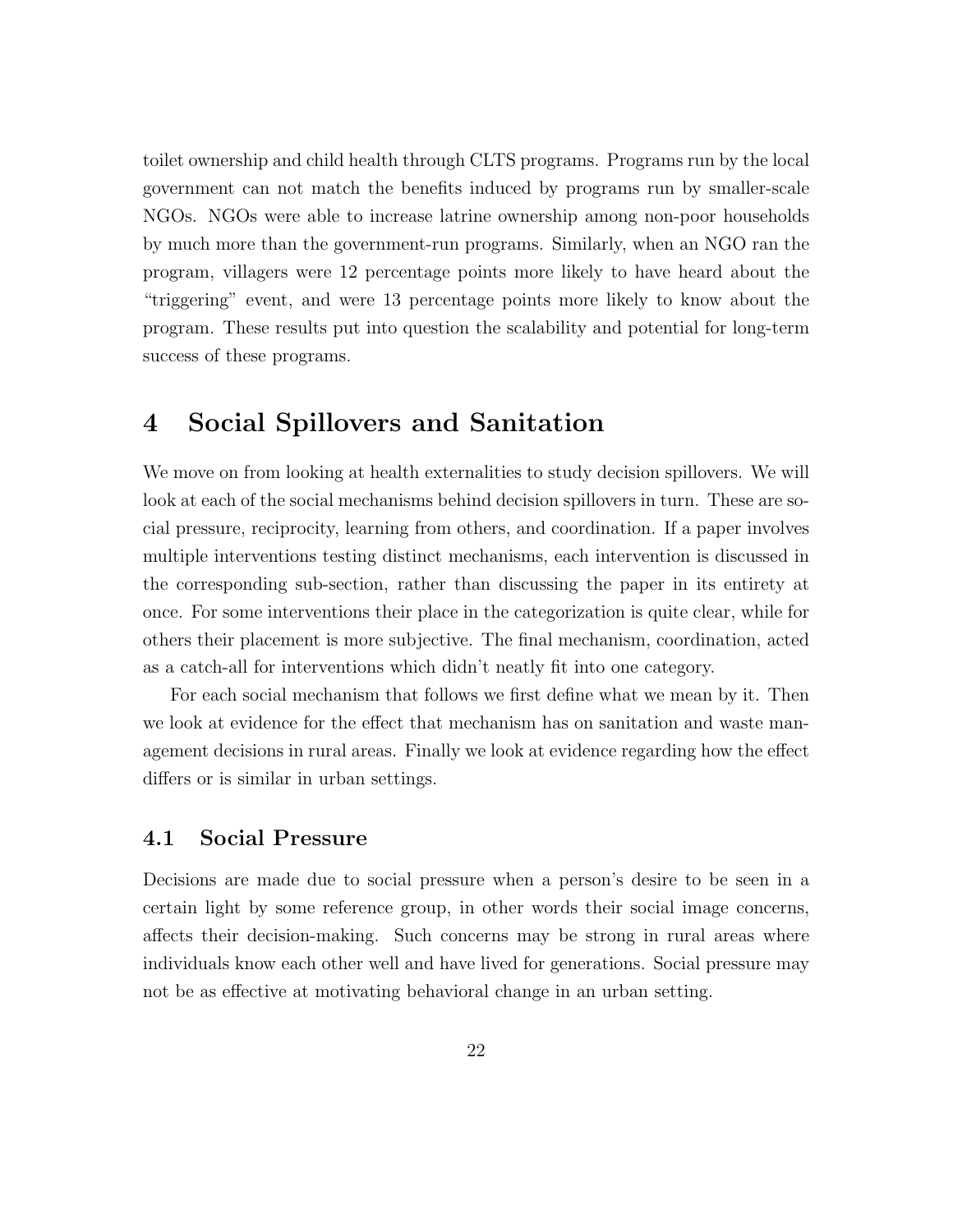In Bursztyn & Jensen's (2017) framework, an individual's utility incorporates social image as the disutility from acting against a social norm. This disutility is composed of three terms: how much the individual cares about being perceived by the reference group as a good type, the reference group's posterior expectation of the individual's type after observing his action, and the perceived desirability of being of that type. According to this framework, social pressure may be less effective in affecting waste removal decisions made in the home in urban settings for three reasons related to each of the three terms. First, while geographic neighbors are the people who view and are affected by one's sanitation choices, in urban areas an individual's reference group does not necessarily consist of his neighbors. Second, actions may be less observable in urban environments. Finally, individuals may not have a clear sense of what is socially desirable sanitation behavior in an urban environment. We focused on Community Led Total Sanitation (CLTS), arguably the most well-known sanitation intervention seeking to harness shame and social pressure, in Section 3. Here we discuss non-CLTS interventions, or the more social pressure related elements of CLTS interventions.

Cameron et al. (2019) present descriptive evidence that rural Indonesian villagers use their existing non-sanitation social capital to harness shame and social pressure with the goal of improving sanitation in their community. Their measure of social pressure comes from survey questions asking "whether building a toilet reduces the likelihood of being a target of gossip; whether those who defecate in the open will not be accepted by the community; and whether the community imposes social sanctions on those who defecate in the open." Villages with higher levels of social capital are more likely to impose sanctions for unsanitary choices.

Given that rural villagers already make use of their existing social capital to pressure neighbors into improving sanitation, can researchers design interventions harnessing that social pressure to improve sanitation even more? In rural Bangladesh, Guiteras et al. (2015) randomly assign subsidies and randomly assign a latrine promotion program. They find that the latrine promotion program has no impact on latrine ownership so it does not seem to induce social pressure.

On the other hand, the random assignment of subsidies to particular individuals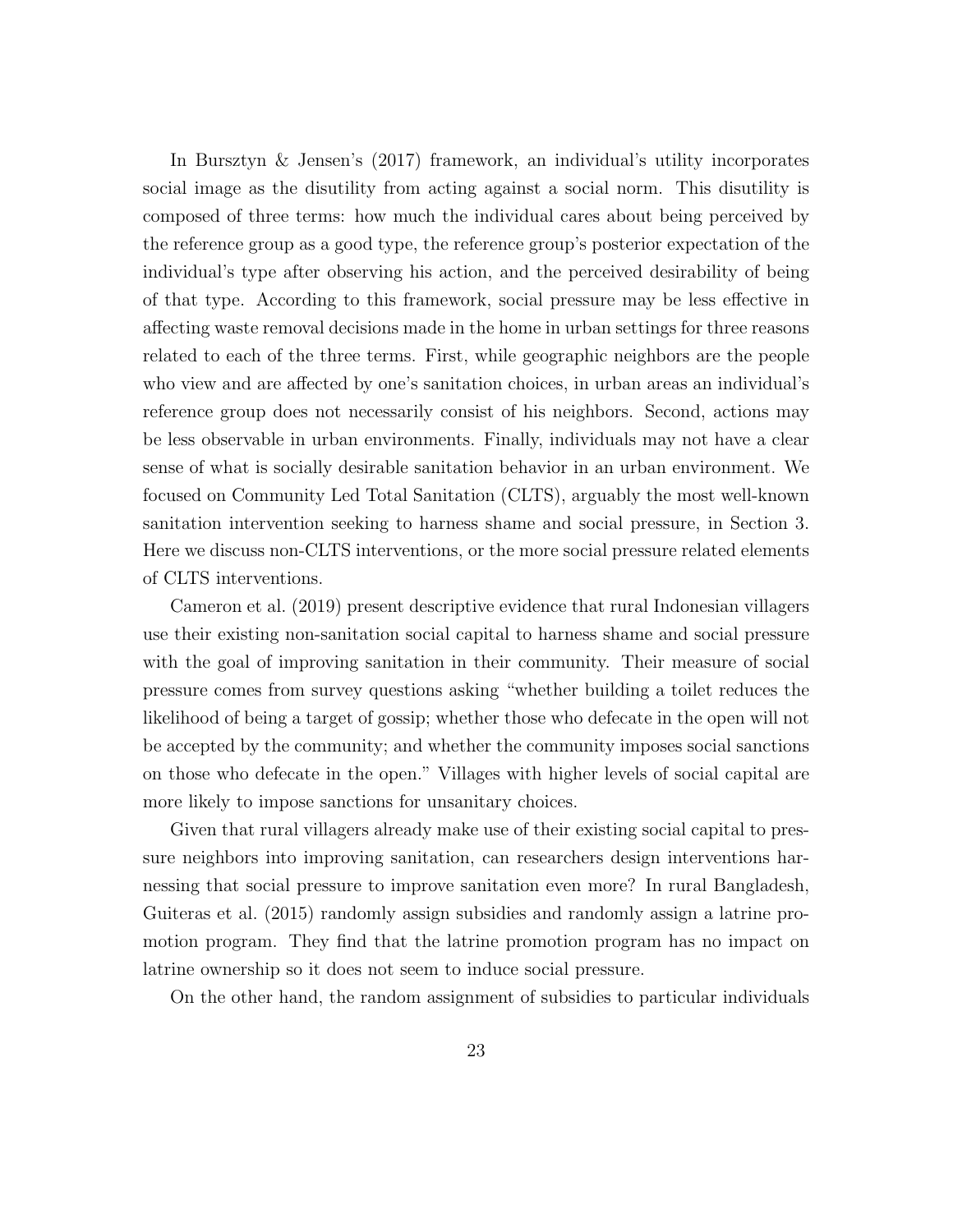can induce social pressure, as analyzed in a follow-on paper (Guiteras et al. 2019). Using social network data, the authors chose some clusters in which they gave community leaders (those mentioned most often by others as being someone they would consult for help resolving a dispute) and socially central households (those mentioned most often by others as being someone with whom they interact most frequently) a higher likelihood of drawing the subsidy.

Contrary to what the authors were expecting, they find that the social multiplier effect is actually quite small when leaders and central individuals receive the subsidies. Larger social multiplier effects are found when subsidizing less central, or more socially marginal, households. The authors take this as evidence of the impact of shame. If even the less well-connected individuals of lower social standing are making more sanitary decisions, it becomes shameful to be seen as the last hold-out. The authors hypothesize that villagers don't think it is surprising when wealthy households purchase a latrine and encouraging wealthy households to adopt expensive sanitary techniques will not help in shaming others into adopting.

In rural India, Pattanayak et al. (2009) conduct an intervention which is designed to more directly and viscerally invoke feelings of shame. The authors call the intervention a 'walk of shame,' a community walk drawing attention to evidence of open defecation. The authors state that a local organization helped 'establish systems of fines, taunting or social sanctions to punish those who continued to defecate in the open." The authors find a strong effect of shame and social pressure.<sup>10</sup>

Overall, these three experiments show that harnessing social pressure can be quite effective, albeit arguably ethically challenged, at increasing latrine ownership in rural areas. We will next see that the results for interventions meant to harness social pressure in urban areas are much less encouraging.

Deutschmann et al. (2018) conducts an intervention which attempts to harness

<sup>10</sup>One caveat to the interpretation that this entire effect is due to social pressure, is the fact that treated households below the poverty line received the shame treatment and additionally received a subsidy to purchase a latrine. In Section 4.4 we will see that subsidizing some households can lead to improved sanitation by non-subsidized households. If there is a social multiplier effect on the wealthier households due to the poorer households receiving subsidies, the effect on the wealthy combines the impact of shame and the social multiplier.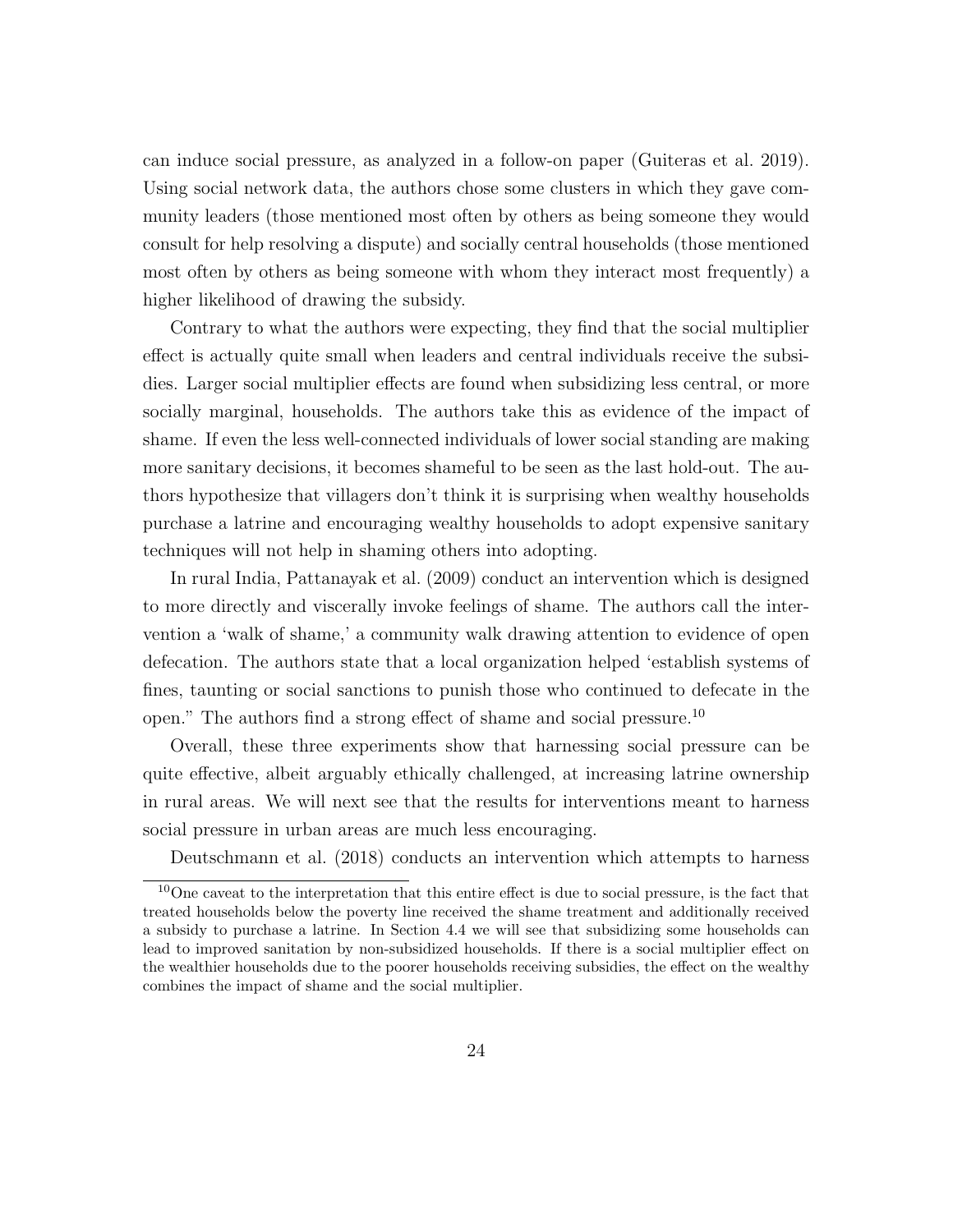social pressure in waste management decisions in urban Senegal. When latrine pits fill up, households have two options: manual or mechanized desludging. Manual desludgings are cheaper and less sanitary, with sludge often dumped in the street in front of the house. Mechanized desludgings are more expensive but more sanitary, with sludge taken by a truck to be dumped at a treatment center. The study gives subsidies of different levels for a mechanized desludging. In some neighborhoods, the randomly subsidized price offered to a household was only told to that household, while in other neighborhoods all households were told the prices assigned to everyone else. The authors hypothesized that households which received a high subsidy and whose neighbors were told about this might feel more pressure to purchase the mechanized desludging compared to households that had received the high subsidy in secret. This is not what the authors find. The subsidy has the same effect on uptake whether or not neighbors are informed of each others' prices, and social pressure does not increase mechanized desludging.

Guiteras et al. (2016) implement interventions that attempt to harness social pressure and 'disgust and shame' to increase hand-washing in urban Bangladesh. The disgust treatment included messaging that: if you do not make sanitary choices, then your neighbors 'will know that you feed shit to yourself and your family, which is a shameful act.' The authors find very little differential impact of the shame message over a standard educational health message. The authors hypothesize that their shame intervention was not effective because social pressure from neighbors does not work as a motivator in an urban setting because people don't care what their neighbors think about them.

In sum, social pressure has proven effective as a motivator in rural areas, but this impact has not been mirrored in urban areas. Even within rural areas, social pressure and shame-based interventions are differentially more effective in smaller and more cohesive areas with high baseline levels of social capital. Moving forward, policymakers and researchers should be especially cognizant of negative repercussions and ethical issues which may arise from encouraging individuals to shame their friends and neighbors.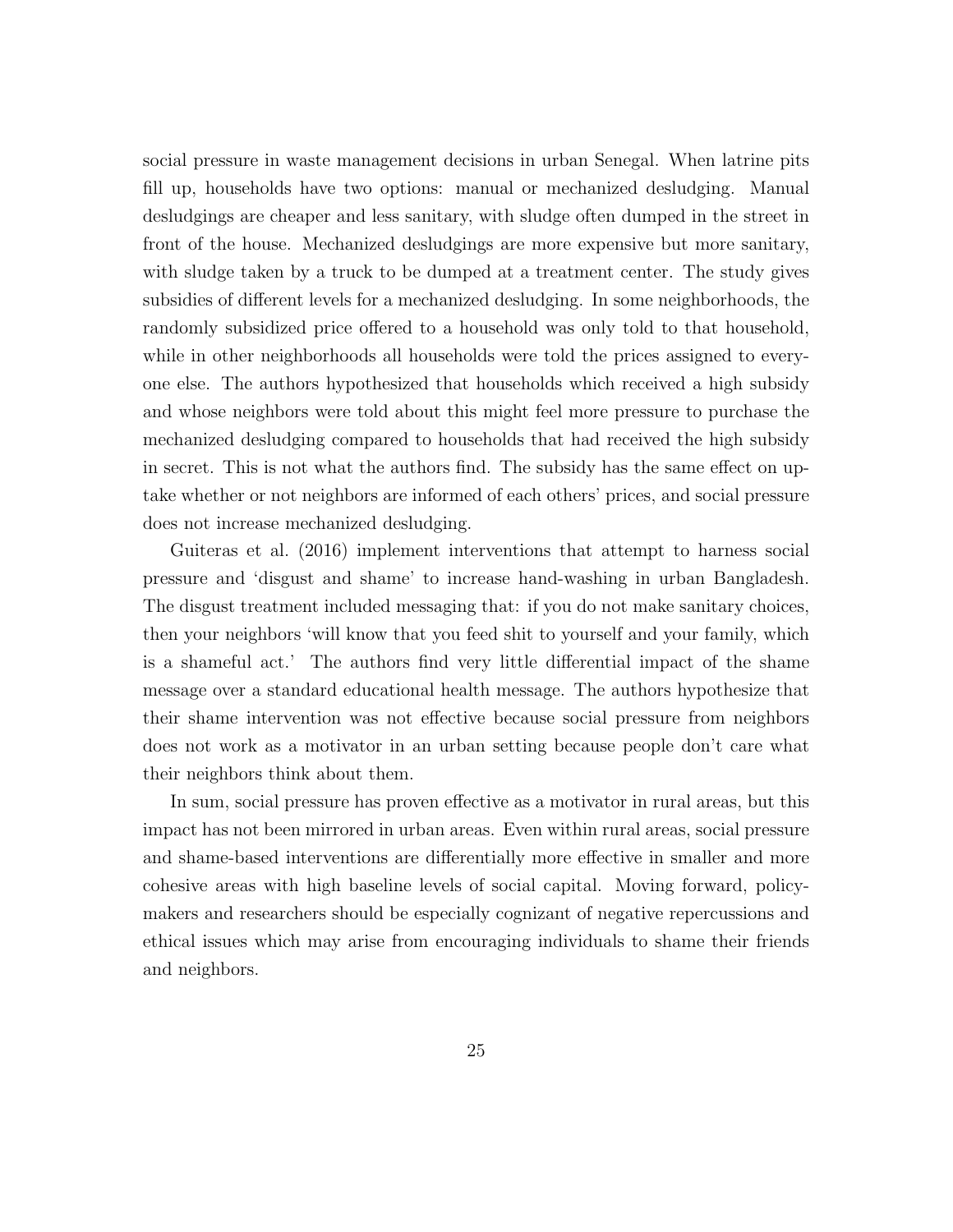### 4.2 Reciprocity

Closely related to social pressure, is the concept of reciprocity. While the distinction between the two may be fuzzy, we differentiate reciprocity from social pressure on two dimensions. First, social pressure involves negative repercussions from making less sanitary choices, while reciprocity involves positive repercussions from making more sanitary choices. Second, and more importantly, while social pressure is based on the hedonic disutility people receive from acting against a social norm, reciprocity implies an economic return from peers to making more sanitary choices. In the terminology of Bursztyn & Jensen (2017), reciprocity implies an instrumental motive for a household wanting to appear as a sanitary type, rather than a purely hedonic motive. Reciprocity has been found to play an important role in rural areas in maintaining property rights and encouraging good behavior more generally (Schechter 2007). Here we look at evidence for its role in improving sanitation.

In rural India the government implemented a program attempting to harness reciprocity to increase latrine ownership (Stopnitzky 2017). Latrines were encouraged for instrumental reasons, in the hopes of reciprocally obtaining a better marriage outcome. The program included messages such as 'no toilet, no bride,' 'no loo, no I do,' and 'show us your loo before you woo.' These slogans encouraged families with marriageable daughters to only marry their daughters off to potential grooms who owned a latrine. The author finds that this program significantly increases latrine ownership. The impact is highest in households with sons on the marriage market and in areas where there are fewer marriageable females due to male-biased sex ratios.

In urban Senegal, the study by Deutschmann et al. (2018) mentioned above conducted an intervention to measure the impact of reciprocity on waste management decisions. The authors conducted non-anonymous dictator games in which participants decided how much money to keep for themselves and how much to give to each neighbor. If reciprocity for sanitation decisions was strong, one might imagine that respondents would increase endline giving to individuals who had made sanitary desludging decisions. This effect should be especially large for those who had made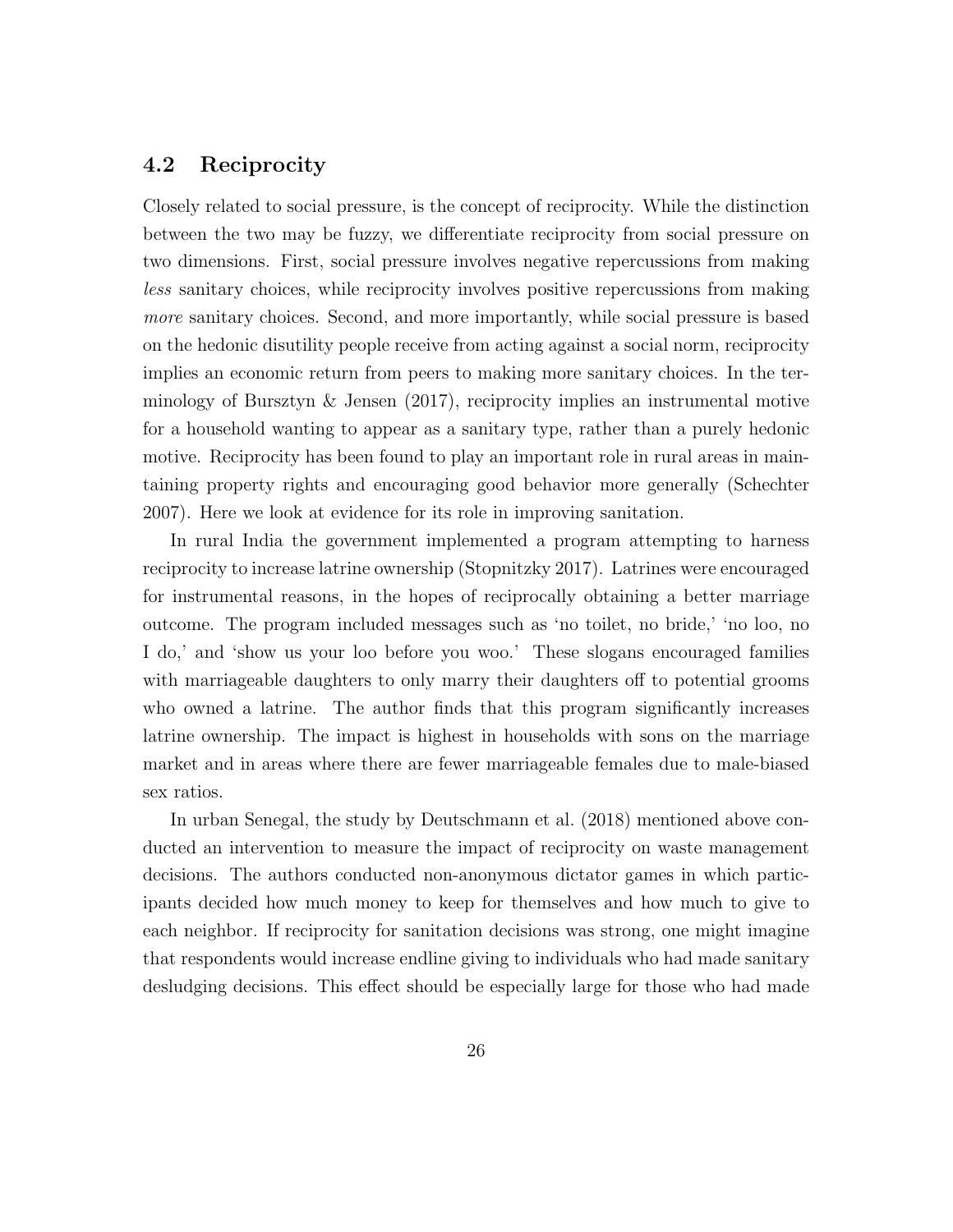sanitary decisions despite not receiving a high subsidy. In fact the authors do not find any impact of neighbors' sanitation decisions, or their interaction with the public announcement of the subsidy, on the amount sent to that neighbor in the endline dictator game. Participants in urban areas do not financially reward neighbors who make sanitary choices.

While there are fewer studies giving evidence on reciprocity compared to the number studying social pressure, the overall takeaways are the same. Reciprocity motivates improved sanitation in rural environments, but not in urban areas.

#### 4.3 Learning from Others

Rural households learn from others about new agricultural and health technologies (Conley & Udry 2010, Dupas 2014). There is less evidence on learning from others specifically related to sanitation and waste management decisions. In rural India, the randomized subsidy experiment by Guiteras et al. (2019) mentioned previously finds some evidence of learning from others. The baseline social network questionnaire asked respondents to list which households they would go to for advice about a new product. The authors find that when more of the households that a participant listed as being one they would go to for advice randomly receives the subsidy, the participant is more likely to adopt the sanitary latrine. This gives suggestive evidence of learning from others regarding waste management decisions in a rural environment.

As with the previous two mechanisms, the results from urban areas appear less promising. The previously-mentioned study in urban Senegal by Deutschmann et al. (2018) additionally conducted an intervention to measure learning from others. In some neighborhoods the surveyed households were randomly divided into two groups. Enumerators approached the first group to offer them the subsidized mechanized desludging. Thereafter, the enumerators told the second half either how many households in the first half signed up, or which households in the first half signed up.

Households who are informed about their neighbors' decisions may learn more about the benefits of mechanized desludging. Yet, the study finds no effect on uptake of being told that more neighbors have signed up (even when instrumenting neigh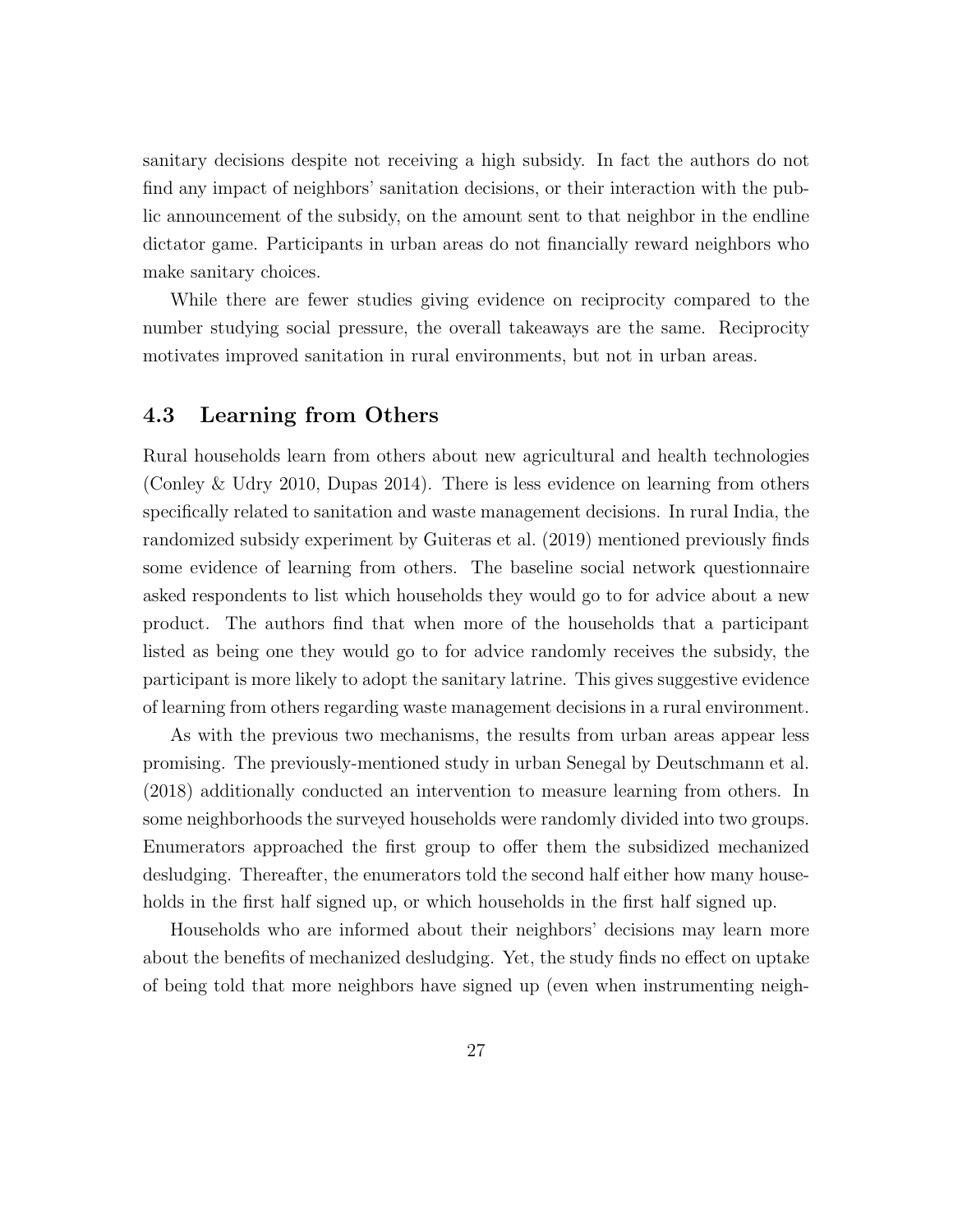bors' take-up with neighbors' high subsidy allocation). In addition, the authors use baseline social network data regarding relationships within the residential neighborhood. In contrast to the finding of Guiteras et al. (2019) in a rural neighborhood, there is no impact on adoption when either someone the household looks up to as a leader on health-related issues or someone the household is friends with adopts. This lack of effect may be due to the fact the reference group from which urban households learn is not their neighbors.

#### 4.4 Coordination

Finally we look at coordination as a reason for decision spillovers. Coordination is often thought of as a deliberate social process such that individuals organize themselves to collectively make effective group decisions. Coordination may also take place more spontaneously, with no social interactions, based purely on environmental signals such as prices. Most papers we discuss in this section can not distinguish between purposeful and spontaneous coordination.

A common way to measure coordination is to randomly give subsidies to a subset of the population, and look at how the density of subsidies among neighbors affects the decisions made by households. Studies conducted in both rural and urban settings find evidence of this type of decision spillover, or multiplier effect. Most of these studies can not determine the precise mechanism behind the decision spillover. We tend to use coordination as a catch-all term. When a subsidy to others with whom an individual is linked in a particular way increases take-up, we may conclude that this effect is due to social pressure or learning. When the effect of subsidizing others does not depend on the manner in which the two individuals are linked in the network, we categorize that as coordination.

As with the other mechanisms, we start with the evidence from rural areas. In rural Cambodia, Ben Yishay et al. (2017) find that individuals with more neighbors who exogenously adopt the latrine, due to the neighbors' drawing lower prices, are actually less likely to adopt latrines themselves. This is the only study we have seen that finds a negative multiplier effect from subsidies. The authors posit that this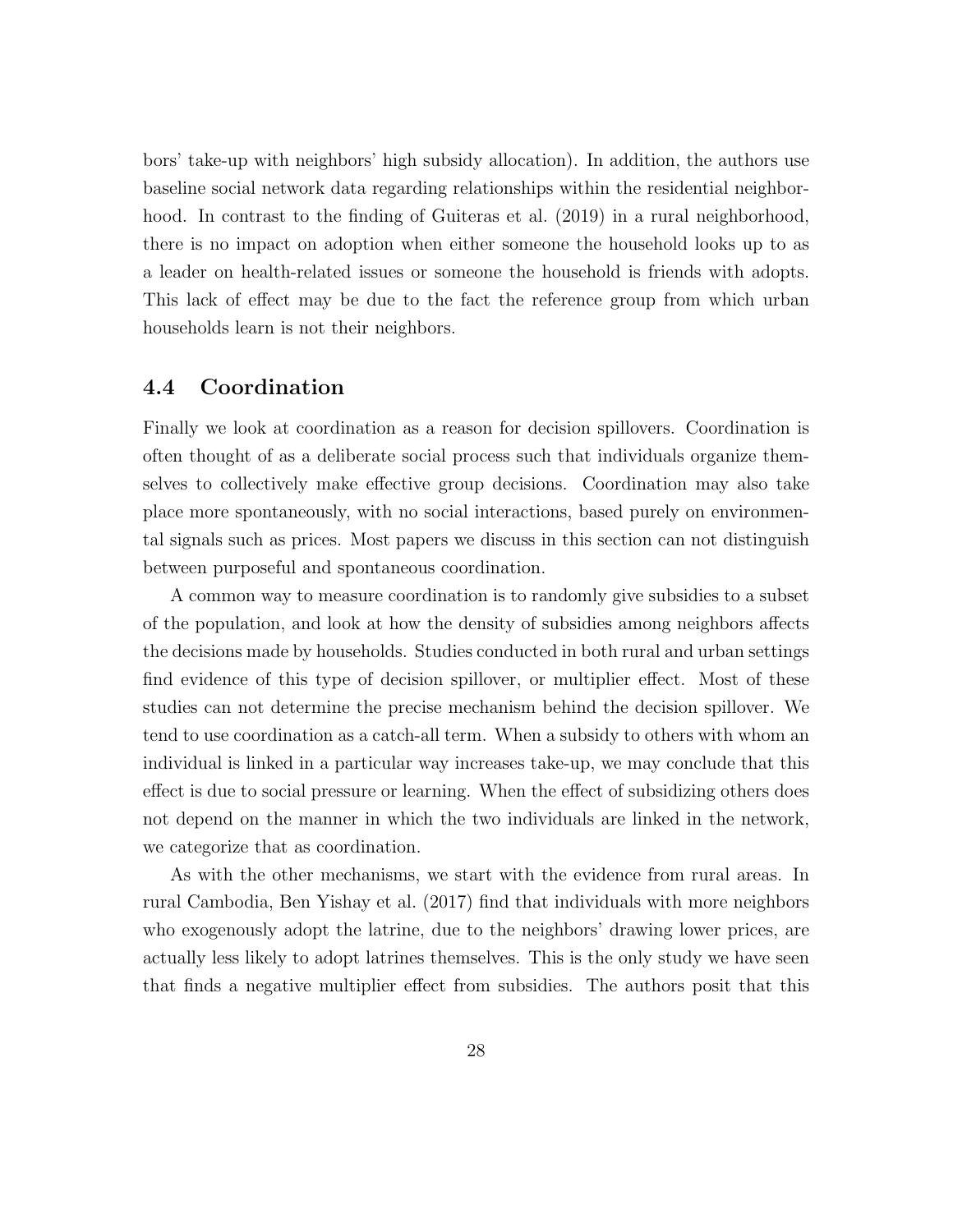negative spillover is not due to households learning that latrines are less beneficial than previously thought. They hypothesize that the health impacts of owning a latrine decrease in neighbor's latrine ownership. This may be due to non-linearities or thresholds in the health production function or due to the fact that neighbors commonly share latrines with one another.

The other studies offering randomized subsidies for waste management technologies in rural areas all find positive, rather than negative, decision spillovers. The study by Guiteras et al. (2015) in rural Bangladesh mentioned earlier conducts an intervention in which differing shares of households in a neighborhood received a subsidy for a latrine. When three quarters of the villagers are offered a subsidy, unsubsidized neighbors' ownership also increased by 8.5 percentage points compared to the control villages even though the price they faced was the same as the price faced by households living in control villages. This is evidence of a large multiplier effect.

In terms of non-linear multiplier effects, increasing the share of households receiving the subsidy from 25% to 50% has a large effect on demand for sanitation. The multiplier effect levels off after that point, with smaller additional improvements in adoption of latrines by subsidy non-recipients when 75% of households receive a subsidy.

Guiteras et al. (2019) use the same data to estimate a structural model of demand that allows the benefits of adopting to vary with the share of other households adopting. The optimal subsidy plan involves tradeoffs between giving large subsidies to a few individuals or small subsidies to many people. In their particular setting, offering a smaller subsidy to more households is shown to have a larger impact than using the same budget to offer larger subsidies to fewer households.

Gautam (2018b) uses a related structural model to estimate the multiplier effects of subsidizing externality-inducing sanitation decisions. Gautam (2018a) takes this model one step further and adds liquidity constraints on top of the externalities. Using data from both rural and urban areas in India, she compares the effects of two policies - a subsidy and a loan. She finds that loans and subsidies are more effective in different situations. Subsidies are most effective in villages with mid-level initial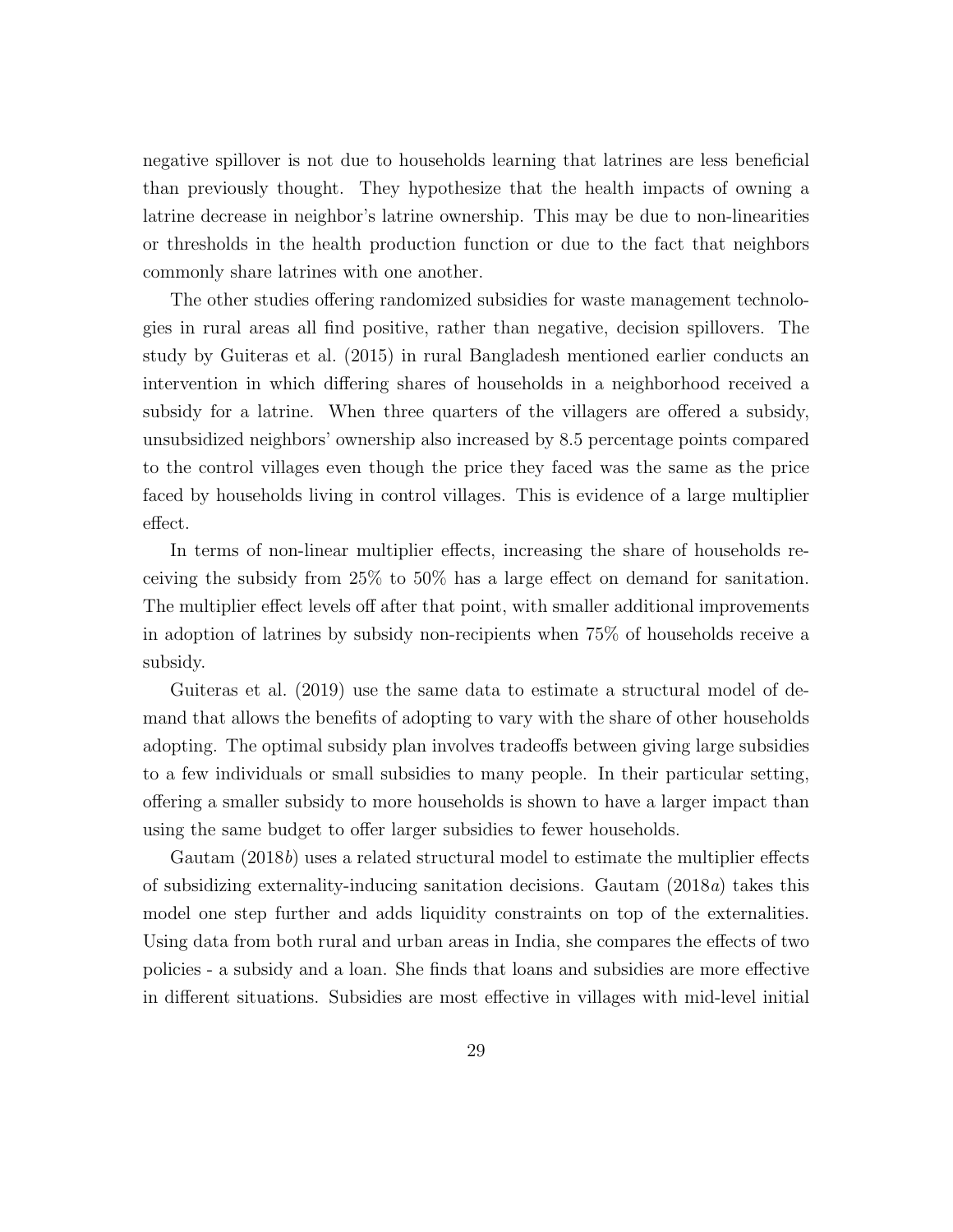sanitation since the externalities generate large amounts of feedback. On the other hand, loans are more cost effective in villages with very little initial sanitation since the potential for feedback due to externalities is lower in such a setting. This work highlights that the optimal policy should take into account both health externalities and decision spillovers.

Contrary to what we have found for social pressure, reciprocity, and learning from others, decision spillovers due to coordination in urban areas seem to be as strong as those found in rural areas. While the study by Deutschmann et al. (2018) mentioned earlier does not find evidence of social pressure, reciprocity, or learning from others, they do find evidence of a decision spillover. When the share of households receiving the subsidy increases by 25 pp, the share of households purchasing a more sanitary mechanized desludging (while controlling for the household's own subsidy) goes up by 2 pp. This magnitude is in line with the magnitude found in Guiteras et al.  $(2015).$ 

We mention one final paper in the urban Philippines which looks at coordination but does not randomly assign subsidies (Bennett 2012). The author finds that a sanitary decision made by one household is beneficial for that household's neighbors. This externality leads to the, at first unexpected, finding that the spread of piped water leads to decreases in sanitation. As adoption of piped water increases, the household that has adopted piped water decreases its sanitation level (increases its open defecation) since the household expects that the water it consumes will be clean regardless. This decrease in sanitation by one household will have effects that reverberate through the community on households which do not have piped water as other households decrease their sanitation level in response. The availability of clean piped water interrupts the positive multiplier effect of one person's sanitation choice on that of his neighbor.

In sum, there is evidence of decision spillovers in both rural and urban areas. As more households adopt sanitary technologies, it becomes more worthwhile for other households to adopt as well. The non-linearities and threshold effects in health externalities discussed in Section 2 may lead to a spontaneous multiplier effect, or the spillovers may be due to deliberate social coordination.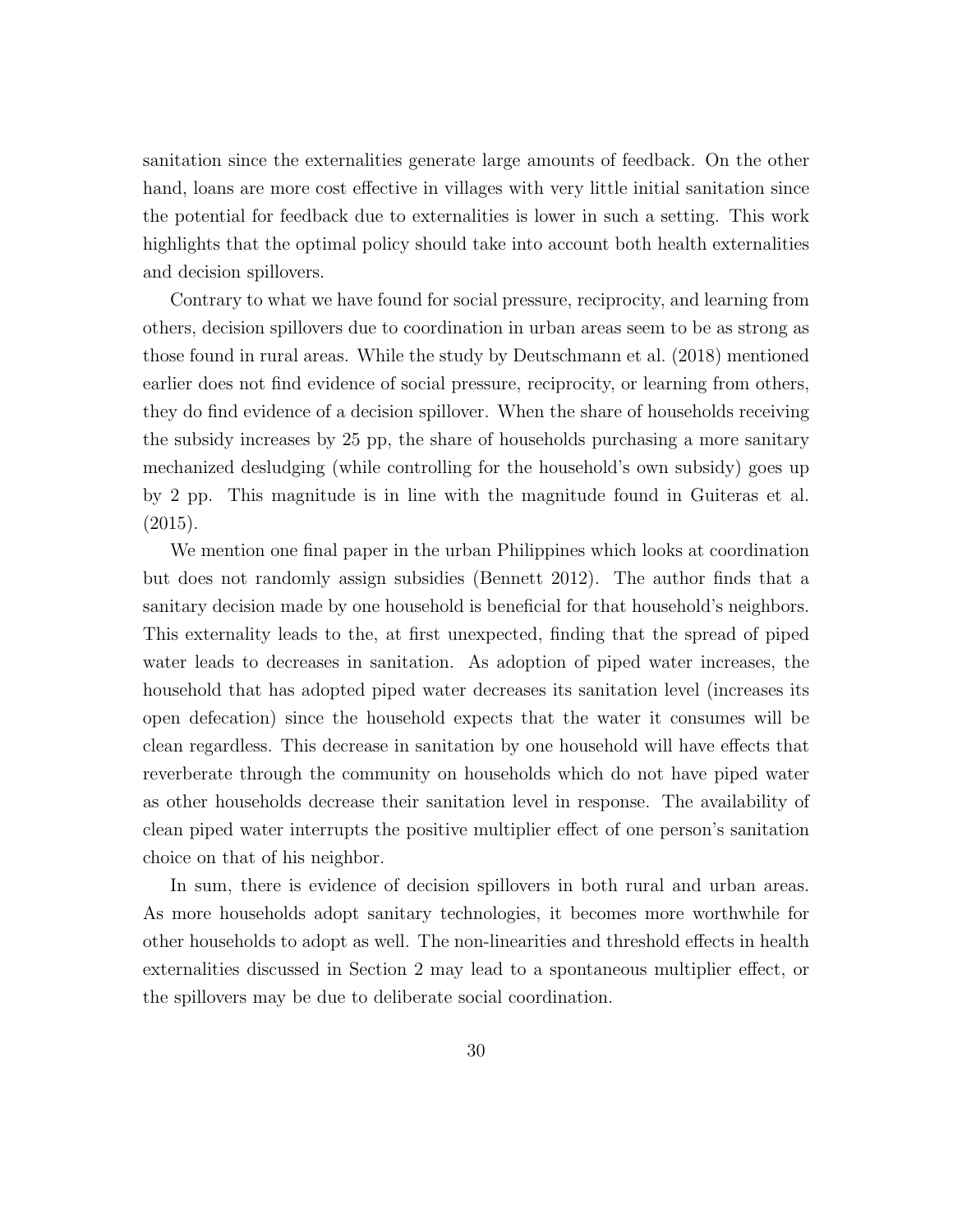### 5 Conclusion

We have highlighted the literature showing that sanitation and waste management, including latrine building, latrine use encouragement, and mechanized latrine desludging, have important externalities on health and education outcomes, especially among children. It is not only the household's own decision which affects their children, but also the decisions of neighboring households. Sanitation externalities may be particularly important in more population dense settings.

We suggest two areas where more research is needed related to sanitation externalities. First, understanding whether there are increasing or decreasing returns to neighborhood levels of sanitation, and whether there is a lower threshold below which improved sanitation has no effect and/or an upper threshold above which improved sanitation has no effect are open questions with substantial relevance for public policy. Second, more research is needed to understand how the production function for neighborhood sanitation and health differs across rural and urban settings. Figuring out the shape of the sanitation-health production function is important for targeting policy and funding towards settings where it can have the most impact.

Given that there are health and human capital externalities from improved sanitation, we might suspect there to also be decision spillovers from improved sanitation. Research in both urban and rural areas show that one person's sanitation decision does affect the decision of his neighbors. We explored four mechanisms which might be behind decision spillovers. These are social pressure, reciprocity, learning from others, and coordination. We reviewed the evidence for Community Led Total Sanitation (CLTS), one of the most well-known and commonly conducted interventions attempting to harness social pressure and shame to improve sanitation. While decision spillovers are found in both rural and urban settings; social pressure, reciprocity, and learning from others are all found to be less effective in urban than in rural settings. Decision spillovers in urban settings may arise due to the shape of the sanitation-health production function, and not due to social interactions.

This leaves open another area for future research. Why are social interactions and peer effects less effective for improving sanitation in urban areas? One potential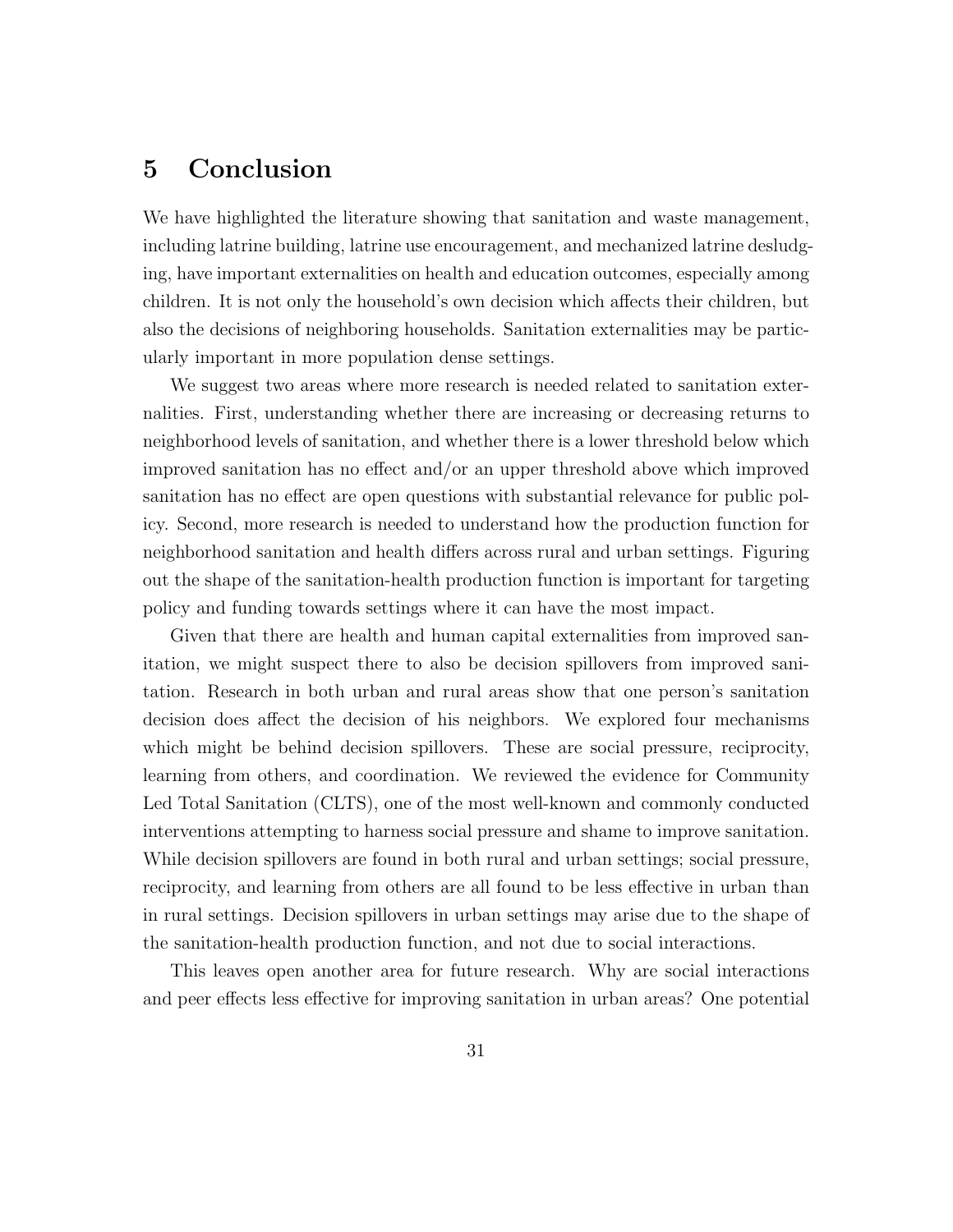dimension is to explore who is an individual's reference group in an urban area (those from whom they learn, and those who have the power to shame them). It seems likely that the reference group is much more geographically dispersed and less overlapping in urban environments than in rural environments. Future research could first identify the relevant reference group, and then try out interventions designed to work well with such dispersed social networks.

A second dimension is to explore - both theoretically and empirically - what happens when the group which causes the externality differs from the reference group. In rural areas, neighboring households' sanitation choices impose externalities on one another and neighbors also act as each other's reference group. In urban areas, neighboring households' sanitation choices still impose externalities on one another yet the reference group may consist, for example, of work colleagues rather than residential neighbors. It may be much more difficult to harness the power of shame as imposed by work colleagues for sanitation decisions which do not affect them and which they do not directly observe.

The sanitation literature has focused in large part on rural sanitation, yet the welfare consequences of poor sanitation choices may be much larger in urban areas. While the literature suggests social pressure and shame treatments such as CLTS increase the take-up of sanitation in small cohesive homogeneous villages, there is little evidence that the lessons from rural sanitation carry over to an urban setting. While the base levels of sanitation in urban areas are higher, much remains to be done in improving urban sanitation, particularly as urban centers become more population dense and peri-urban areas of developing countries spread. Finding answers for improvements in sanitation for these areas would help to increase global health and reduce child diarrhea and mortality.

### References

Abramovsky, L., Augsburg, B., Oteiza, F. & Flynn, E. (2016), Improving CLTS targeting: Evidence from Nigeria. IFS Briefing Note BN183.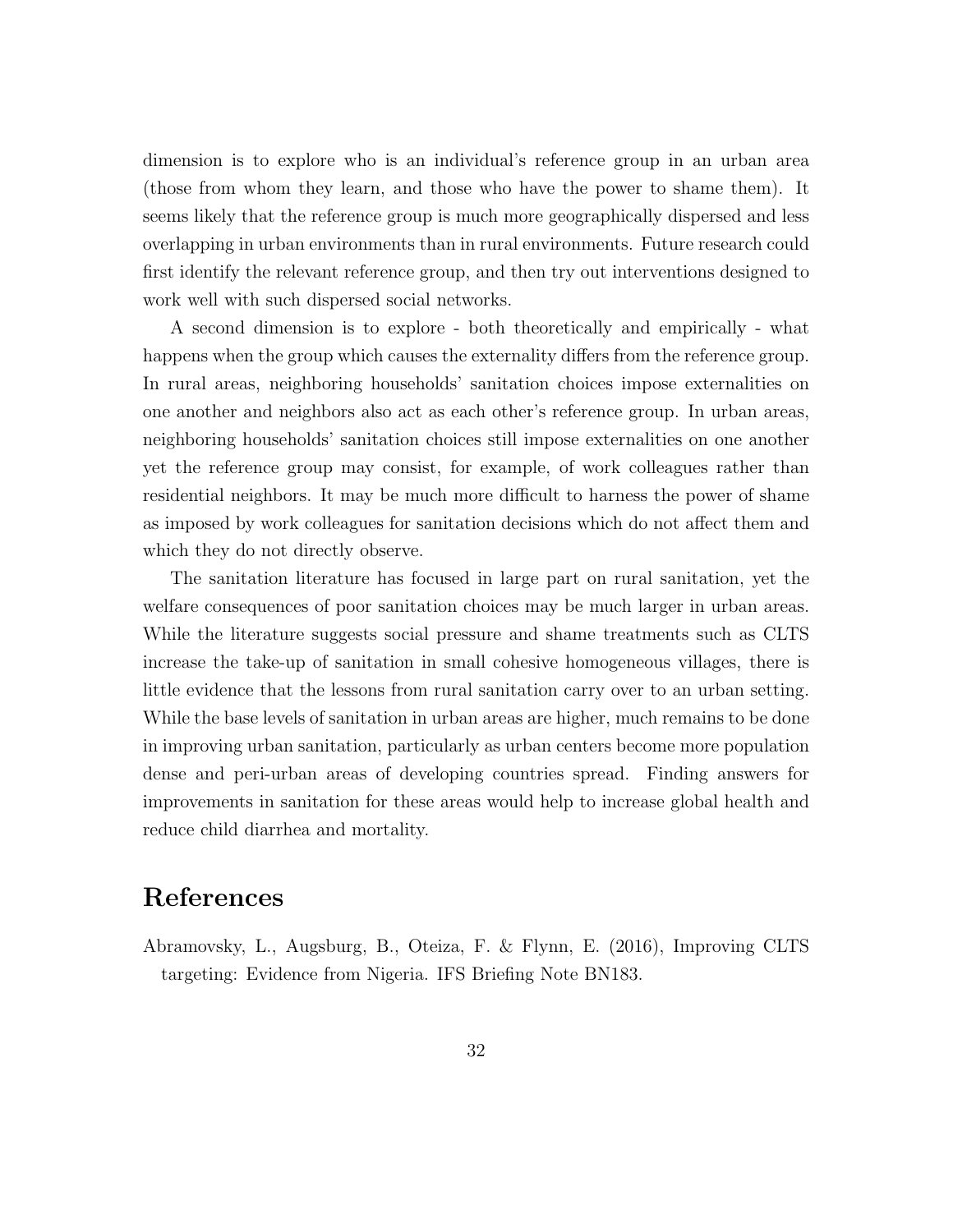- Adukia, A. (2017), 'Sanitation and education', American Economic Journal: Applied Economics 9(2), 23–59.
- Andrés, L., Briceño, B., Chase, C. & Echenique, J. A. (2017), 'Sanitation and externalities: Evidence from early childhood health in rural India', *Journal of Water*, Sanitation and Hygiene for Development 7(2), 272–289.
- Augsburg, B. & Rodríguez-Lesmes, P. A. (2018), 'Sanitation and child health in India', World Development 107, 22–39.
- Baird, S., Hicks, J. H., Kremer, M. & Miguel, E. (2016), 'Worms at work: Long-run impacts of a child health investment', Quarterly Journal of Economics  $131(4)$ , 1637–1680.
- Barnard, S., Routray, P., Majorin, F., Peletz, R., Boisson, S., Sinha, A. & Clasen, T. (2013), 'Impact of Indian Total Sanitation Campaign on latrine coverage and use: A cross-sectional study in Orissa three years following programme implementation', PLOS ONE 8(8).
- Barreto, M. L., Genser, B., Strina, A., Teixeira, M. G., Assis, A. M. O., Rego, R. F., Teles, C. A., Prado, M. S., Matos, S. M., Santos, D. N., dos Santos, L. A. & Cairncross, S. (2007), 'Effect of city-wide sanitation programme on reduction in rate of childhood diarrhoea in northeast Brazil: Assessment by two cohort studies', The Lancet 370(9599), 1622–1628.
- Bartram, J., Charles, K., Evans, B., O'Hanlon, L. & Pedley, S. (2012), 'Commentary on community-led total sanitation and human rights: Should the right to community-wide health be won at the cost of individual rights?', Journal of Water and Health  $10(4)$ .
- Bauza, V., Sclar, G., Majorin, F. & Clasen, T. (2019), 'Interventions to improve sanitation for preventing diarrhoea', *Cochrane Database of Systematic Reviews* 5.
- Ben Yishay, A., Fraker, A., Guiteras, R., Palloni, G., Shah, N. B., Shirrell, S. & Wang, P. (2017), 'Microcredit and willingness to pay for environmental quality: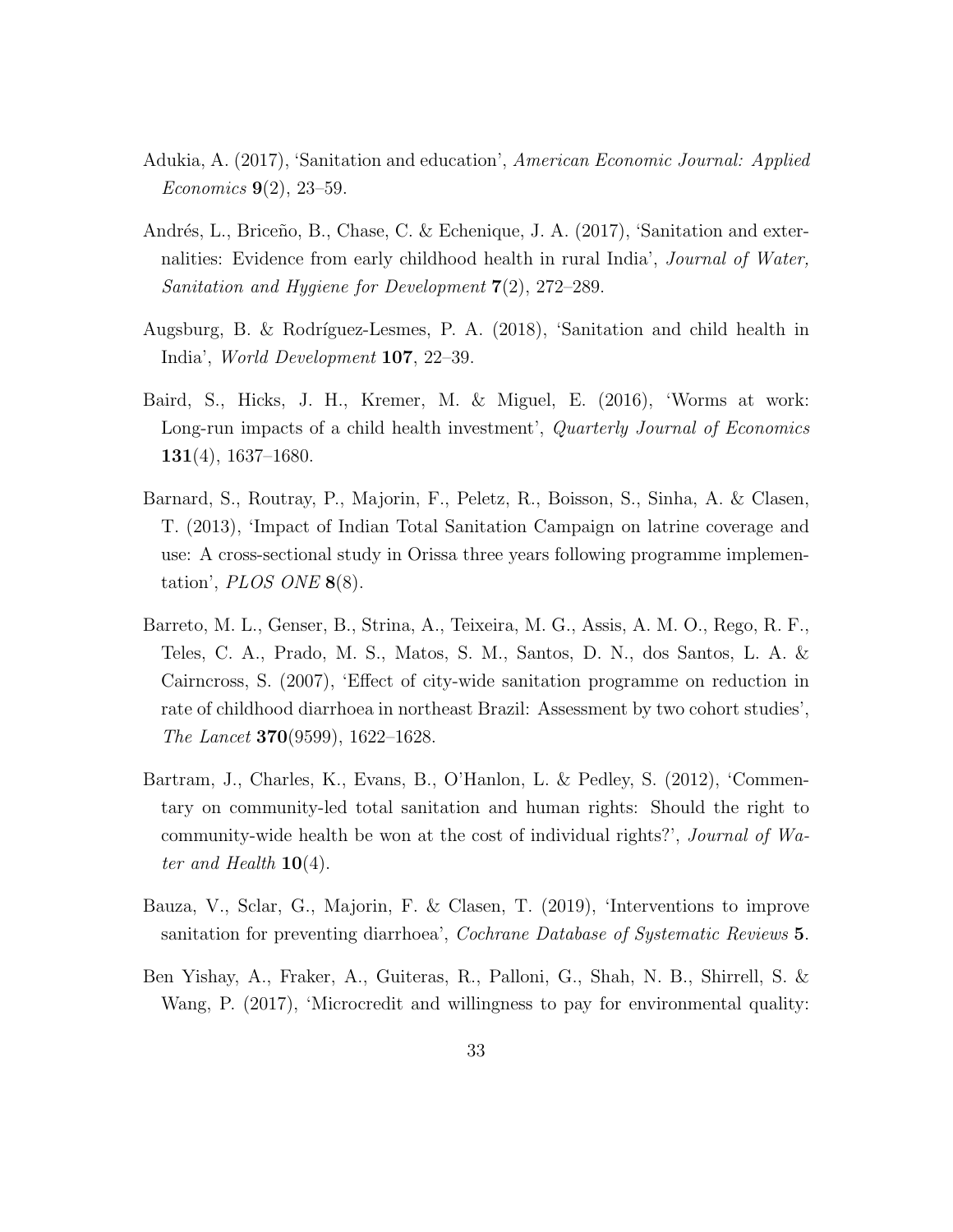Evidence from a randomized-controlled trial of finance for sanitation in rural Cambodia', Journal of Environmental Economics and Management 86, 121–140.

- Bennett, D. (2012), 'Does clean water make you dirty? Water supply and sanitation in the Philippines', Journal of Human Resources 47(1), 146–173.
- Bleakley, H. (2007), 'Disease and development: Evidence from hookworm eradication in the American South', Quarterly Journal of Economics 122(1), 73–117.
- Briceño, B., Coville, A., Gertler, P. & Martinez, S.  $(2017)$ , 'Are there synergies from combining hygiene and sanitation promotion campaigns: Evidence from a large-scale cluster-randomized trial in rural Tanzania', PLOS ONE 12(11), 1–19.
- Bursztyn, L. & Jensen, R. (2017), 'Social image and economic behavior in the field: Identifying, understanding and shaping social pressure', Annual Review of Economics 9, 131–153.
- Cameron, L., Olivia, S. & Shah, M. (2019), 'Scaling up sanitation: Evidence from an RCT in Indonesia', Journal of Development Economics 138, 1–16.
- Cavill, S., Chambers, R. & Vernon, N. (2014), 'Sustainability and CLTS: Taking stock', Frontiers of CLTS: Innovations and Insights 4.
- Clasen, T., Boisson, S., Routray, P., Torondel, B., Bell, M., Cumming, O., Ensink, J., Freeman, M., Jenkins, M., Odagiri, M., Ray, S., Sinha, A., Suar, M. & Schmidt, W. P. (2014), 'Effectiveness of a rural sanitation programme on diarrhoea, soiltransmitted helminth infection, and child malnutrition in Odisha, India: A clusterrandomised trial', The Lancet Global Health 2(11), e645–e653.
- Coffey, D., Geruso, M. & Spears, D. (2017), 'Sanitation, disease externalities and anaemia: Evidence from Nepal', Economic Journal 128(611), 1395–1432.
- Conley, T. G. & Udry, C. R. (2010), 'Learning about a new technology: Pineapple in Ghana', American Economic Review 100(1), 35–69.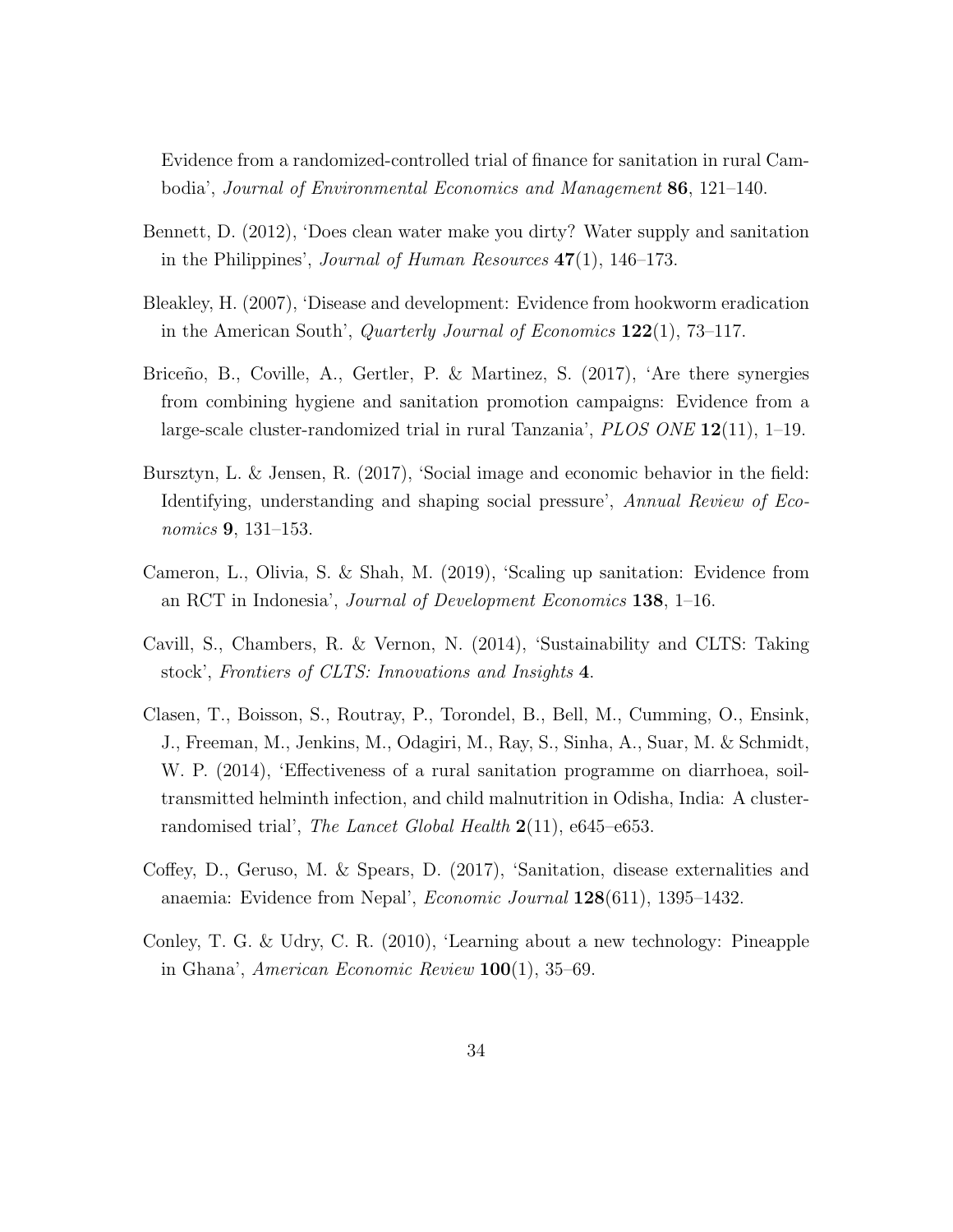- Crocker, J., Saywell, D. & Bartram, J. (2017), 'Sustainability of community-led total sanitation outcomes: Evidence from Ethiopia and Ghana', International Journal of Hygiene and Environmental Health 220, 551–557.
- Cumming, O. & Cairncross, S. (2016), 'Can water, sanitation and hygiene help eliminate stunting? Current evidence and policy implications', Maternal  $\mathcal C$  Child Nutrition 12, 91–105.
- Delea, M., Sclar, G., Woreta, M., Haardörfer, R., Nagel, C., Caruso, B., Dreibelbis, R., Gobezayehu, A., Clasen, T. & Freeman, M. (2018), 'Collective efficacy: Development and validation of a measurement scale for use in public health and development programmes', International Journal of Environmental Research and Public Health  $15(10)$ .
- Deutschmann, J., Lipscomb, M., Schechter, L. & Zhu, J. (2018), Spillovers without social interactions in urban sanitation. Unpublished Manuscript.
- Dickinson, K. L., Patil, S. R., Pattanayak, S. K., Poulos, C. & Yang, J.-H. (2015), 'Nature's call: Impacts of sanitation choices in Orissa, India', Economic Development and Cultural Change  $16(1)$ , 1–29.
- Drechsel, P., Scott, C. A., Raschid-Sally, L., Redwood, M. & Bahri, A., eds (2010), Wastewater Irrigation and Health: Assessing and Mitigating Risk in Low-Income Countries, Earthscan, Sterling, VA.
- Duflo, E., Galiani, S. & Mobarak, M. (2012), Improving access to urban services for the poor: Open issues and a framework for a future research agenda. J-PAL Urban Services Review Paper.
- Dupas, P. (2014), 'Short-run subsidies and long-run adoption of new health products: Evidence from a field experiment', Econometrica 82(1), 197–228.
- Fewtrell, L., Kaufmann, R. B., Kay, D., Enanoria, W., Haller, L. & Colford Jr, J. M. (2005), 'Water, sanitation, and hygiene interventions to reduce diarrhoea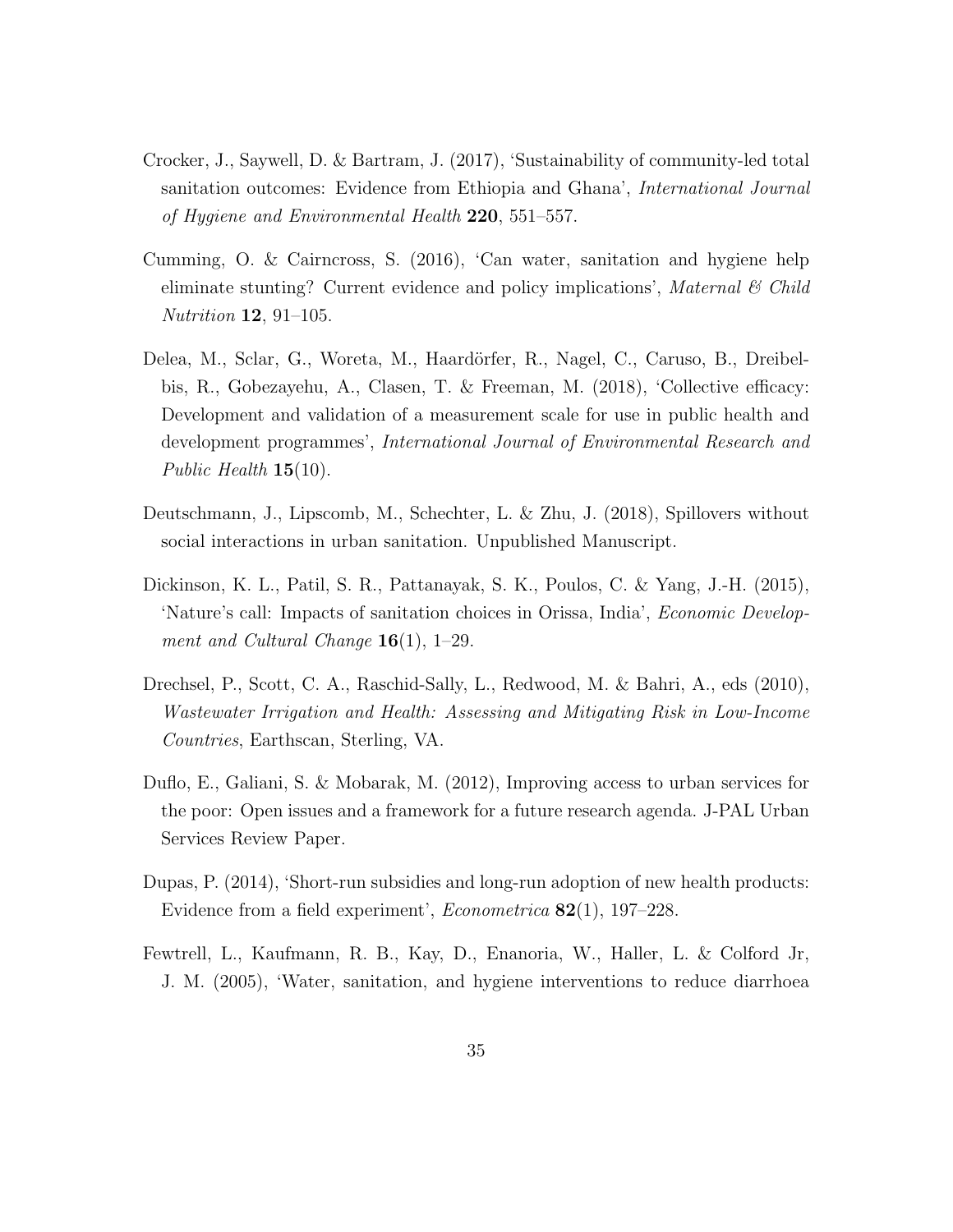in less developed countries: A systematic review and meta-analysis', The Lancet Infectious Diseases 5(1), 42–52.

- Freeman, M. C., Garn, J. V., Sclar, G. D., Boisson, S., Medlicott, K., Alexander, K. T., Penakalapati, G., Anderson, D., Mahtani, A. G., Grimes, J. E., Rehfuess, E. & Clasen, T. (2017), 'The impact of sanitation on infectious disease and nutritional status: A systematic review and meta-analysis', International Journal of Hygiene and Environmental Health  $220(6)$ , 928-949.
- Freeman, M. C., Greene, L. E., Dreibelbis, R., Saboori, S., Muga, R., Brumback, B. & Rheingans, R. (2012), 'Assessing the impact of a school-based water treatment, hygiene and sanitation programme on pupil absence in Nyanza province, Kenya: A cluster-randomized trial', *Tropical Medicine & International Health* 17(3), 380– 391.
- Fuller, J. A., Villamor, E., Cevallos, W., Trostle, J. & Eisenberg, J. N. (2016), 'I get height with a little help from my friends: Herd protection from sanitation on child growth in rural Ecuador', *International Journal of Epidemiology*  $45(2)$ ,  $460-469$ .
- Garg, T., Hamilton, S. E., Hochard, J. P., Kresch, E. P. & Talbot, J. (2018), '(Not so) gently down the stream: River pollution and health in Indonesia', Journal of Environmental Economics and Management 92, 35–53.
- Garn, J. V., Boisson, S., Willis, R., Bakhtiari, A., al Khatib, T., Amer, K., Batcho, W., Courtright, P., Dejene, M., Goepogui, A., Kalua, K., Kebede, B., Macleod, C. K., Madeleine, K. I. M., Mbofana, M. S. A., Mpyet, C., Ndjemba, J., Olobio, N., Pavluck, A. L., Sokana, O., Southisombath, K., Taleo, F., Solomon, A. W. & Freeman, M. C. (2018), 'Sanitation and water supply coverage thresholds associated with active trachoma: Modeling cross-sectional data from 13 countries', PLoS Neglected Tropical Diseases 12(1).
- Gautam, S. (2018a), Household (under) adoption of sanitation: Externalities and borrowing constraints. Unpublished Manuscript.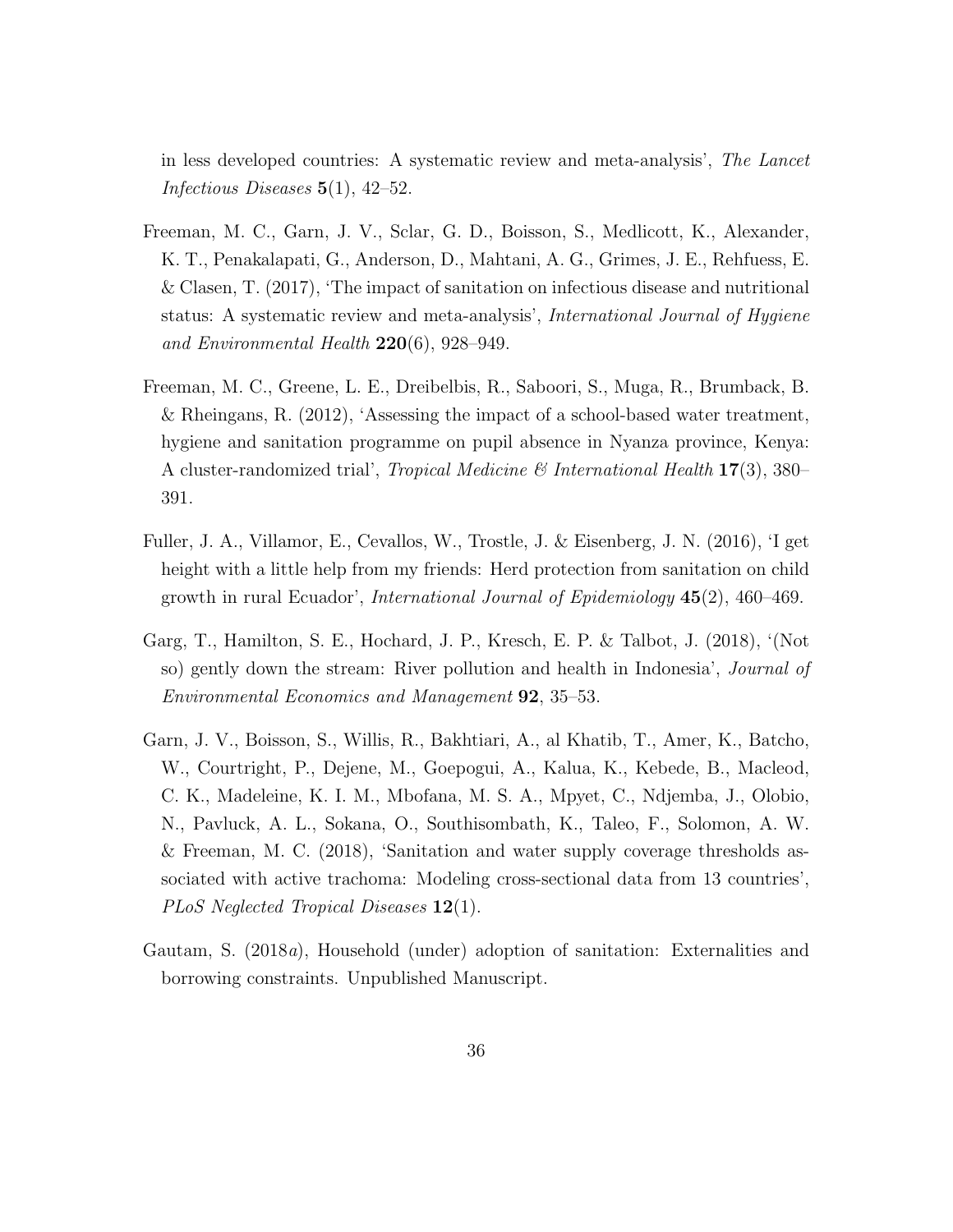- Gautam, S. (2018b), Quantifying welfare effects in the presence of externalites: An ex-ante evaluation of a sanitation intervention. Unpublished Manuscript.
- Genser, B., Strina, A., Teles, C. A., Prado, M. S. & Barreto, M. L. (2006), 'Risk factors for childhood diarrhea incidence: Dynamic analysis of a longitudinal study', Epidemiology  $17(6)$ , 658–667.
- Gertler, P., Shah, M., Alzua, M. L., Cameron, L., Martinez, S. & Patil, S. (2015), How does health promotion work? Evidence from the dirty business of eliminating open defecation. NBER Working Paper 20997.
- Geruso, M. & Spears, D. (2018), 'Neighborhood sanitation and infant mortality', American Economic Journal: Applied Economics 10(2), 125–162.
- Guiteras, R., Levinsohn, J. & Mobarak, A. M. (2015), 'Encouraging sanitation investment in the developing world: A cluster-randomized trial', Science 348(6237), 903– 906.
- Guiteras, R., Levinsohn, J. & Mobarak, A. M. (2019), Demand estimation with strategic complementarities: Sanitation in Bangladesh. Unpublished Manuscript.
- Guiteras, R. P., Levine, D. I., Luby, S. P., Polley, T. H., Khatun-e Jannat, K. & Unicomb, L. (2016), 'Disgust, shame, and soapy water: Tests of novel interventions to promote safe water and hygiene', Journal of the Association of Environmental and Resource Economists  $3(2)$ ,  $321-359$ .
- Hammer, J. & Spears, D. (2016), 'Village sanitation and child health: Effects and external validity in a randomized field experiment in rural India', *Journal of Health* Economics 48, 135–148.
- Hathi, P., Haque, S., Pant, L., Coffey, D. & Spears, D. (2017), 'Place and child health: The interaction of population density and sanitation in developing countries', Demography 54, 337–360.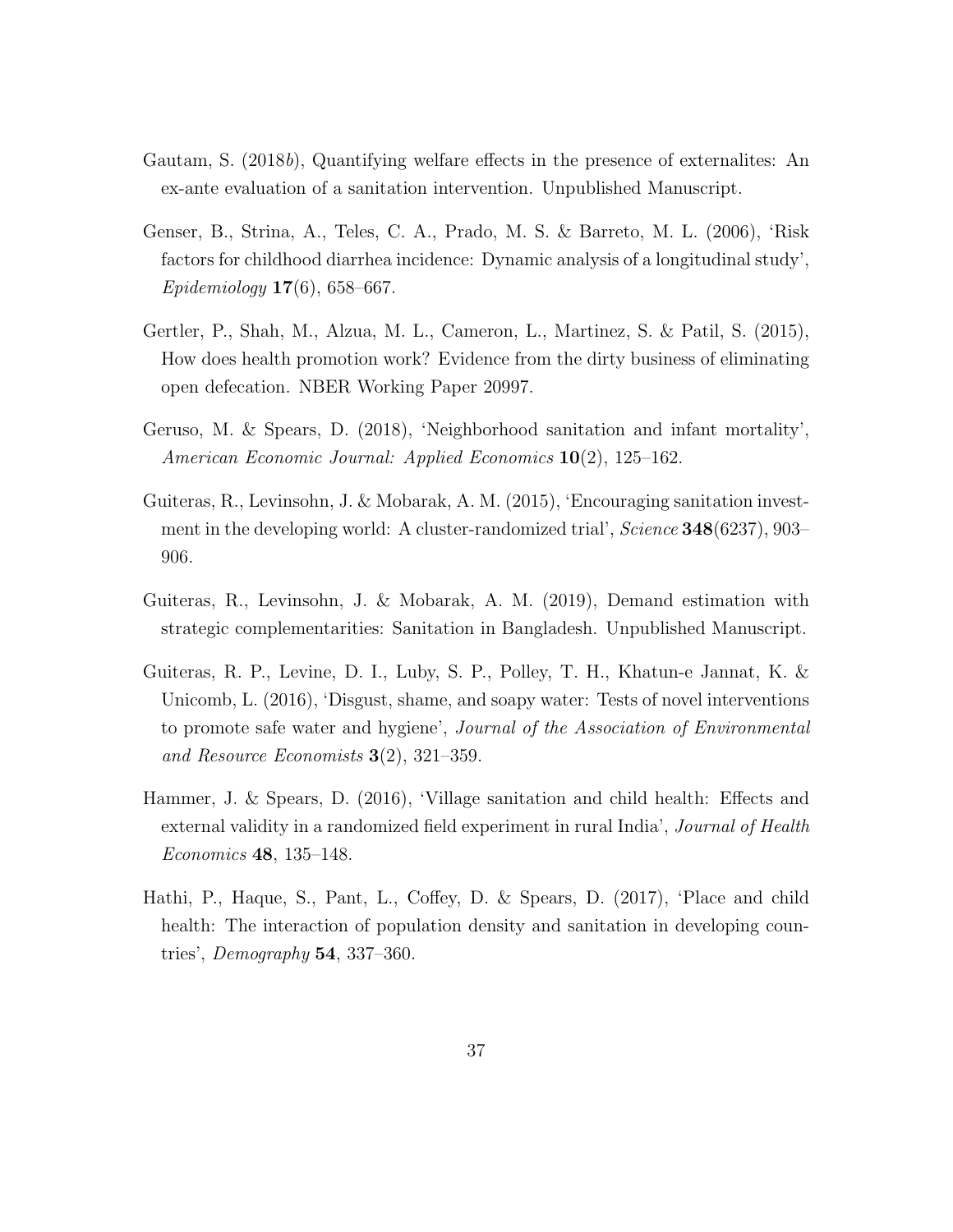- Hathi, P., Spears, D. & Coffey, D. (2016), 'Can collective action strategies motivate behaviour change to reduce open defecation in rural India?', Waterlines 35(2), 118–135.
- He, G. & Perloff, J. M. (2016), 'Surface water quality and infant mortality in China', Economic Development and Cultural Change 65(1), 119–139.
- Humphrey, J. H. (2009), 'Child undernutrition, tropical enteropathy, toilets, and handwashing', *The Lancet* **374**(9694), 1032–1035.
- Hutton, G. & Chase, C. (2016), 'The knowledge base for achieving the sustainable development goal targets on water supply, sanitation and hygiene', *International* Journal of Environmental Research and Public Health 13(6).
- Johnson, T. & Lipscomb, M. (2019), Pricing people into the market: Targeting through mechanism design. Unpublished Manuscript.
- Joint Monitoring Programme (2017), 'Washdata.org'. URL: https://washdata.org/data/household/
- Kar, K. & Pasteur, C. (2005), Subsidy or self respect? Community led total sanitation. An update on recent developments. IDS Working Paper 257.
- Klein, G. (2013), Seeing What Others Don't: The Remarkable Ways We Gain Insights, Public Affairs, New York, NY.
- Lidonde, R. (2004), Scaling up school sanitation and hygiene promotion and gender concerns, in 'School Sanitation & Hygiene Education Symposium', International Water and Sanitation Centre, pp. 40–46.
- McGranahan, G. (2015), 'Realizing the right to ssnitation in deprived urban communities: Meeting the challenges of collective action, coproduction, affordability, and housing tenure', World Development 68, 242–253.
- Miguel, E. & Kremer, M. (2004), 'Worms: Identifying impacts on education and health in the presence of treatment externalities', *Econometrica*  $72(1)$ , 159–217.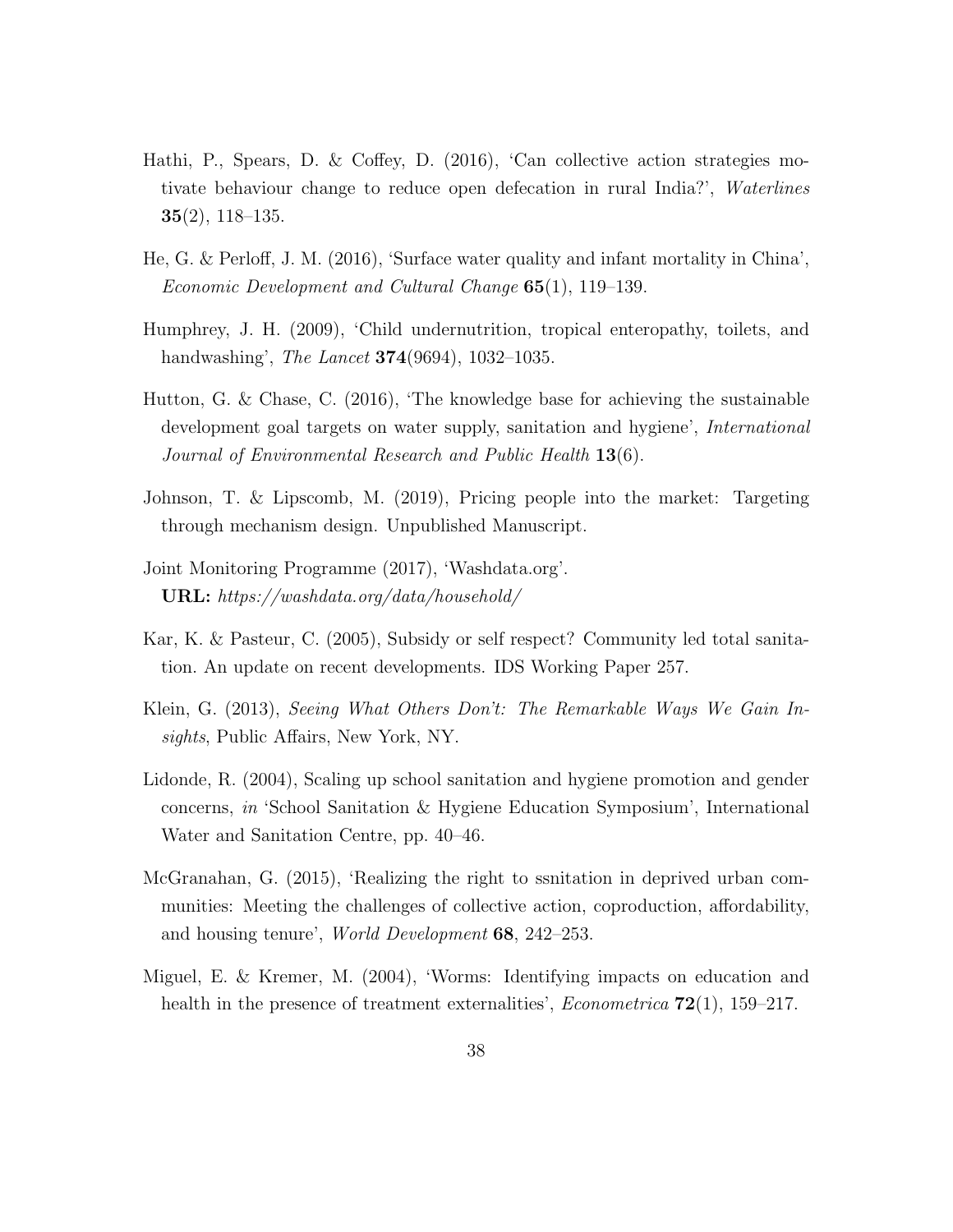- Moraes, L., Cancio, J. A., Cairncross, S. & Huttly, S. (2003), 'Impact of drainage and sewerage on diarrhoea in poor urban areas in Salvador, Brazil', Transactions of the Royal Society of Tropical Medicine and Hygiene  $97(2)$ , 153–158.
- Orgill-Meyer, J. & Pattanayak, S. (2019), Improved sanitation increases long-term cognitive test scores. Unpublished Manuscript.
- Orgill-Meyer, J., Pattanayak, S., Chindarkar, N., Dickson, K., Pandra, U., Rai, S., Sahoo, B., Singha, A. & Jeuland, M. (2019), 'Long-term impact of a community-led sanitation campaign in India, 2005-2016', Bulletin of the World Health Organiza*tion*  $97(1)$ , 1–12.
- Oster, E. & Thornton, R. (2011), 'Menstruation, sanitary products, and school attendance: Evidence from a randomized evaluation', American Economic Journal: Applied Economics  $3(1)$ , 91-100.
- Oswald, W. E., Stewart, A. E., Kramer, M. R., Endeshaw, T., Zerihun, M., Melak, B., Sata, E., Gessese, D., Teferi, T., Tadesse, Z., Guadie, B., King, J. D., Emerson, P. M., Callahan, E. K., Flanders, D., Moe, C. L. & Clasen, T. F. (2017), 'Active trachoma and community use of sanitation, Ethiopia', Bulletin of the World Health Organization 95(4), 250–260.
- Patil, S. R., Arnold, B. F., Salvatore, A. L., Briceño, B., Ganguly, S., Colford Jr, J. M. & Gertler, P. J. (2014), 'The effect of India's total sanitation campaign on defecation behaviors and child health in rural Madhya Pradesh: A cluster randomized controlled trial', PLOS Medicine 11(8), 1–16.
- Pattanayak, S. K., Yang, J.-C., Dickinson, K. L., Poulos, C., Patil, S. R., Mallick, R. K., Blitstein, J. L. & Praharaj, P. (2009), 'Shame or subsidy revisited: Social mobilization for sanitation in Orissa, India', *Bulletin of the World Health Organization* **87** $(8)$ , 580–587.
- Pickering, A. J., Djebbari, H., Lopez, C., Coulibaly, M. & Alzua, M. L. (2015), 'Effect of a community-led sanitation intervention on child diarrhoea and child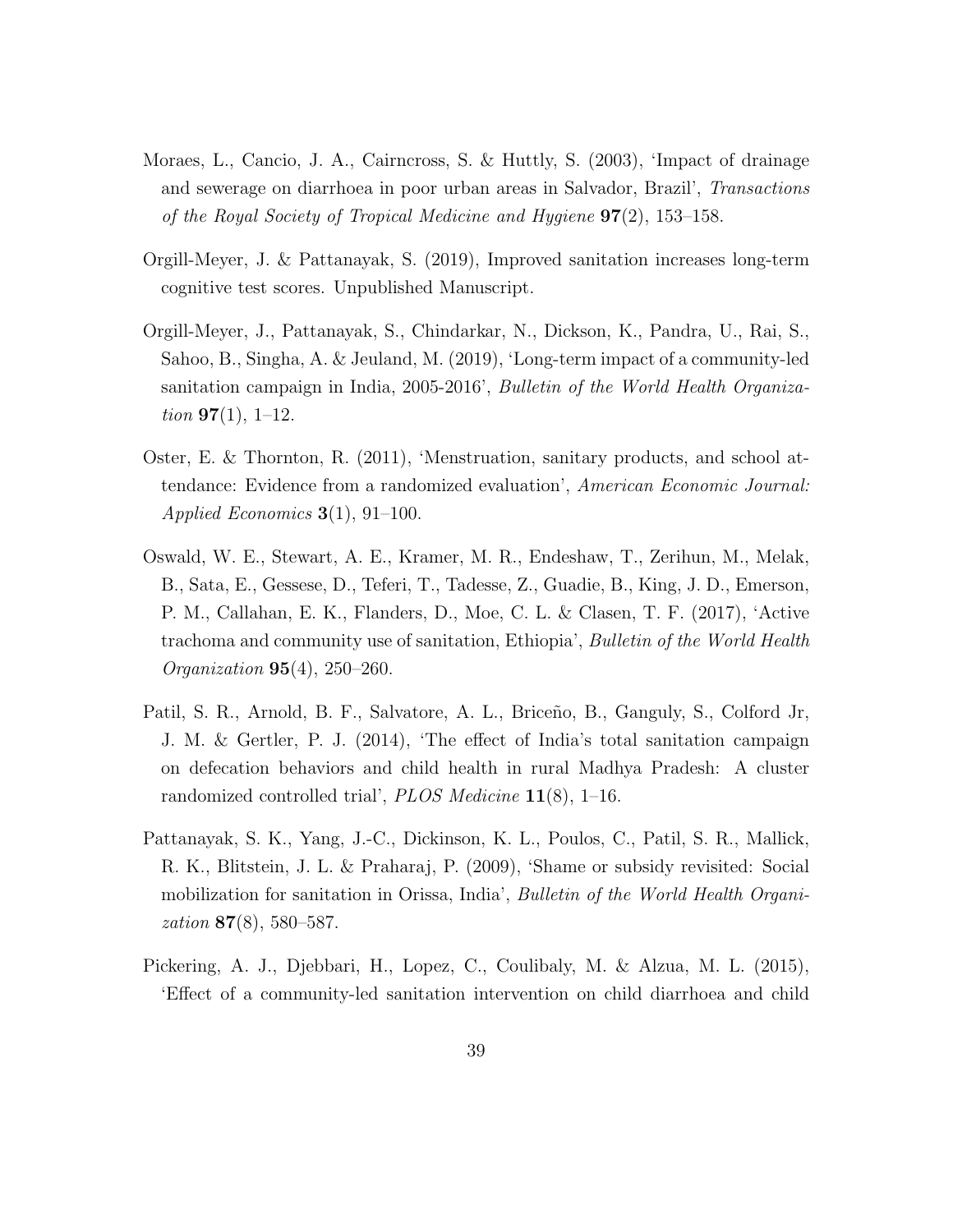growth in rural Mali: A cluster-randomised controlled trial', Lancet Global Health  $3(11), 701-711.$ 

- Prüss-Ustün, A., Wolf, J., Bartram, J., Clasen, T., Cumming, O., Freeman, M., Gordon, B., Hunter, P., Medlicott, K. & Johnston, R. (2019), 'Burden of disease from inadequate water, sanitation and hygiene for selected adverse health outcomes: An updated analysis with a focus on low- and middle-income countries', International Journal of Hygiene and Environmental Health .
- Ray, R. & Datta, R. (2017), 'Do separate female toilets in primary and upper primary schools improve female enrollment? A case study from India', *Children and Youth* Services Review 79, 263–273.
- Rosenboom, J. W. & Ban, R. (2017), 'From new evidence to better practice: Finding the sanitation sweet spot', *Waterlines* **36**(4), 267–283.
- Schechter, L. (2007), 'Theft, gift-giving, and trustworthiness: Honesty is its own reward in rural Paraguay', American Economic Review 97(5), 1560–1582.
- Spears, D. (2019), 'Exposure to open defecation can account for the Indian enigma of child height', Journal of Development Economics . Forthcoming.
- Spears, D. & Lamba, S. (2016), 'Effects of early-life exposure to sanitation on childhood cognitive skills: Evidence from India's Total Sanitation Campaign', *Journal* of Human Resources  $51(2)$ , 298-327.
- Stopnitzky, Y. (2017), 'No toilet no bride? Intrahousehold bargaining in male-skewed marriage markets in India', *Journal of Development Economics* 127, 269–282.
- Thebo, A. L., Drechsel, P., Lambin, E. F. & Nelson, K. L. (2017), 'A global, spatiallyexplicit assessment of irrigated croplands influenced by urban wastewater flows', Environmental Research Letters 12(7).
- Trémolet, S., Kolsky, P. & Perez, E. (2010), Financing on-site sanitation for the poor: A six country comparative review and analysis, World Bank Water and Sanitation Program, Washington, DC.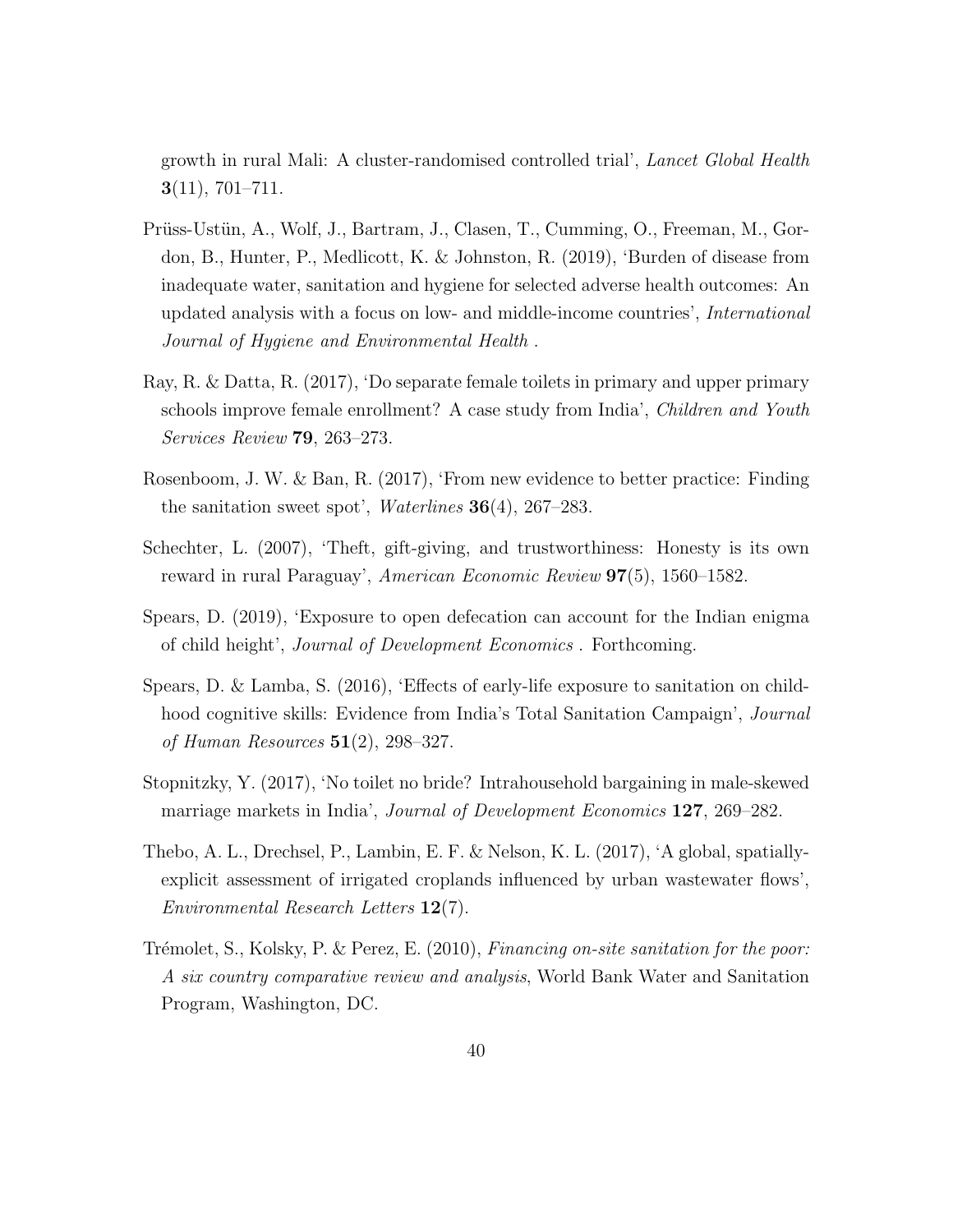- Troeger, C., Blacker, B. F., Khalil, I. A., Rao, P. C., Cao, S., Zimsen, S. R. M., Albertson, S., Stanaway, J. D., Deshpande, A., Brown, A. et al. (2018), 'Estimates of the global, regional, and national morbidity, mortality, and aetiologies of diarrhoea in 195 countries: A systematic analysis for the Global Burden of Disease Study 2016', The Lancet Infectious Diseases 18(11), 1211–1228.
- Tyndale-Biscoe, P., Bond, M. & Kidd, R. (2013), ODF Sustainability Study, Plan International, Australia.
- United Nations (2014), World Urbanization Prospects, Department of Economic and Social Affairs.
- United Nations (2015), 'Millenium development goals and beyond'. URL: https://www.un.org/millenniumgoals/environ.shtml
- United Nations World Water Assessment Programme (WWAP) (2017), The United Nations World Water Development Report 2017: Wastewater, the Untapped Resource, Paris: UNESCO.
- Venkataramanan, V., Crocker, J., Karon, A. & Bartram, J. (2018), 'Community-led total sanitation: A mixed-methods systematic review of evidence and its quality', Environmental Health Perspectives  $126(2)$ .
- Watson, T. (2006), 'Public health investments and the infant mortality gap: Evidence from federal sanitation interventions on US Indian reservations', Journal of Public  $Economics$  90(8-9), 1537–1560.
- WHO & UNICEF (2015), *Progress on sanitation and drinking water: 2015 update* and MDG assessment, Geneva: World Health Organization.
- Wolf, J., Johnston, R., Hunter, P. R., Gordon, B., Medlicott, K. & Prüss-Ustün, A. (2019), 'A faecal contamination index for interpreting heterogeneous diarrhoea impacts of water, sanitation and hygiene interventions and overall, regional and country estimates of community sanitation coverage with a focus on low-and middle-